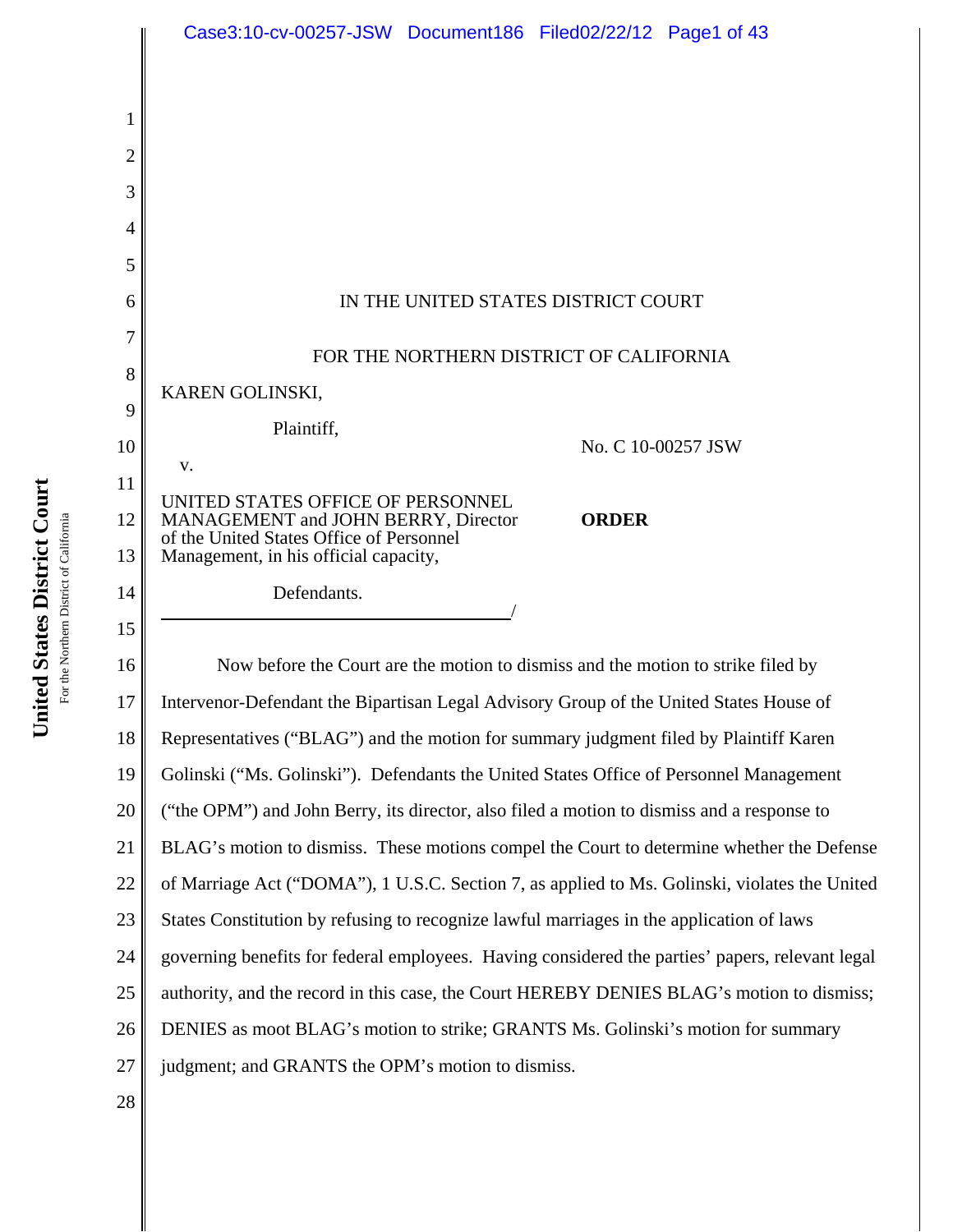#### **BACKGROUND**

The pertinent facts are not in dispute. Ms. Golinski is a staff attorney in the Motions Unit of the Office of Staff Attorneys in the United States Court of Appeals for the Ninth Circuit. (Second Amended Complaint ("SAC") at ¶ 18.) Ms. Golinski has been partners with Amy Cunninghis ("Ms. Cunninghis") for over twenty years. They registered as domestic partners with the City and County of San Francisco in 1995, and with the State of California in 2003. (*Id.* at ¶¶ 15-17.) On August 21, 2008, they were legally married under the laws of the State of California. (*Id.* at ¶ 17.)

9 10 11 12 13 14 15 16 17 18 19 Shortly after they married, Ms. Golinski sought to enroll Ms. Cunninghis in her existing family coverage health insurance plan, Blue Cross and Blue Shield Service Benefit Plan, which she purchases through her employer and which already covers the couple's adopted minor child. (*Id.* at  $\P$ [ 19, 22.) The Administrative Office of the United States Courts ("AO") refused to process her request on the basis that Ms. Golinski and her spouse are both women. (*Id.* at ¶ 23.) Finding that she could not secure comparable health insurance coverage, on October 2, 2008, Ms. Golinski filed a complaint under the Ninth Circuit's Employment Dispute Resolution ("EDR") Plan, and contended that the refusal to grant her health benefits was a violation of the Plan's nondiscrimination provision. (*Id.* at ¶ 48.) The EDR Plan specifically prohibits employment discrimination based on, among other things, sex or sexual orientation. (*Id.* at ¶ 47.)

20 21 22 23 24 25 26 27 28 By orders dated November 24, 2008 and January 13, 2009, Chief Judge Alex Kozinski, sitting in his administrative capacity as arbiter of the Judicial Council, found that Ms. Golinski had suffered discrimination under the Court's EDR Plan and ordered the AO to process her health benefit election forms. (*Id.*, Exs. A, B.) Chief Judge Kozinski found that the denial of health benefits was based solely on the grounds of sex and sexual orientation, in direct violation of the EDR Plan's non-discrimination provision covering Ninth Circuit employees. (*Id.*, Ex. B at 1-2.) Chief Judge Kozinski found that, regardless of the language in DOMA, the OPM had the discretion to extend health benefits to Ms. Golinski's same-sex spouse by interpreting the terms "family members" and "member of the family" to set a floor, not a ceiling, to coverage

1

2

3

4

5

6

7

8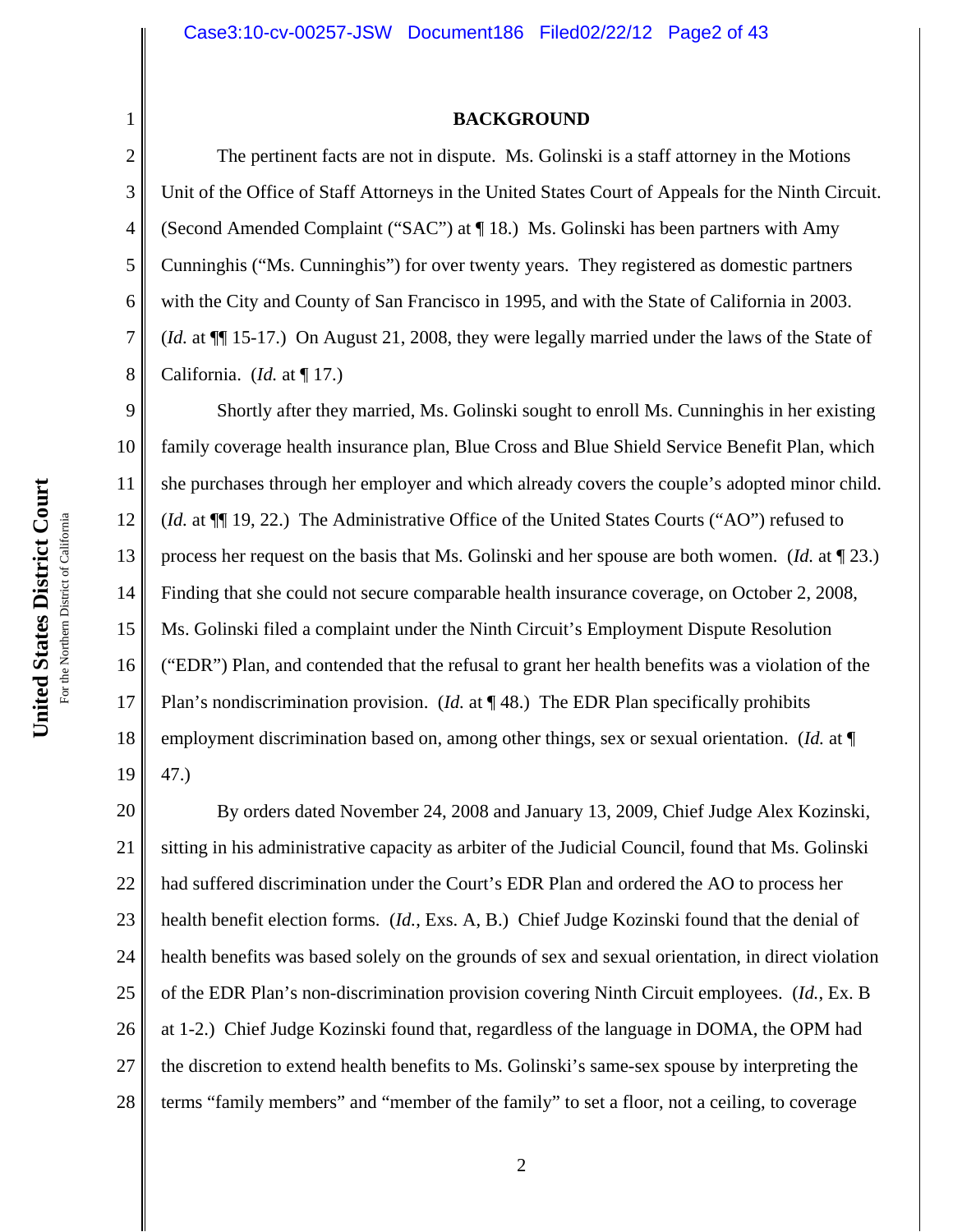#### Case3:10-cv-00257-JSW Document186 Filed02/22/12 Page3 of 43

eligibility. (*Id.* at 2-3.) Chief Judge Kozinski ordered the AO "to submit Karen Golinski's Health Benefits Election form 2089 ... to the appropriate insurance carrier. Any future health benefit forms are also to be processed without regard to the sex of the listed spouse." (*Id.*, Ex. B at 7.)

The AO complied, but the OPM instructed Ms. Golinski's insurance carrier not to comply with the Ninth Circuit Judicial Council's remedial order. The OPM directed the AO and the Blue Cross and Blue Shield Service Benefit Plan not to process Ms. Golinski's request on the basis that federal law, specifically Section 3 of DOMA, defines spouse as a member of the opposite sex and, accordingly, proscribes the enrollment of Ms. Golinski's same-sex spouse in her health benefits program.

11 12 13 14 15 16 17 18 19 20 21 In response, on November 19, 2009, Chief Judge Kozinski issued another order addressing the OPM's conduct. The Chief Judge, again sitting as an administrator, held that he had the authority, under both the Ninth Circuit's EDR Plan and the separation of powers doctrine, to interpret the laws applicable to judicial employees in a manner that would displace "any contrary interpretation by an agency or an officer of the Executive." (*Id.*, Ex. C at 14-15.) Chief Judge Kozinski held that allowing the OPM to interfere with his orders would be tantamount to permitting it to exercise "dominance over logistics to destroy [the Judiciary's] autonomy." (*Id.* at 11.) The Chief Judge further held that "[o]rdering enrollment is proper and within my jurisdiction because Congress intended [the EDR] tribunal to be the sole forum for adjudicating complaints of workplace discrimination by employees of the Judiciary. With that responsibility must come power equal to the task." (*Id.* at 9.)

22 23 24 25 26 27 28 Chief Judge Kozinski granted Ms. Golinski both back pay and prospective relief. The injunctive relief required that the OPM "rescind its guidance or directive to the Blue Cross and Blue Shield Service Benefit plan and any other plan that Ms. Golinski's wife is not eligible to be enrolled as her spouse under the terms of the Federal Employees Health Benefits Program because of her sex or sexual orientation, or that the plans would violate their contracts with the OPM by enrolling Ms. Golinski's wife as a beneficiary" and "[c]ease at once its interference with the jurisdiction of this tribunal. Specifically, OPM shall not advise Ms. Golinski's health

1

2

3

4

5

6

7

8

9

10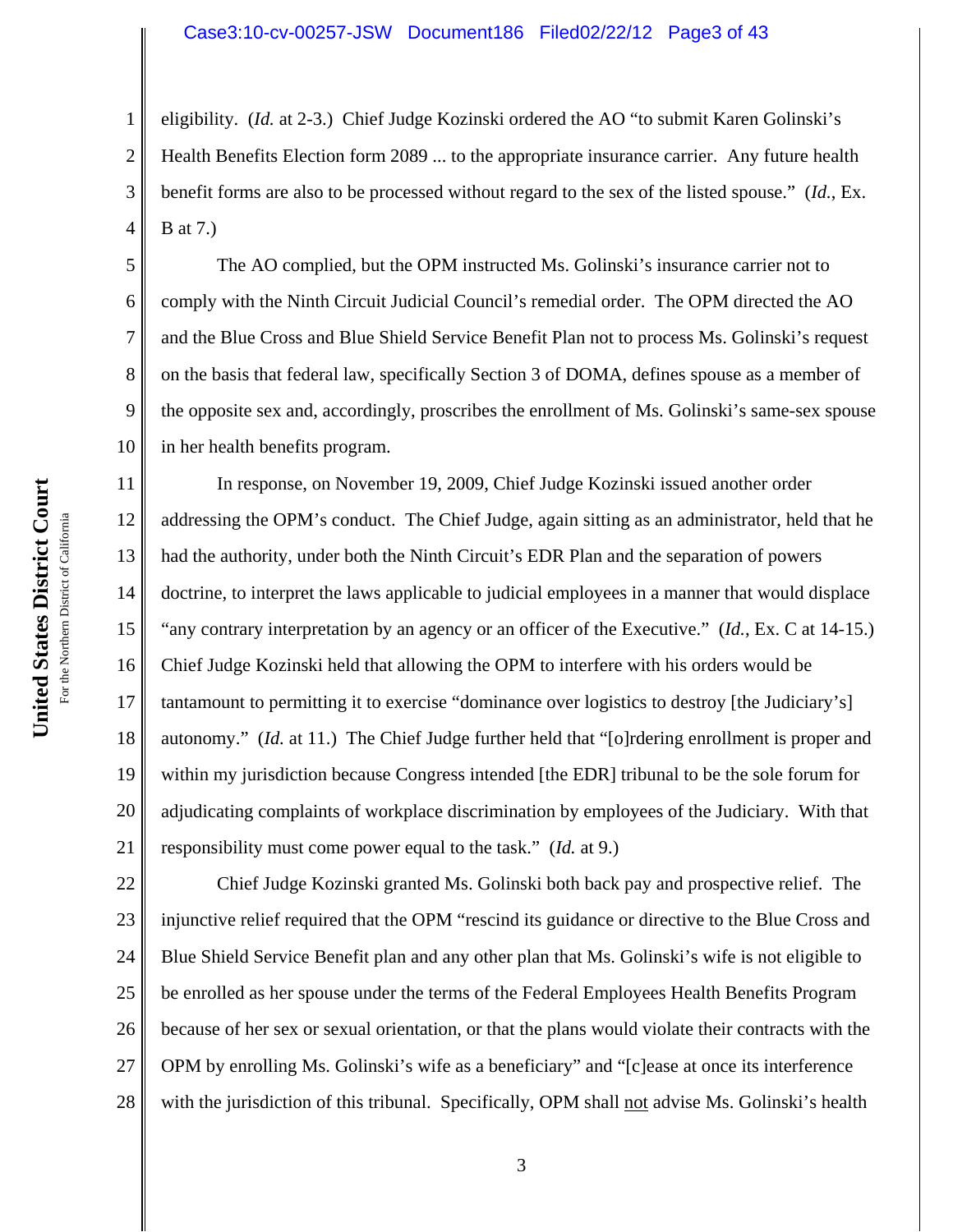#### Case3:10-cv-00257-JSW Document186 Filed02/22/12 Page4 of 43

plan, the Blue Cross and Blue Shield Service Benefit Plan, that providing coverage for Ms. Golinski's wife violates DOMA or any other federal law. Nor shall OPM interfere in any way with the delivery of health benefits to Ms. Golinski's wife on the basis of her sex or sexual orientation." (*Id.* at 15-16 (emphasis in original).)

10 11 The Chief Judge, in his order dated November 19, 2009, also invited the OPM to "appeal so much of this order as concerns it using the procedures outlines in the [EDR] plan." (*Id.* at 16.) In response, the OPM did not appeal the order, but instead issued a press release indicating that it was under no obligation to comply with the administrative order and, although in favor of its repeal, indicated that the Executive agency was tasked with enforcing DOMA, which prohibits same-sex spouses of federal employees from enrolling in the federal health benefits program. (*Id.*, Ex. F.)

12 13 14 15 16 In his final administrative order, dated December 22, 2009, Chief Judge Kozinski stated that the time for appeal had expired, thus rendering his prior orders in the matter "final and preclusive on all issues decided therein." (*Id.*, Ex. D.) He further authorized Ms. Golinski to pursue any action she deemed fit against the OPM, including filing a mandamus action in the district court. (*Id.*)

17 18 19 20 On January 20, 2010, Ms. Golinski filed a mandamus action before this Court, seeking to have the OPM rescind its guidance to Blue Cross and Blue Shield Service Benefit Plan to deny Ms. Golinski's wife benefits as precluded by DOMA and to comply with Chief Judge Kozinski's prior orders in her administrative claim.

21 22 23 24 25 26 27 On January 26, 2010, Ms. Golinski moved for a preliminary injunction seeking compliance with Chief Judge Kozinski's order dated November 19, 2009, requiring that the OPM: (1) "rescind its guidance or directive to the Blue Cross and Blue Shield Service Benefit Plan," and (2) "cease at once its interference with the jurisdiction of this tribunal" and "not advise Ms. Golinski's health plan, the Blue Cross and Blue Shield Service Benefit plan, that providing coverage for Ms. Golinski's wife violates DOMA or any other federal law." (*Id.* at Ex. C, 15-16.)

28

1

2

3

4

5

6

7

8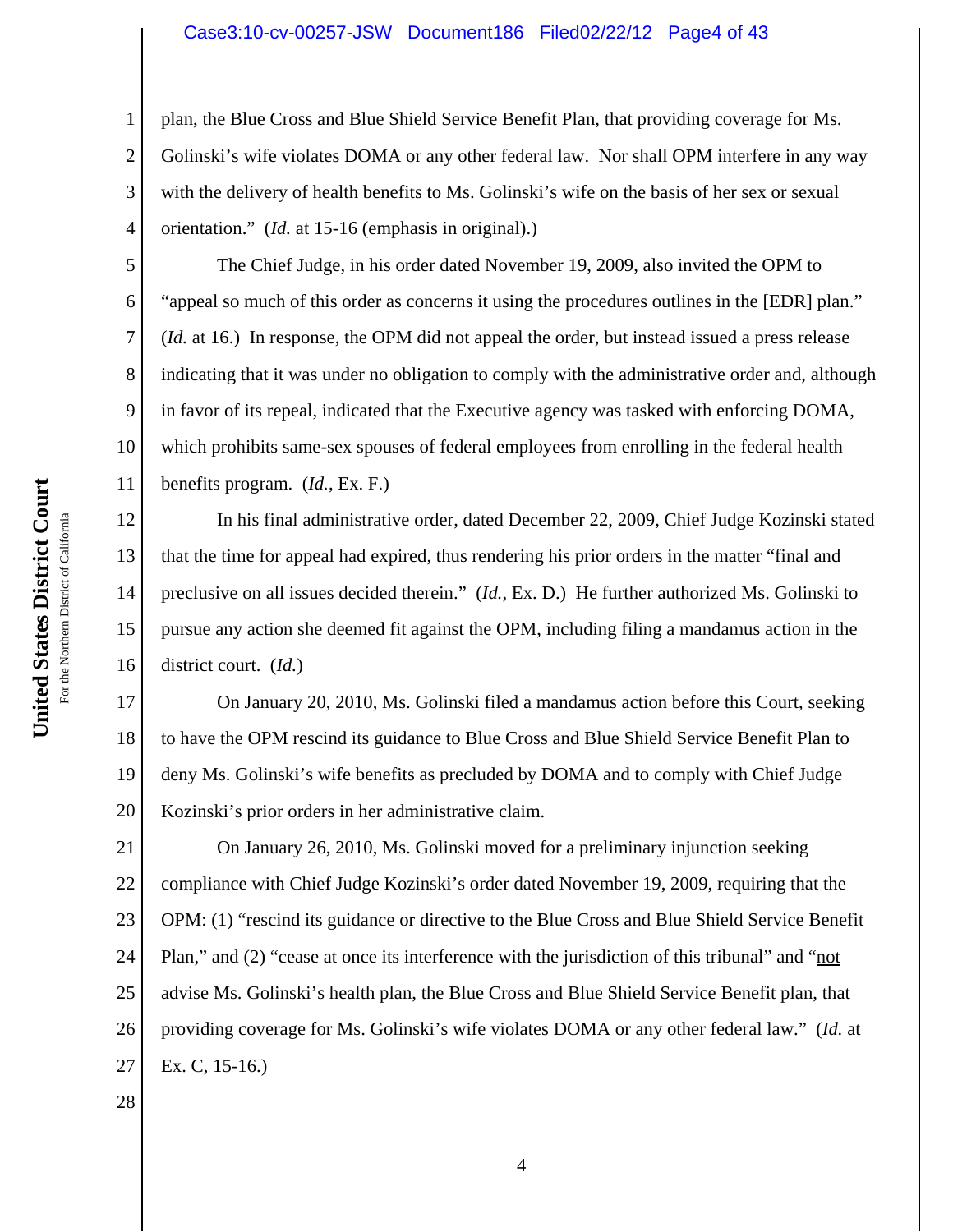On May 10, 2010, the OPM moved to dismiss the First Amended Complaint on the basis that this Court lacked jurisdiction to grant mandamus relief under these peculiar procedural circumstances.

10 While those motions were pending and after the parties submitted supplemental briefing on the issue of the constitutionality of DOMA, on February 23, 2011, at the direction of President Obama, Attorney General Eric Holder announced that the Justice Department would cease its legal defense of Section 3 of DOMA. Although it determined that the statute was unconstitutional and resolved not to continue to defend DOMA in pending court cases, the Justice Department indicated that it did intend to continue to enforce the law unless it was either repealed by Congress or the courts rendered a final judgment striking it down. (*See* Plaintiff's Notice of Supplemental Authority ("NSA") dated February 23, 2011, Ex. 2.)

12 13 14 On March 16, 2011, the Court granted the motion to dismiss on the basis that it lacked jurisdiction to issue mandamus relief. Finding that amendment would not necessarily be futile, the Court dismissed the matter with leave to amend.

15 16 17 18 19 20 21 22 23 24 25 26 On April 14, 2011, Ms. Golinski filed her Second Amended Complaint in which she directly challenges the discrimination against her as a lesbian married to someone of the same sex. (SAC at ¶ 1.) In her amended complaint, Ms. Golinski alleges an action for declaratory and injunctive relief pursuant to 28 U.S.C. Sections 2201-2202 and Federal Rule of Civil Procedure 57 and for review of an agency action pursuant to 5 U.S.C. Sections 701-706. (*Id.* at ¶ 7.) By her amended complaint, Ms. Golinski seeks a determination that Section 3 of DOMA, 1 U.S.C. Section 7, as applied to her, violates the United States Constitution by refusing to recognize lawful marriages for the purposes of application of the laws governing benefits for federal employees. (*Id.*) Ms. Golinski alleges that as a result of the violation of the Constitution, she has been denied, and will continue to be denied, legal protections and benefits under federal law that would be available to her if she were a heterosexual with a opposite-sex spouse. (*Id.*)

27 28 The majority of a five-member committee in Congress voted to defend DOMA and, on May 4, 2011, BLAG sought to intervene in this matter. On June 3, 2011, this Court issued an

1

2

3

4

5

6

7

8

9

11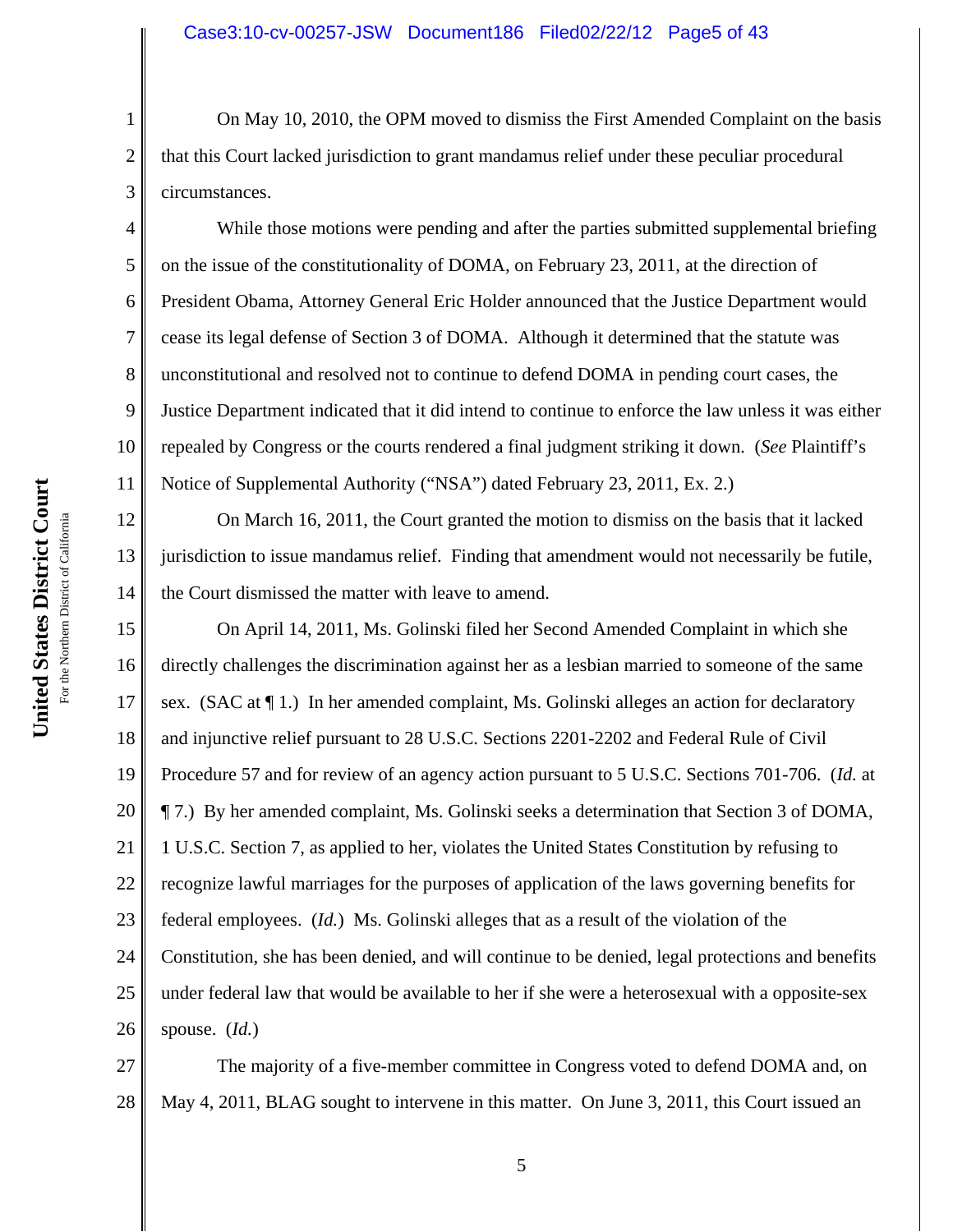order granting BLAG's unopposed motion to intervene as a party-defendant for the limited purpose of defending the constitutionality of Section 3 of DOMA.

3 4 5 6 7 8 9 10 11 12 On June 3, 2011, BLAG moved to dismiss the Second Amended Complaint on the basis that Ms. Golinski fails to state a claim upon which relief may be granted because, as a matter of law, Section 3 of DOMA does not violate her rights under the equal protection component of the Due Process Clause of the Fifth Amendment. On the same date, the OPM moved to dismiss Ms. Golinski's claim as set forth in the Second Amended Complaint only insofar as any claims could reasonably be construed to assert a statutory claim as to the language of the Federal Health Benefits Act of 1959. On July 1, 2011, Ms. Golinski moved for summary judgment. On July 15, 2011, BLAG moved to strike extrinsic materials from the record on Ms. Golinski's opposition to the motion to dismiss. The Court heard oral argument on the motions on December 16,  $2011<sup>1</sup>$ 

The Court shall address additional facts as necessary in the remainder of this order.

# **ANALYSIS**

# **A. Legal Standards.**

# **1. Motion to Dismiss.**

17 18 19 20 21 22 23 24 25 A motion to dismiss is proper under Federal Rule of Civil Procedure 12(b)(6) where the pleadings fail to state a claim upon which relief can be granted. The Court's "inquiry is limited to the allegations in the complaint, which are accepted as true and construed in the light most favorable to the plaintiff." *Lazy Y Ranch Ltd. v. Behrens*, 546 F.3d 580, 588 (9th Cir. 2008). Federal Rule of Civil Procedure 8(a) requires only "a short and plain statement of the claim showing that the pleader is entitled to relief." Even under Rule 8(a)'s liberal pleading standard, "a plaintiff's obligation to provide the 'grounds' of his 'entitle[ment] to relief' requires more than labels and conclusions, and a formulaic recitation of the elements of a cause of action will

26

13

14

15

16

1

<sup>27</sup> 28 <sup>1</sup> Initially, BLAG moved to strike several declarations submitted by Ms. Golinski in response to the motion to dismiss. However, as the Court decides the motion for summary judgment and has therefore considered the full record, BLAG agreed to withdraw its motion to strike. The motion to strike is therefore DENIED as moot.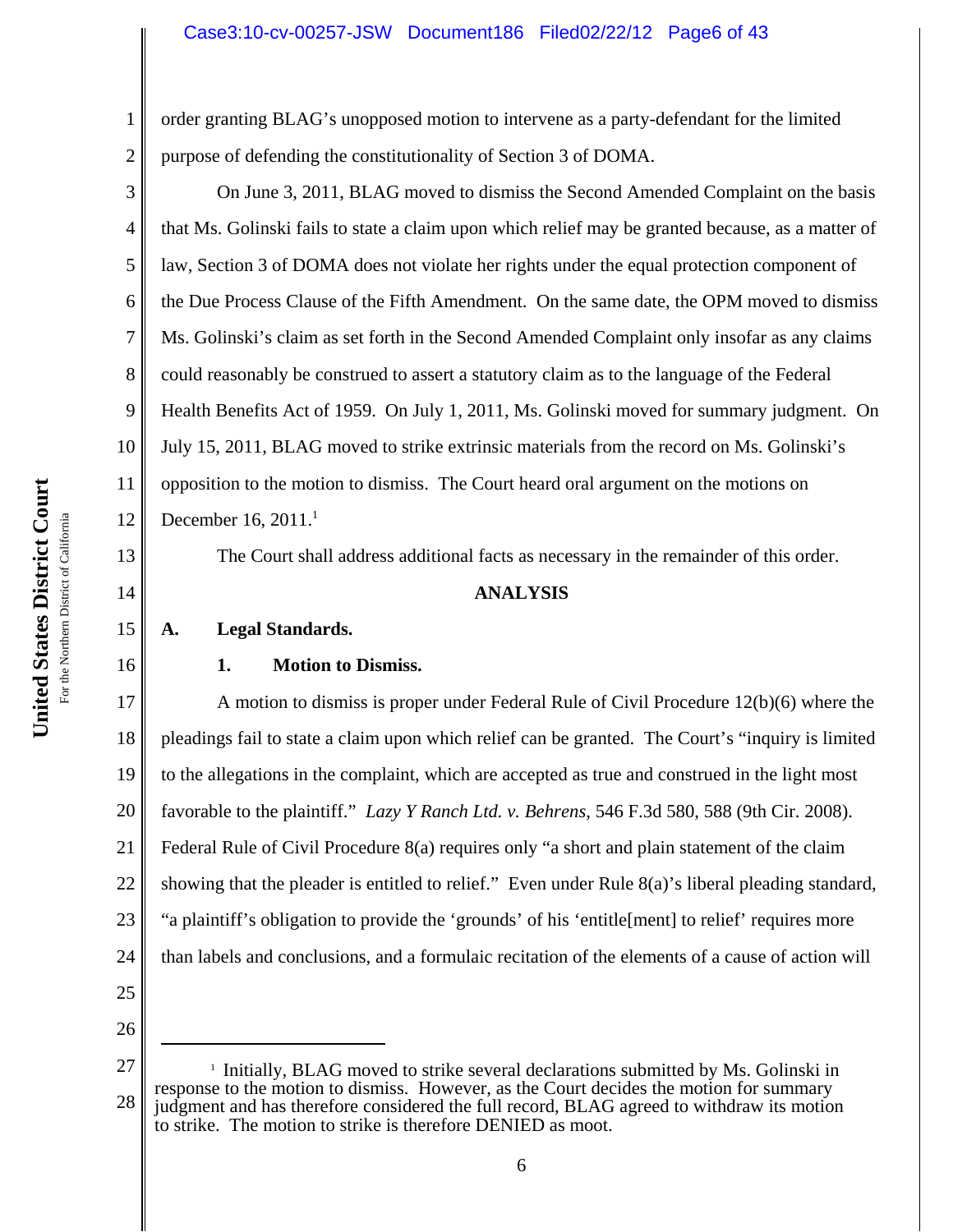1 2 not do." *Bell Atlantic Corporation v. Twombly*, 550 U.S. 544, 555 (2007) (citing *Papasan v. Allain*, 478 U.S. 265, 286 (1986)).

3 4 5 6 7 8 9 10 11 12 13 14 15 Pursuant to *Twombly*, a plaintiff must not merely allege conduct that is conceivable but must instead allege "enough facts to state a claim to relief that is plausible on its face." *Id.* at 570. "A claim has facial plausibility when the plaintiff pleads factual content that allows the court to draw the reasonable inference that the defendant is liable for the misconduct alleged." *Ashcroft v. Iqbal*, 556 U.S. 662, 129 S. Ct. 1937, 1949 (2009) (citing *Twombly*, 550 U.S. at 556). "The plausibility standard is not akin to a probability requirement, but it asks for more than a sheer possibility that a defendant has acted unlawfully. ... When a complaint pleads facts that are merely consistent with a defendant's liability, it stops short of the line between possibility and plausibility of entitlement to relief." *Id.* (quoting *Twombly*, 550 U.S. at 556-57) (internal quotation marks omitted). If the allegations are insufficient to state a claim, a court should grant leave to amend, unless amendment would be futile. *See, e.g., Reddy v. Litton Industries, Inc.*, 912 F.2d 291, 296 (9th Cir. 1990); *Cook, Perkiss and Liehe, Inc. v. Northern California Collection Service, Inc.*, 911 F.2d 242, 246-47 (9th Cir. 1990).

16 17 18 19 20 21 22 23 24 25 26 27 As a general rule, "a district court may not consider any material beyond the pleadings in ruling on a Rule 12(b)(6) motion." *Branch v. Tunnell*, 14 F.3d 449, 453 (9th Cir. 1994), *overruled on other grounds, Galbraith v. County of Santa Clara*, 307 F.3d 1119 (9th Cir. 2002) (citation omitted). The Court may consider the facts alleged in the complaint, documents attached to the complaint, documents relied upon but not attached to the complaint, when the authenticity of those documents is not questioned, and other matters of which the Court can take judicial notice. *Zucco Partners, LLC v. Digimarc Corp.*, 552 F.3d 981, 990 (9th Cir. 2009). Documents whose contents are alleged in a complaint and whose authenticity no party questions, but which are not physically attached to the pleading, may be considered in ruling on a Rule 12(b)(6) motion to dismiss. Such consideration does not convert the motion to dismiss into a motion for summary judgment. *See United States v. Ritchie*, 343 F.3d 903, 908 (9th Cir. 2003); *Branch*, 14 F.3d at 454.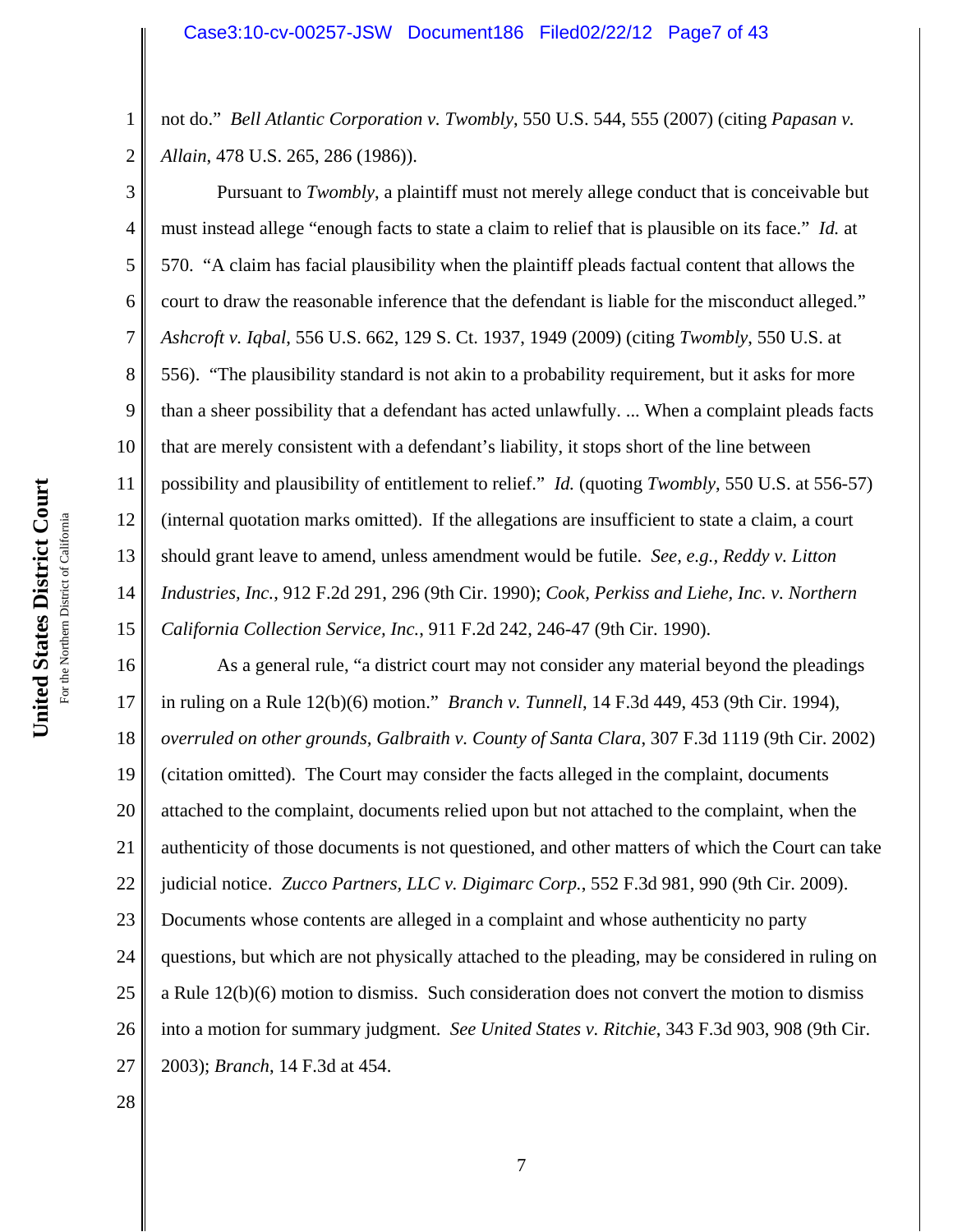United States District Court **United States District Court** For the Northern District of California For the Northern District of California 1

2

3

4

5

6

7

8

9

10

11

12

13

# **2. Motion for Summary Judgment.**

A motion for summary judgment is guided by a different standard. Summary judgment is appropriate when the record demonstrates "that there is no genuine issue as to any material fact and that the moving party is entitled to judgment as a matter of law." Fed. R. Civ. P. 56(c). An issue is "genuine" if there is sufficient evidence for a reasonable fact finder to find for the non-moving party. *Anderson v. Liberty Lobby, Inc.*, 477 U.S. 242, 248-49 (1986). "[A]t the summary judgment stage the judge's function is not ... to weigh the evidence and determine the truth of the matter but to determine whether there is a genuine issue for trial." *Id.* at 249. A fact is "material" if it may affect the outcome of the case. *Id.* at 248. The party moving for summary judgment bears the initial responsibility of identifying those portions of the record which demonstrate the absence of a genuine issue of a material fact. *Celotex Corp. v. Catrett*, 477 U.S. 317, 323 (1986). In the absence of such facts, "the moving party is entitled to a judgment as a matter of law." *Celotex,* 477 U.S. at 323.

14 15 16 17 18 19 Once the moving party meets this initial burden, the non-moving party "may not rest upon the mere allegations or denials of the adverse party's pleading, but the adverse party's response, by affidavits or as otherwise provided in this rule, must set forth specific facts showing that there is a genuine issue for trial." Fed. R. Civ. P. 56(e). If the non-moving party fails to make this showing, the moving party is entitled to judgment as a matter of law. *Celotex*, 477 U.S. at 323.

#### 20 **B. Defense of Marriage Act.**

21 22 23 24 25 26 This action presents a challenge to the constitutionality of Section 3 of DOMA as applied to Ms. Golinski, a lesbian woman married under California law, who is unable to secure federal health benefits for her same-sex spouse. Specifically, Ms. Golinski alleges that, by operation of Section 3 of DOMA, she has been denied certain marriage-based federal benefits that are available to similarly-situated opposite-sex couples, in violation of her rights to equal protection and due process as secured by the Due Process Clause of the Fifth Amendment.

27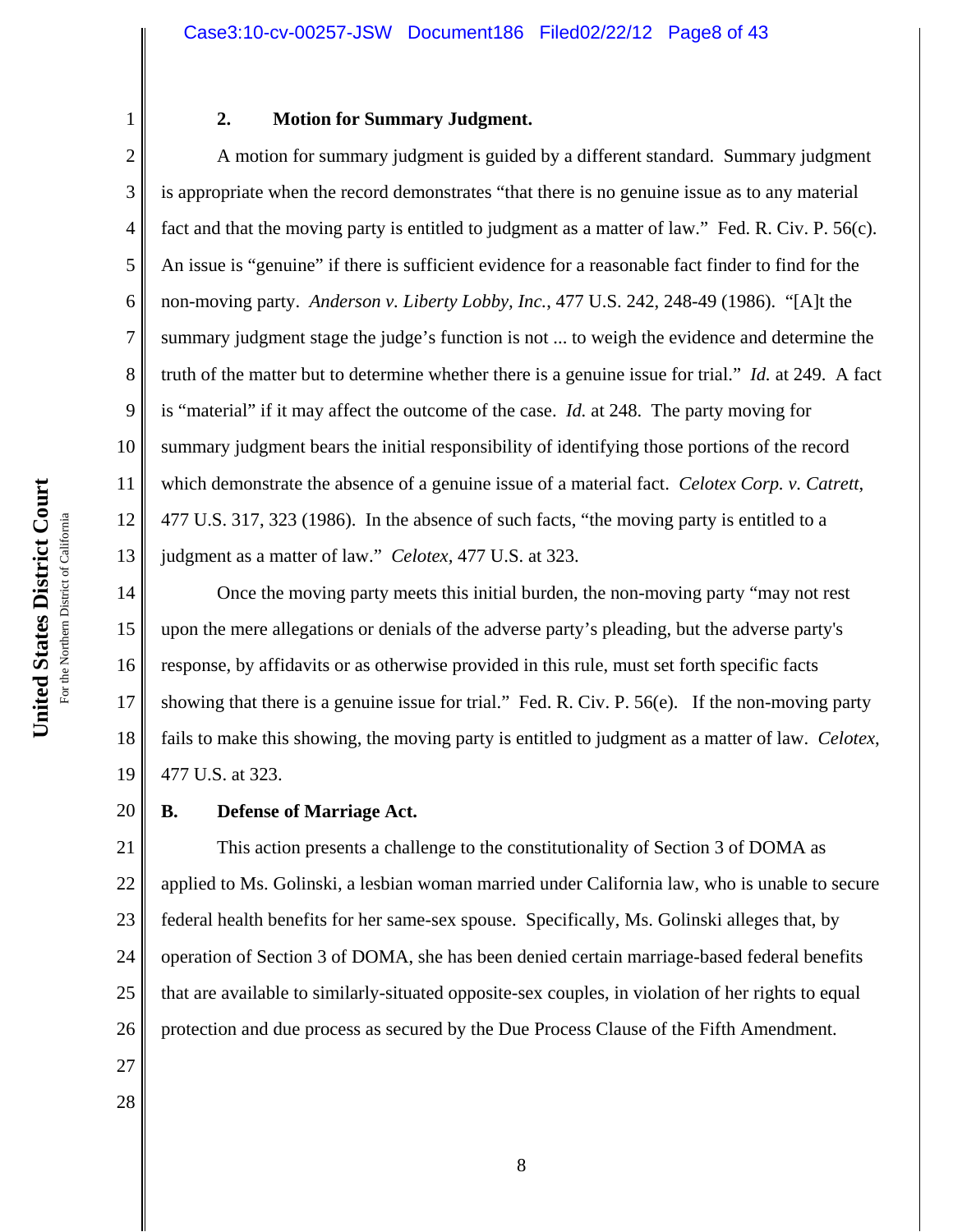In 1996, Congress enacted and President Clinton signed DOMA into law. Section 3 of DOMA, the only provision at issue in this matter, defines the terms "marriage" and "spouse" for purposes of federal law. Section 3 provides:

In determining the meaning of any Act of Congress, or of any ruling, regulation, or interpretation of the various administrative bureaus and agencies of the United States, the word "marriage" means only a legal union between one man and one woman as husband and wife, and the word "spouse" refers only to a person of the opposite sex who is a husband or a wife.

1 U.S.C. § 7.

1

2

3

4

5

6

7

8

9

10

11

12

13

14

15

16

17

18

19

20

21

22

23

In large part, the enactment of DOMA can be understood as a direct legislative response to *Baehr v. Lewin*, a 1993 decision issued by the Hawaii Supreme Court, which indicated that same-sex couples may be entitled to marry under that state's constitution. 74 Haw. 530 (1993). The decision raised the possibility that, for the first time, same-sex couples could begin the process of obtaining state-sanctioned marriage licenses.

In debating the provisions of DOMA, the House referenced the *Baehr* decision as the beginning of an "orchestrated assault being waged against traditional heterosexual marriage" and expressed concern that the development "threaten[ed] to have very real consequences ... on federal law." H.R. Rep. No. 104-664 at 2-3 (1996), *reprinted in* 1996 U.S.C.C.A.N. 2905, 2906-07 ("H. Rep." or "House Report"). More specifically, the House Report warned that "a redefinition of marriage in Hawaii to include homosexual couples could make such couples eligible for a whole range of federal rights and benefits." *Id.* at 10. Although a later amendment to the Hawaii constitution withheld permitting same-sex marriage in the state, Congress, explicitly in reaction to the impending Hawaii decision, sought a means both (1) to "reserve[] each State's ability to decide" what should legally constitute a valid marriage under its own state laws, and (2) to "lay[] down clear rules" regarding what constitutes a marriage for purposes of federal law. *Id*. at 2.

In Section 2 of DOMA, Congress, by virtue of the express grant of authority under the second sentence of the Full Faith and Credit Clause, permitted a state to decline to give effect to the laws of other states respecting same-sex marriage. In enacting Section 3 of DOMA, the House Report explained that the statute codifies the definition of marriage set forth in "the

**United States District Court**

United States District Court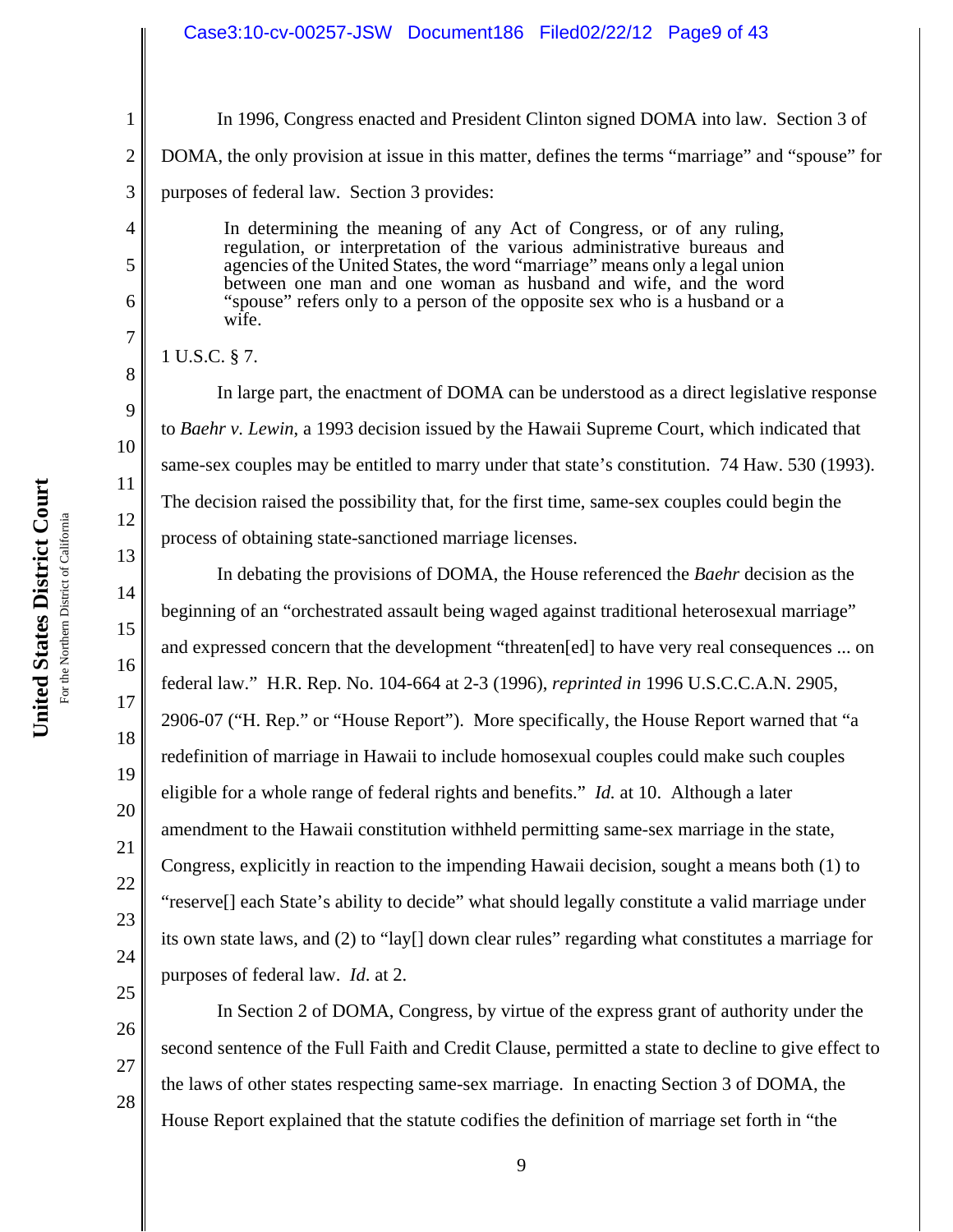2 standard law dictionary," for purposes of federal law. *Id.* at 29 (citing Black's Law Dictionary 972 (6th ed. 1990)).

3 4 5 6 7 8 9 10 11 12 13 14 15 The legislative history reveals that Congress acknowledged the constraints imposed by federalism on the determination of who may marry, which has always been uniquely the province of state law. Nonetheless, Congress asserted that it was not "supportive of (or even indifferent to) the notion of same-sex marriage," and it embraced DOMA as a step toward furthering Congress' interests in "defend[ing] the institution of traditional heterosexual marriage." *Id.* at 12. "Although DOMA drastically amended the eligibility criteria for a vast number of different federal benefits, rights, and privileges that depend upon marital status, the relevant committees did not engage in a meaningful examination of the scope or effect of the law." *Gill v. Office of Personnel Management*, 699 F. Supp. 2d 374, 379 (D. Mass. 2010).<sup>2</sup> Although drastically altering the benefits structure based on state definitions of marriage and the federalist balance in the area of domestic relations, Congress did not hear testimony from agency heads about the effect of DOMA on federal programs, or from historians, economists, or specialists in family or child welfare. *Id.* 

16 17 18 19 20 21 22 23 24 25 It is clear and undisputed that the federal health benefits Ms. Golinski seeks in trying to add her wife as a beneficiary under her health benefits plan falls under the reach of DOMA. The Federal Employees Health Benefits Program ("FEHB") is a comprehensive program providing health insurance for federal civilian employees and their family members. 5 U.S.C. § 8905. The OPM administers the FEHB and negotiates contracts for coverage with potential carriers and sets the premiums for each plan. *Id.*, §§ 8902, 8903, 8906. A federal employee enrolled in the FEHB chooses a carrier and plan and may determine whether to enroll for an individual plan, named "self only," or for "self and family" coverage which, under the OPM's regulations, "includes all family members who are eligible to be covered by the enrollment." 5 C.F.R. § 890.302(a)(1). Under the FEHB, a "member of family" is defined as either "the

26

<sup>27</sup> 28 <sup>2</sup> In January 1997, the General Accounting Office issued a report clarifying the scope of DOMA's effect and concluded that the law implicated at least 1,049 federal laws, including those related to entitlement programs like Social Security, health benefits and taxation. A further study in 2004 found that 1,138 federal laws tied benefits, protections, rights, or responsibilities to marital status. *See Gill*, 699 F. Supp. 2d at 379.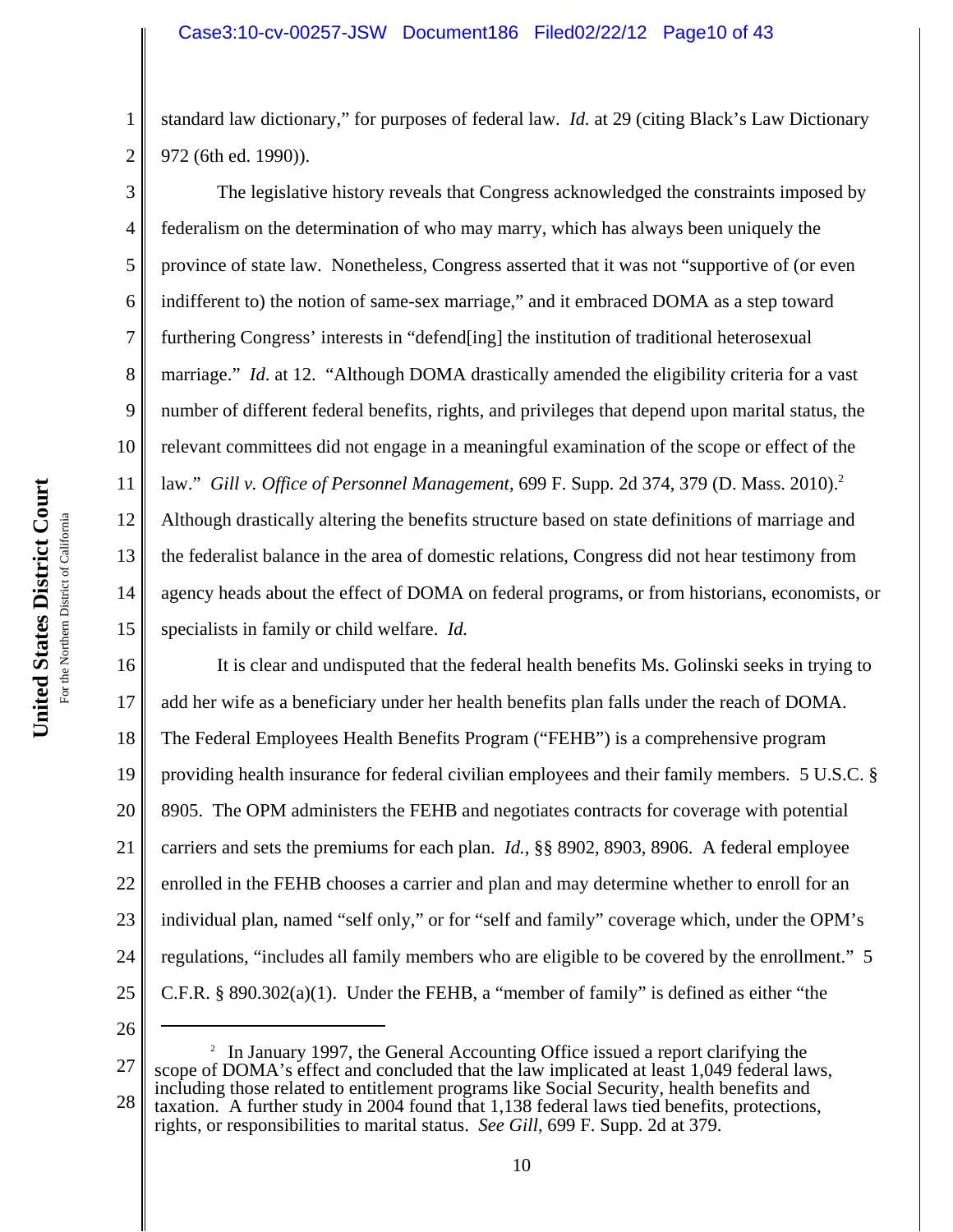# Case3:10-cv-00257-JSW Document186 Filed02/22/12 Page11 of 43

1 2 3 4 5 spouse of an employee ... [or] an unmarried dependent child under 22 years of age." 5 U.S.C. § 8901(5). An employee enrolled under an individual plan may change to family coverage by submitting documentation to the employing office during the annual open season period or within sixty days of a change in family status, such as change in marital status. *Id.*, § 8905(f); 5 C.F.R. §§ 890.301(f), (g).

6 7 8 9 10 Within sixty days of her marriage, Ms. Golinski sought to enroll her wife as a beneficiary of the family health plan. The OPM found Ms. Cunninghis was ineligible to qualify as a member of the family because, under DOMA, she did not qualify as a spouse of an employee.<sup>3</sup> The question before the Court is whether Section 3 of DOMA, as applied to Ms. Golinski, violates constitutional principles of equal protection.

# **C. Equal Protection Analysis and Standard of Review.**

12 13 14 15 16 17 18 The "Equal Protection Clause of the Fourteenth Amendment commands that no State shall deny to any person within its jurisdiction the equal protection of the laws, which is essentially a direction that all persons similarly situated should be treated alike." *City of Cleburne v. Cleburne Living Center*, 473 U.S. 432, 439 (1985) (internal citations omitted). Although the Fifth Amendment to the United States Constitution does not contain an Equal Protection Clause, the Fifth Amendment's Due Process Clause includes an equal protection component. *See Bolling v. Sharpe*, 347 U.S. 497, 499-500 (1954); *see also Buckley v. Valeo*,

19

<sup>20</sup> 21 22 <sup>3</sup> At the administrative appeal from the denial of benefits, Chief Judge Kozinski found that the FEHB statute confers on the OPM the discretion to extend health benefits to same-sex couples by interpreting the terms "family members" and "member of the family" to set a floor, not a ceiling, to coverage eligibility. (SAC, Ex. B at 2-3.) The Court finds this reasoning unpersuasive.

<sup>23</sup> 24 25 26 27 28 Where the statute unambiguously defines a term such as "member of family" to mean spouse (or dependent child under 22 years old), that definition controls to the exclusion of any meaning that is not explicitly stated in the definition. *See Colautti v. Franklin*, 439 U.S. 379, 393 n.10 (1979); *see also TRW Inc. v. Andrews*, 534 U.S. 19, 28-29 (2001) (holding that, for purposes of statutory construction, expression of one thing is the exclusion of the other). DOMA offers the same clarity and defines "spouse" for the purposes of determining the meaning of federal legislation as "a person of the opposite sex who is a husband or a wife." 1 U.S.C. § 7. Confronted with such unambiguous statutory language, the Court is not persuaded that the FEHB statute could provide the OPM with the discretion to provide health benefits to same-sex couples. *See In re Levenson*, 587 F.3d 925, 930-31 (9th Cir. 2009); *Gill,* 699 F. Supp. 2d at 385-86. This disposes of Ms. Golinski's remaining statutory claim and the OPM's motion to dismiss that claim, to the extent it is still asserted, is GRANTED.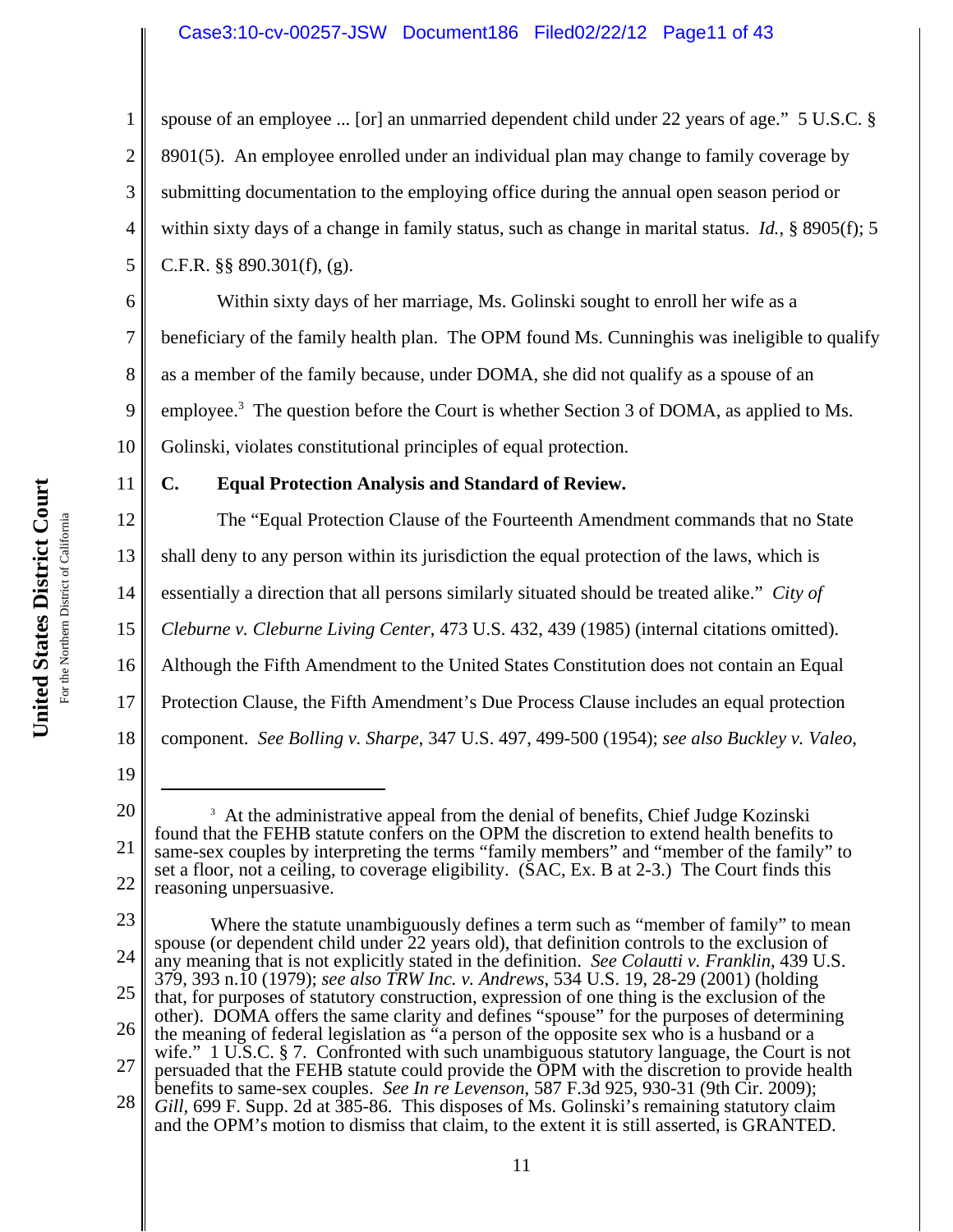424 U.S. 1, 93 (1976) ("Equal protection analysis in the Fifth Amendment area is the same as that under the Fourteenth Amendment.").

3 4 5 6 7 8 9 10 11 12 13 14 "[T]he Constitution 'neither knows nor tolerates classes among citizens.'" *Romer v. Evans*, 517 U.S. 620, 623 (1996) (quoting *Plessy v. Ferguson*, 163 U.S. 537, 559 (1896) (Harlan, J., dissenting)). This principle embodies a commitment to neutrality where the rights of individual persons are at stake. *Dragovich v. United States Department of the Treasury*, 764 F. Supp. 2d 1178, 1188 (N.D. Cal. 2011) (citing *Romer*, 517 U.S. at 623.) It is because of this commitment to neutrality that legislative provisions which arbitrarily or irrationally create discrete classes cannot withstand constitutional scrutiny. *Romer*, 517 U.S. at 623. "Equal protection of the laws is not achieved through indiscriminate imposition of inequalities." *Sweatt v. Painter*, 339 U.S. 629, 635 (1950) (quoting *Shelley v. Kraemer*, 334 U.S. 1, 22 (1948)). "The guaranty of 'equal protection of the laws is a pledge of the protection of equal laws.'" *Skinner v. Oklahoma ex rel. Williamson*, 316 U.S. 535, 541 (1942) (quoting *Yick Wo v. Hopkins*, 118 U.S. 356, 369 (1886)).

15 16 17 18 19 20 21 22 23 24 25 26 27 28 However, courts must balance this mandate with the "practical necessity that most legislation classifies for one purpose or another, with resulting disadvantage to various groups or persons." *Romer*, 517 U.S. at 631 (citations omitted). The equal protection guarantee preserves a measure of power to the state and the federal government to enact legislation that classifies certain groups. *Personnel Administrator of Massachusetts v. Feeney*, 442 U.S. 256, 271-72 (1979). In an attempt to reconcile the promise of equal protection with the reality of lawmaking, courts apply the most searching constitutional scrutiny to those laws that burden a fundamental right or target a suspect class, such as those based on race, national origin, sex or religion. *Romer*, 517 U.S. at 631. To these groups of protected classifications, subject to a heightened scrutiny, the government is required to demonstrate that the classification is substantially related to an important governmental objective. *See Clark v. Jeter*, 486 U.S. 456, 461 (1988). Laws that do not burden a protected class or infringe on a constitutionally protected fundamental right are subject to rational basis review. *Romer*, 517 U.S. at 631. Under the rational basis review, a law must be rationally related to the furtherance of a

1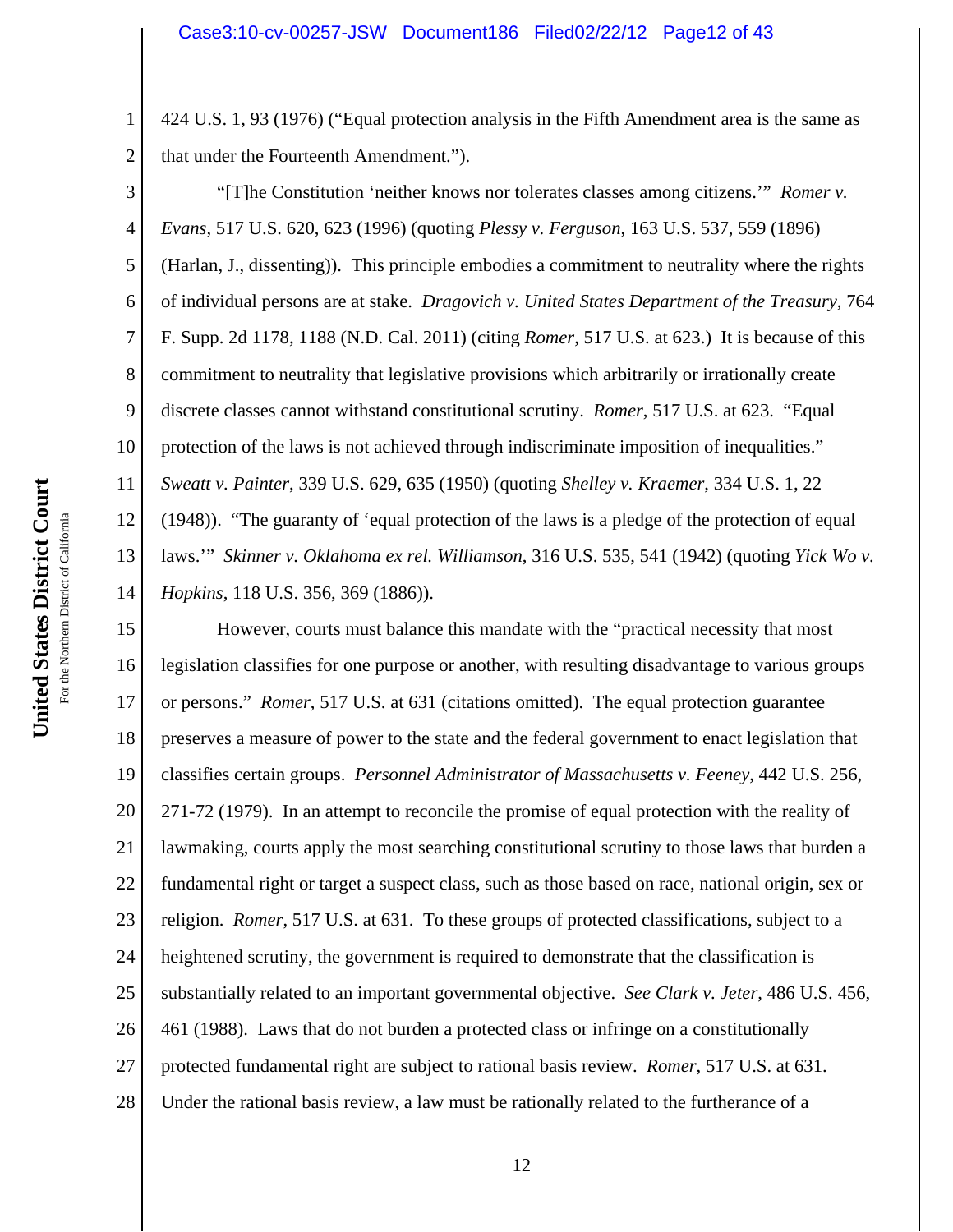legitimate governmental interest. *Id.* (citing *Heller v. Doe by Doe*, 509 U.S. 312, 319-320 (1993)).

3 4 In resolving an equal protection challenge, the Court "must first determine what classification has been created" by the legislation. *Aleman v. Glickman*, 217 F.3d 1191, 1195

5 (9th Cir. 2000); *see also Lazy Y Ranch*, 546 F.3d at 589. The plaintiff must show that the "law

6 is applied in a discriminatory manner or imposes different burdens on different classes of

7 people." *Lazy Y Ranch*, 546 F.3d at 589 (quoting *Freeman v. City of Santa Ana*, 68 F.3d 1180,

8 1187 (9th Cir. 1995)). The Court must then ascertain the appropriate level of scrutiny to

9 employ. *In re Kandu*, 315 B.R. 123, 142 (W.D. Wash. 2004).<sup>4</sup>

10

11

1

2

# **1. Level of Scrutiny.**

Here, DOMA makes distinctions between legally married couples, by granting benefits

12 to opposite-sex married couples but denying benefits to same-sex married couples.

13 Accordingly, DOMA treats gay and lesbian individuals differently on the basis of their sexual

14 orientation. In order to determine whether sexual orientation is considered a suspect or quasi-

15 suspect class entitled to heightened scrutiny, the Court must look at various factors.<sup>5</sup> The

16

- 23
- 24 25 26 <sup>5</sup> The question of whether DOMA impacts a fundamental right is addressed briefly by the parties but it is not at issue here as it is undisputed that Ms. Golinski is already married under state law. The failure of the federal government to recognize Ms. Golinski's marriage and to provide benefits does not alter the fact that she is married under state law. Thus, *Baker v. Nelson*, 409 U.S. 810 (1972), which ostensibly addressed whether same-sex couples have a constitutional right to marry, is irrelevant here. *See Perry v. Brown*, --- F.3d ---, 2012 WL 372713, at \*17 n.14 (9th Cir. 2012) ("*Perry II*").

27 28 However, it is established that there is a fundamental right to marry. *Planned Parenthood of Southeastern Pennsylvania v. Casey,* 505 U.S. 833, 851 (1992) ("Our law affords constitutional protection to personal decisions relating to marriage, procreation, contraception, family relationships, child rearing, and education.... These matters, involving

<sup>17</sup> 18 19 20 21 22 4 Ms. Golinski challenges the application of DOMA because it discriminates both on the basis of sex and on the basis of sexual orientation. (Golinski Reply on Motion for Summary Judgment at 7-8.) Sexual orientation discrimination can take the form of sex discrimination. *See Perry v. Schwarzenegger*, 704 F. Supp. 2d 921, 996 (N.D. Cal. 2010) ("*Perry*"). Here, for example, Ms. Golinski is prohibited from marrying Ms. Cunninghis, a woman, because Ms. Golinski is a woman. If Ms. Golinski were a man, DOMA would not serve to withhold benefits from her. Thus, DOMA operates to restrict Ms. Golinski's access to federal benefits because of her sex. But DOMA also operates to restrict Ms. Golinski's access to federal benefits because of her sexual orientation; her desire to marry another woman arises only because she is a lesbian. Accordingly, the Court addresses the Equal Protection challenge on the basis of sexual orientation.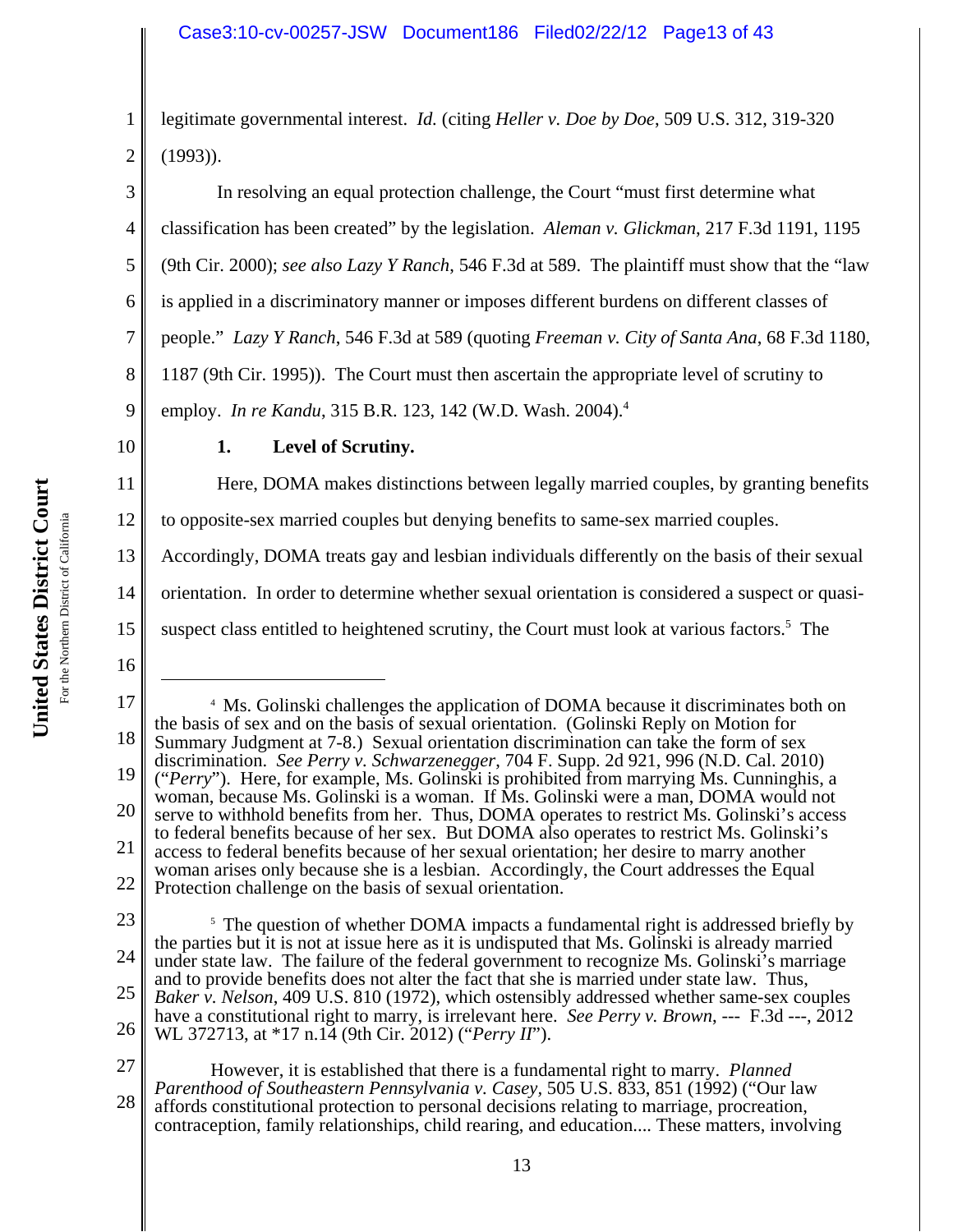# Case3:10-cv-00257-JSW Document186 Filed02/22/12 Page14 of 43

1 2 3 4 5 6 7 8 9 10 11 12 Supreme Court has considered: (1) the history of invidious discrimination against the class burdened by the legislation; (2) whether the characteristics that distinguish the class indicate a typical class member's ability to contribute to society; (3) whether the distinguishing characteristics are "immutable" or beyond the class members' control; and (4) the political power of the subject class. *See Varnum v. Brien*, 763 N.W.2d 862, 887-88 (Iowa 2009) (collecting cases). No single factor for determining elevated scrutiny is dispositive. *See Massachusetts Board of Retirement v. Murgia*, 427 U.S. 307, 321 (1976). The presence of any of the factors is a signal that the particular classification is "more likely than others to reflect deep-seated prejudice rather than legislative rationality in pursuit of some legitimate objective," thus requiring heightened scrutiny. *Plyler v. Doe*, 457 U.S. 202, 216 n.14 (1982). The Supreme Court has placed far greater weight on two factors:

whether the group has been the subject of long-standing and invidious discrimination and whether the group's distinguishing characteristic bears no relation to the ability of the group members to perform or function in society. In circumstances in which a group has been subject to such discrimination and its distinguishing characteristic does not bear any relation to such ability, the court inevitably has employed heightened scrutiny in reviewing statutory classifications targeting those groups.

17 *Kerrigan v. Commissioner of Public Health*, 289 Conn. 135, 167-68 (2008).

20 21 22 23 24 25 the most intimate and personal choices a person may make in a lifetime, choices central to personal dignity and autonomy, are central to the liberty protected by the Fourteenth Amendment.") (citations omitted); *Turner v. Safley,* 482 U.S. 78, 95 (1987) ("[T]he decision to marry is a fundamental right."); *Zablocki v. Redhail,* 434 U.S. 374, 384 (1978) ("[T]he right to marry is of fundamental importance for all individuals."); *Loving v. Virginia,* 388 U.S. 1, 12 (1967) ("The freedom to marry has long been recognized as one of the vital personal rights essential to the orderly pursuit of happiness by free men."); *Griswold v. Connecticut,* 381 U.S. 479, 486 (1965) ("Marriage is a coming together for better or for worse, hopefully enduring, and intimate to the degree of being sacred. It is an association that promotes a way of life, not causes; a harmony in living, not political faiths; a bilateral loyalty, not commercial or social projects."). The analysis of the fundamental right to marry has not depended upon the

26 27 28 characteristics of the spouse. The Supreme Court cases addressing the fundamental right to marry do not define the fundamental right in narrow terms. In *Loving,* the Court defined the fundamental right as the right to marry, not the right to interracial marriage. 388 U.S. at 12. In *Turner,* the fundamental right was the right to marry, not the right to inmate marriage.

482 U.S. at 94-96. In *Zablocki,* the fundamental right was the right to marry, not the right of people owing child support to marry. 434 U.S. at 383-86.

13

14

15

16

18

19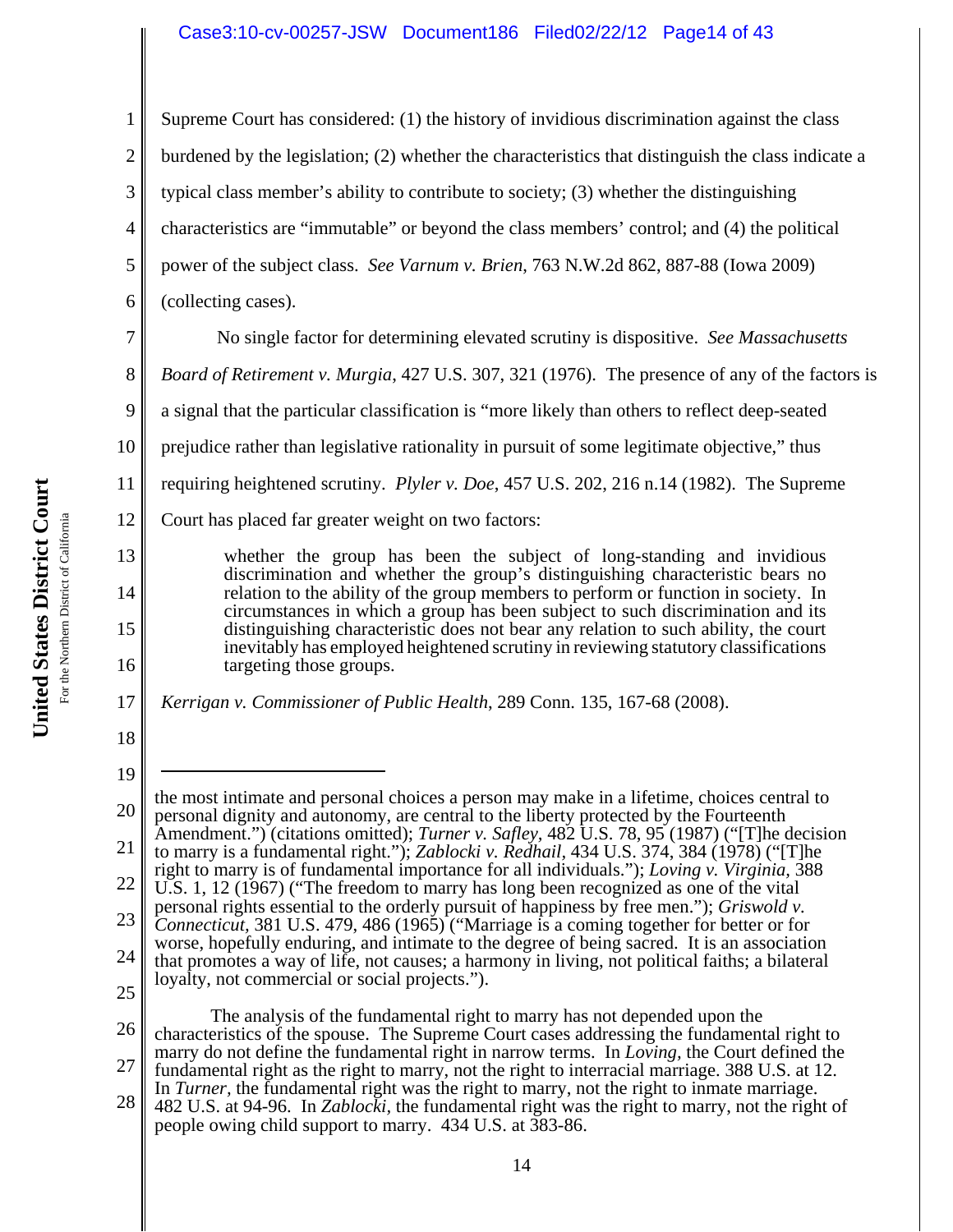For the Northern District of California For the Northern District of California 1

2

3

4

5

6

7

8

9

10

11

12

13

14

15

16

**United States District Court**

United States District Court

# **2. Distinguishing** *High Tech Gays* **Finding on Standard of Review.**

Before the Court may assess the various factors that apply to determine the appropriate level of scrutiny to apply in this matter, the Court must address the holding in *High Tech Gays v. Defense Industrial Security Clearance Office*, which addresses the standard of review for classifications based on sexual orientation. 895 F.2d 563, 571 (9th Cir. 1990). In *HighTech Gays*, decided before the Supreme Court revised much of the underlying legal preconceptions upon which this case rests, the Ninth Circuit determined that the classification of homosexuals lacks the indicia of a suspect or quasi-suspect category. Accordingly, the Ninth Circuit held that the government need only come forth with a rational basis to sustain its classifications against the gay and lesbian minority. *Id*.

However, the foundations of the Ninth Circuit's decision in *High Tech Gays* have sustained serious erosion by virtue of more recent decisions by the Supreme Court. When the premise for a case's holding has been weakened, the precedential import of the case is subject to question. District courts are not governed by earlier appellate precedent that has been "undercut by higher authority to such an extent that it has been effectively overruled by such higher authority." *Miller v. Gammie*, 335 F.3d 889, 899 (9th Cir. 2003).

17 18 19 20 21 22 23 24 25 26 27 The linchpin of the reasoning in *High Tech Gays* was the precedent set by the Supreme Court in *Bowers v. Hardwick*, 478 U.S. 186, 190 (1986), which upheld the criminalization of private consensual homosexual conduct. In *High Tech Gays*, the Ninth Circuit concluded that, based on the holding in *Bowers*, "because homosexual conduct can ... be criminalized, homosexuals cannot constitute a suspect or quasi-suspect class entitled to greater than rational basis review for equal protection purposes." *High Tech Gays*, 895 F.2d at 571. Pursuant to Supreme Court precedent in *Bowers*, the Ninth Circuit agreed that "it cannot logically be asserted that discrimination against homosexuals is constitutionally infirm." *Id.* at 571 n.6 (quoting *Woodward v. United States*, 871 F.2d 1068, 1076 (Fed. Cir. 1989)). The court concluded that, under the holding of *Bowers*, it would be anomalous to define the conduct of members of a class as criminal and also find that, as a class, they were deserving of strict or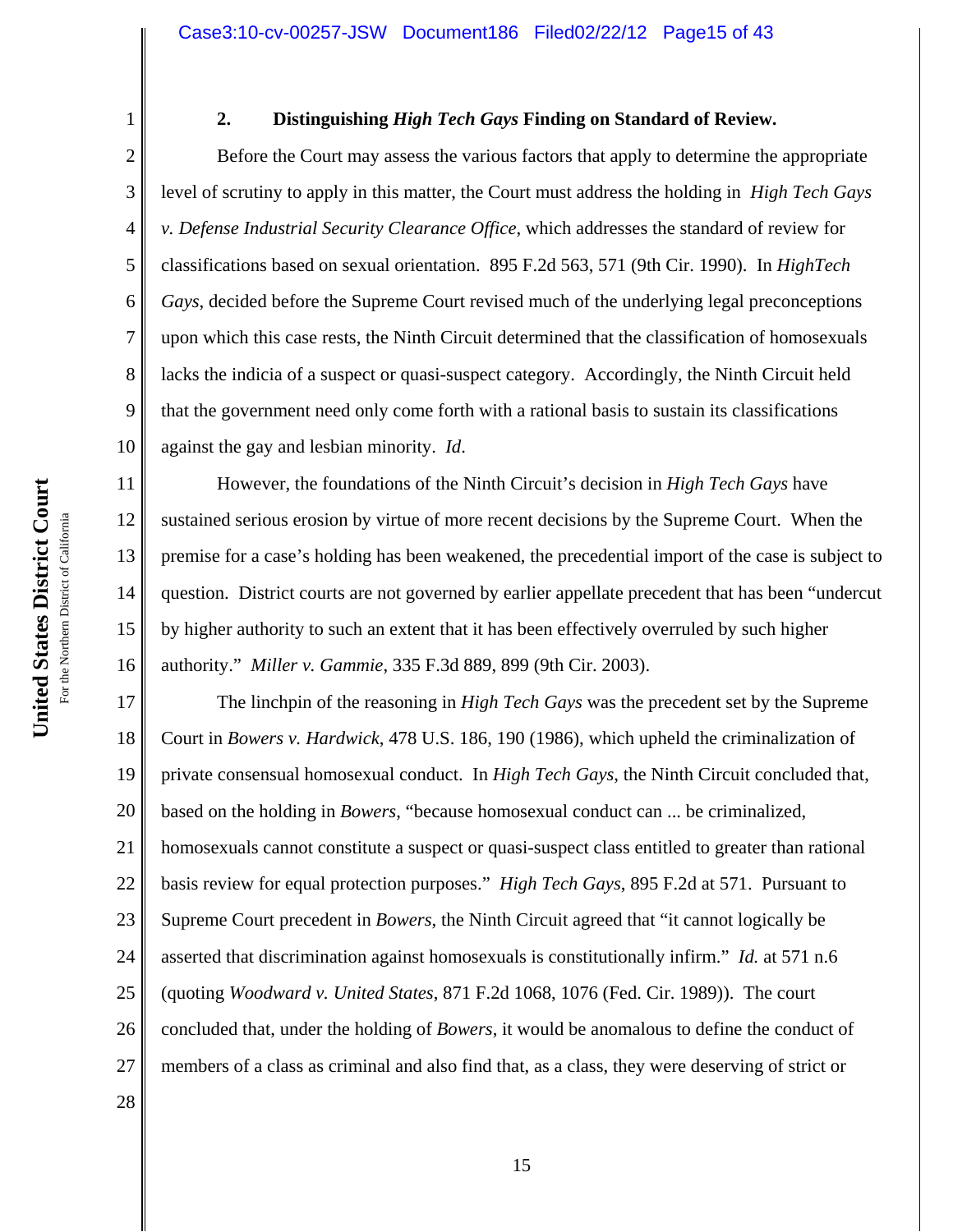2 heightened scrutiny under the Equal Protection Clause. *See id*. (citing *Padula v. Webster*, 822 F.2d 97, 103 (D.C. Cir. 1987)).

3 4 5 6 7 8 9 10 11 However, since the decision in *High Tech Gays*, the Supreme Court has overruled *Bowers*, renounced its fundamental premise, and found that "*Bowers* was not correct when it was decided, and it is not correct today." *Lawrence v. Texas*, 539 U.S. 558, 578 (2003). The *Lawrence* Court found that majority's moral condemnation of the intimate practices of homosexual partners does not justify criminal prohibition and found those private consensual practices are safeguarded by the liberty protections afforded by the Due Process Clause of the Fourteenth Amendment. *Id.* at 574-75. Therefore, the reasoning in *High Tech Gays*, that laws discriminating against gay men and lesbians are not entitled to heightened scrutiny because homosexual conduct may be legitimately criminalized, cannot stand post-*Lawrence*.

12 13 14 15 16 17 18 19 20 21 22 23 24 25 26 27 28 In addition, the court in *High Tech Gays*, in performing the analysis of the issue of whether the legislature's classification based on homosexuality calls for heightened scrutiny, relied on the mistaken assumption that sexual orientation is merely "behavioral," rather than the sort of deeply rooted, immutable characteristic that warrants heightened protection from discrimination. *See High Tech Gays*, 895 F.2d at 573-74. The court found that "[h]omosexuality is not an immutable characteristic; it is behavioral and hence fundamentally different from traits such as race, gender, or alienage, which define already existing suspect and quasi-suspect classes. The behavior of such already recognized classes is irrelevant to their identification." *Id.* (internal citations omitted). The Supreme Court has since rejected this artificial distinction, noting that its more recent precedent "have declined to distinguish between status and conduct in th[e] context" of sexual orientation. *See Christian Legal Society v. Martinez,* 130 S. Ct. 2971, 2990 (2010). In *Lawrence,* the Court noted that "[w]hen homosexual *conduct* is made criminal by the law of the State, that declaration in and of itself is an invitation to subject homosexual *persons* to discrimination." 539 U.S. at 575 (emphasis added); *id.* at 583 (O'Connor, J., concurring in judgment) ("While it is true that the law applies only to conduct, the conduct targeted by this law is conduct that is closely correlated with being homosexual. Under such circumstances, [the] law is targeted at more than conduct. It is instead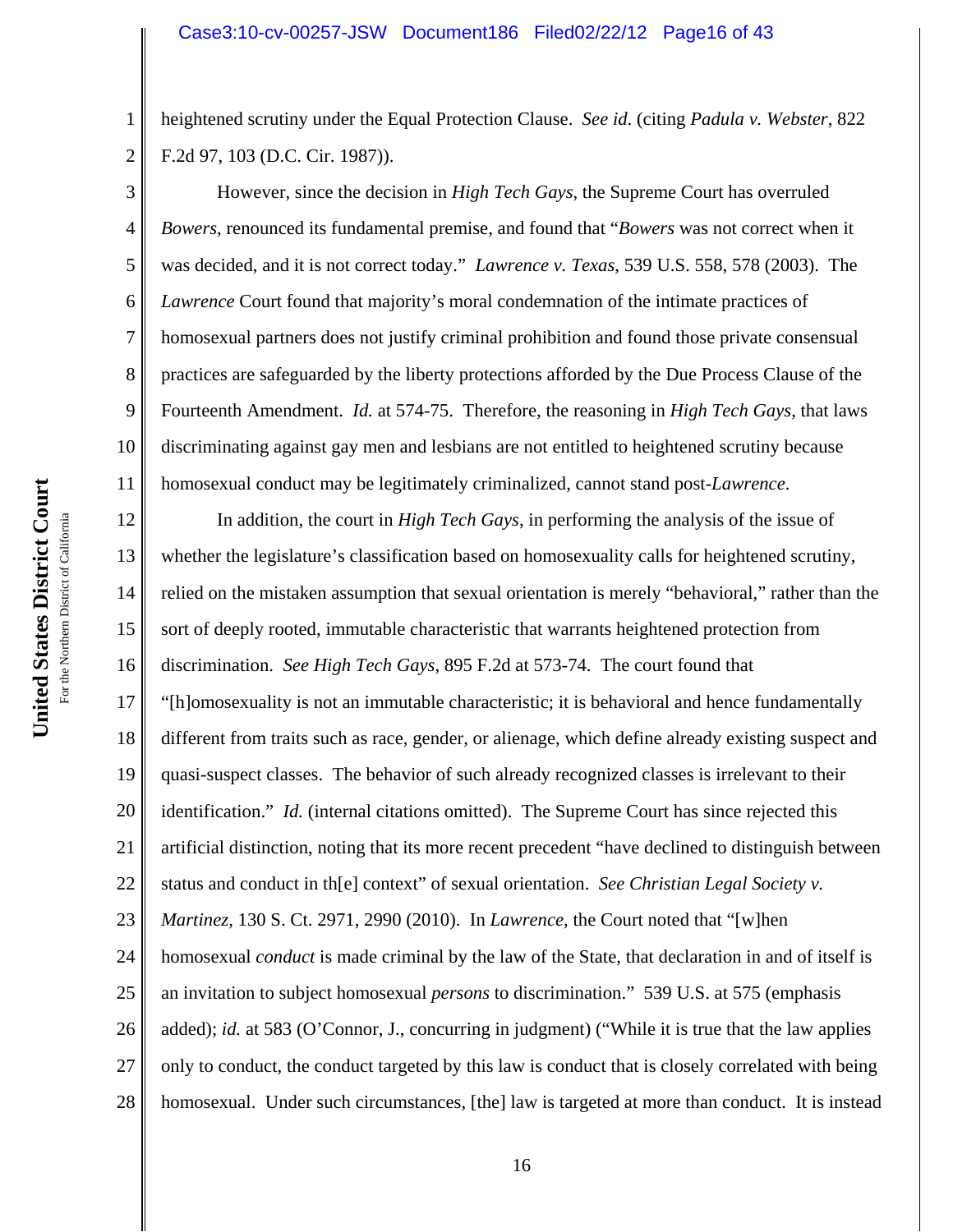#### Case3:10-cv-00257-JSW Document186 Filed02/22/12 Page17 of 43

3 4 directed toward gay persons as a class."). Accordingly, the analysis of the Ninth Circuit in *High Tech Gays* on the appropriateness of applying heightened scrutiny to gay men and lesbians because their defining characteristic is immutable has been severely undermined by more recent and overriding precedent.

The Court finds that the outdated holding in *High Tech Gays*, subjecting gay men and lesbians to rational basis review, is no longer a binding precedent. *See Miller*, 335 F.3d at 900 (finding that where an intervening decision of a higher court is clearly irreconcilable with a Ninth Circuit decision, "district courts should consider themselves bound by the intervening higher authority and reject the prior opinion of [the Ninth Circuit] as having been effectively overruled.").

1

2

5

6

7

8

9

10

11

# **3. The Question of Level of Scrutiny is Still Open.**

12 13 14 15 16 17 18 19 20 21 22 23 24 25 26 27 28 The Supreme Court and the Ninth Circuit have yet to issue binding rulings as to whether classifications based on sexual orientation are suspect (or quasi-suspect). *See Romer*, 517 U.S. at 620, 632-33 (finding that it was unnecessary to look beyond rational basis review because the state's attempt to strip gay people of all anti-discrimination protections was "a denial of equal protection in the most literal sense" and because it "confound[ed] and defie[d]" rational basis review."); *see also, e.g., Diaz v. Brewer*, 656 F.3d 1008, 1012 (9th Cir. 2011) ("We do not need to decide whether heightened scrutiny might be required."); *In re Levenson*, 587 F.3d at 931 (finding that although it is "likely that some form of heightened constitutional scrutiny applies ... [, because] the denial of benefits here cannot survive even rational basis review, the least searching form of constitutional scrutiny ... it is not necessary to determine whether or which form of heightened scrutiny is applicable to this claim."); *Perry II*, 2012 WL 372713, at \*17 (finding that, as in *Romer*, the court need not apply heightened scrutiny where the proposed legislation fails rational basis scrutiny); *Dragovich*, 764 F. Supp. 2d at 1189 ("Because the Court finds that Plaintiffs state a claim under the rational basis standard, the question of whether Plaintiffs are members of a protected class need not be resolved here."). The majority of the Supreme Court in *Lawrence*, although it declared unconstitutional the laws infringing on the substantive liberty shared by gay people to engage in sexual intimacy, did not directly address

United States District Court **United States District Court** For the Northern District of California For the Northern District of California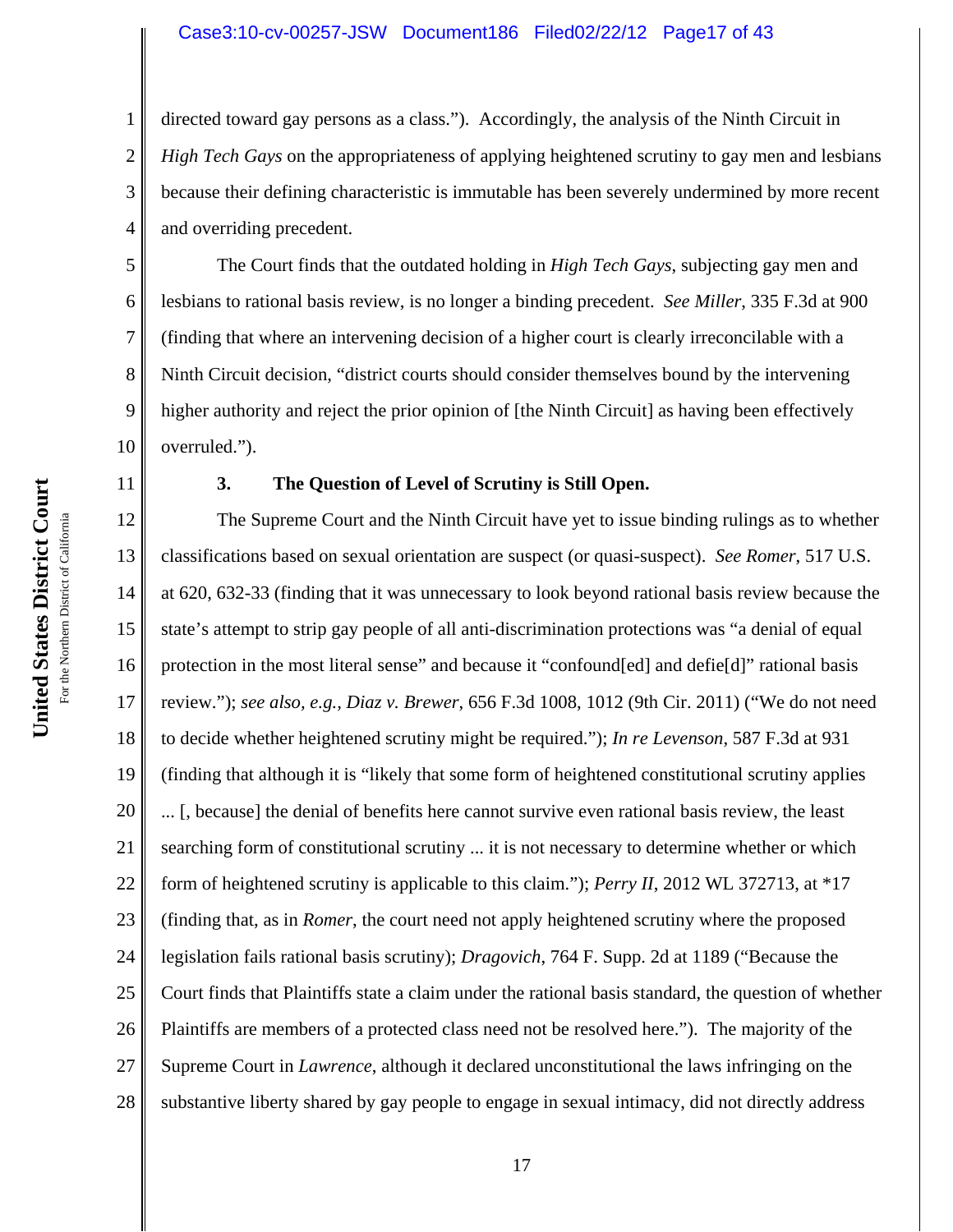# Case3:10-cv-00257-JSW Document186 Filed02/22/12 Page18 of 43

3 4 what standard of review applies to the classification of gay and lesbian individuals. *Lawrence*, 539 U.S. at 558. And the Ninth Circuit in *Witt v. Department of Air Force* merely found, in the context of military policy where judicial deference "is at its apogee," that the military's policy of "Don't Ask Don't Tell" would fail even rational basis review. 527 F.3d 806, 821 (9th Cir. 2008).

Because *Lawrence* overturned *Bowers* and in light of the lack of precedential value of *High Tech Gays*, no federal appellate court has meaningfully examined the appropriate level of scrutiny to apply to gay men and lesbians. Therefore, the Court finds the question of what level of scrutiny applies to classifications based on sexual orientation is still open.

10

11

12

13

1

2

5

6

7

8

9

#### **4. Heightened Scrutiny Should Apply.**

The Court undertakes to analyze the factors required to demonstrate whether a particular class is entitled to suspect or quasi-suspect status and therefore deserving of heightened scrutiny.

14

28

#### **a. History of discrimination against gay men and lesbians.**

15 16 17 18 19 20 21 22 23 24 25 26 27 The first factor courts consider is whether the class has suffered a history of discrimination. There is no dispute in the record that lesbians and gay men have experienced a long history of discrimination. (*See* Declaration of George Chauncey at ¶¶ 6-103; OPM Opp. Br. at 6-13.) There is also no dispute that courts have found that gay men and lesbians have experienced a history of discrimination. *See, e.g., High Tech Gays*, 895 F.2d at 573 (acknowledging that "homosexuals have suffered a history of discrimination"); *Witt*, 527 F.3d at 824-25 (noting that homosexuals have "experienced a history of purposeful unequal treatment"); *Perry v. Proposition 8 Official Proponents*, 587 F.3d 947, 954 (9th Cir. 2009) (addressing the difficulty in denying that gay men and lesbians have experienced discrimination in the past in light of the Ninth Circuit's ruling in *High Tech Gays*); *Perry*, 704 F. Supp. 2d at 981-82 (acknowledging extensive evidence of public and private discrimination against gay men and lesbians in California and throughout the United States); *see also In re Balas*, 449 B.R. 567, 576 (Bankr. C.D. Cal. 2011) (same).

United States District Court **United States District Court** For the Northern District of California For the Northern District of California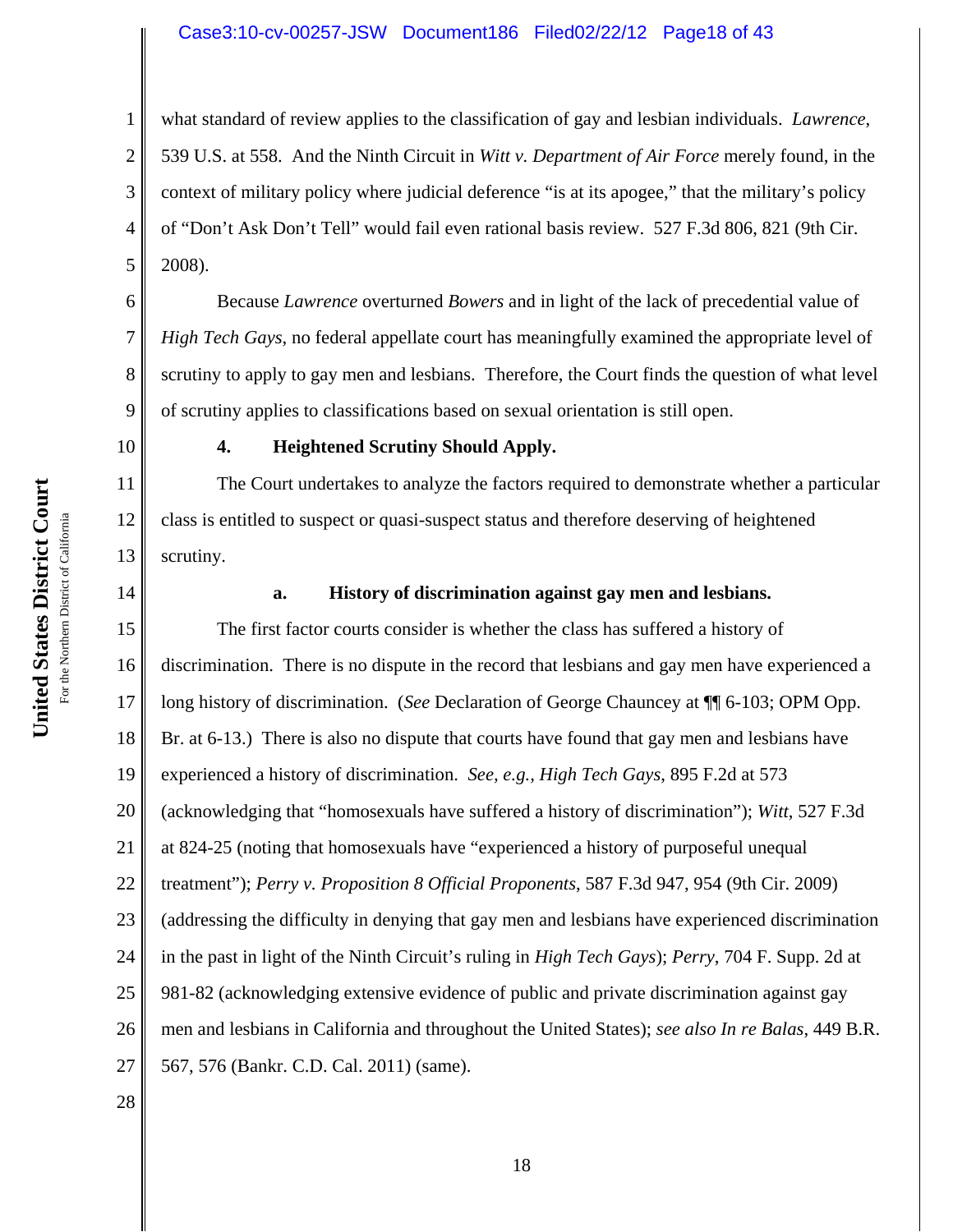# 2 3 4 5

6

7

1

### **b. Ability to contribute to society.**

8 Similarly, there is no dispute in the record or the law that sexual orientation has no relevance to a person's ability to contribute to society. *See Watkins v. U.S. Army*, 875 F.2d 699, 725 (9th Cir. 1989) ("Sexual orientation plainly has no relevance to a person's ability to perform or contribute to society.") (internal quotation marks omitted); *Perry*, 704 F. Supp. 2d at 1002 (concluding that "by every available metric, opposite-sex couples are not better than their same-sex counterparts; instead, as partners, parents and citizens, opposite-sex couples and same-sex couples are equal.").

9

11

12

# **c. Defining or immutable characteristics.**

10 13 Another consideration courts find relevant in determining whether statutory provisions pertaining to a particular group are subject to heightened scrutiny includes whether the characteristic that defines the members of the class as a discrete group is immutable or otherwise not within the members' control. *See Lyng v. Castillo*, 477 U.S. 635, 638 (1986).

14 15 16 17 18 19 20 21 22 23 24 Ms. Golinski presents evidence that the characteristic of sexual orientation is immutable or highly resistant to change. (*See* Declaration of Lisa Diamond at ¶¶ 10, 13; Declaration of Letitia Anne Peplau at ¶¶ 21, 26; Rita Lin Reply Declaration ("Lin Reply Decl."), Ex. G.) Further, the consensus in the scientific community is that sexual orientation is an immutable characteristic. *See, e.g.,* G.M. Herek, et al. *Demographic, Psychological, and Social Characteristics of Self-Identified Lesbian, Gay, and Bisexual Adults*, 7, 176-200 (2010) (noting that in a national survey, 95 percent of gay men and 83 percent of lesbian women reported that they experienced "no choice at all" or "very little choice" about their sexual orientation); *see also Perry*, 704 F. Supp. 2d at 966 ("No credible evidence supports a finding that an individual may, through conscious decision, therapeutic intervention or any other method, change his or her sexual orientation.")

25 26 27 28 BLAG presents evidence demonstrating that there is some fluidity on the continuum of sexuality for some individuals who identify themselves as gay or lesbian. (*See* Declaration of Conor B. Dugan ("Dugan Decl."), Ex. B at 36:14-38, Ex. 4, Ex. E at 320.) The evidence indicates that a very small minority of the gay and lesbian population may experience a small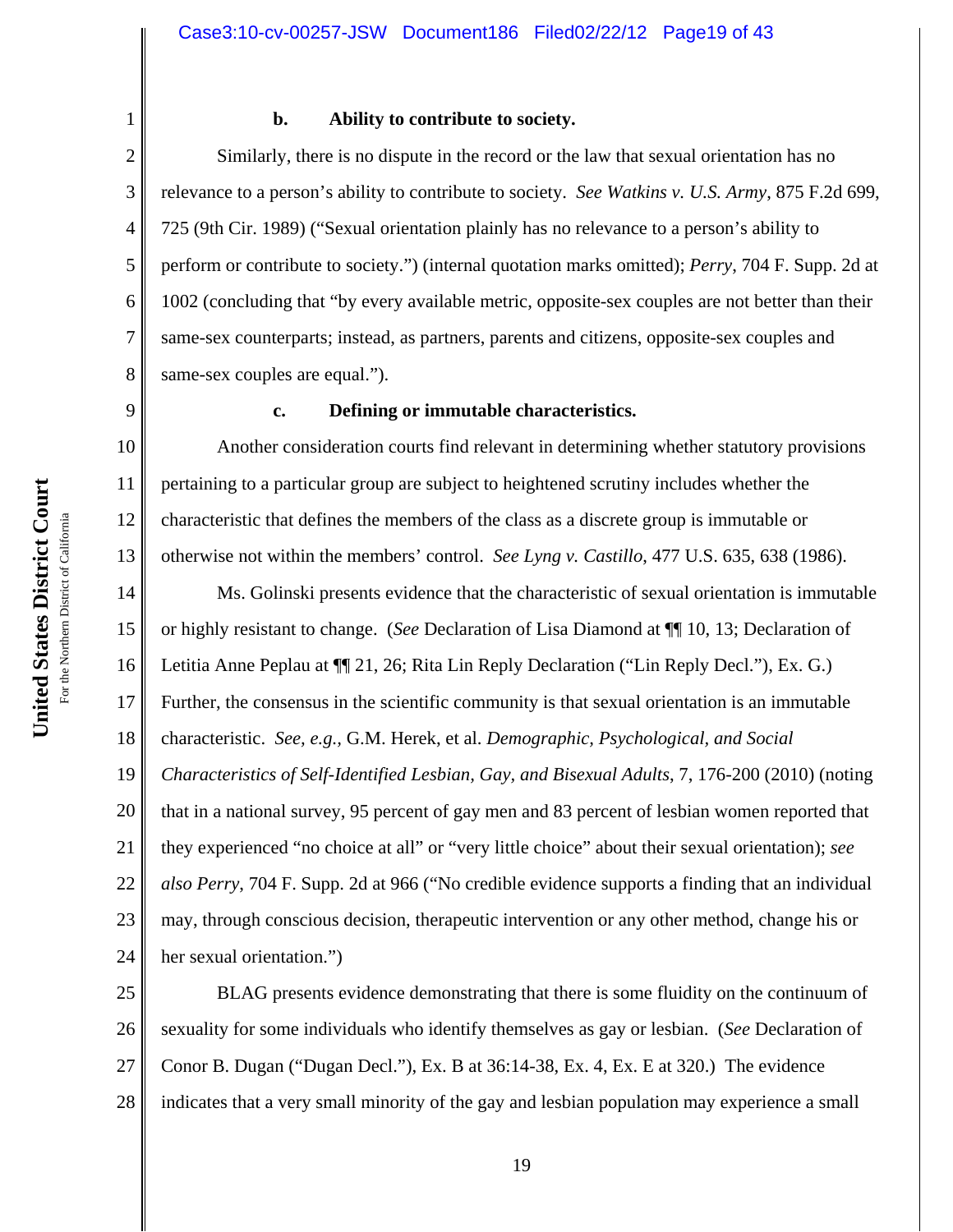### Case3:10-cv-00257-JSW Document186 Filed02/22/12 Page20 of 43

amount of choice in their sexuality. (*Id.*) However, the vast majority of those who self-reported as gay or lesbian did not experience attraction to the opposite sex at any time. (*See* Further Declaration of Letitia Anne Peplau at  $\P 6$  ("data show that only 1/2 of 1% of the male participants and 1.3% of the female participants shifted from only opposite sex attraction to major attraction to the same sex or vice versa.")).

6 7 8 9 10 11 12 13 14 15 16 17 18 19 20 21 22 23 24 However, regardless of the evidence that a tiny percentage of gay men or lesbians may experience some flexibility along the continuum of their sexuality or the scientific consensus that sexual orientation is unchangeable, the Court finds persuasive the holding in the Ninth Circuit that sexual orientation is recognized as a defining and immutable characteristic because it is so fundamental to one's identity. "Sexual orientation and sexual identity are immutable; they are so fundamental to one's identity that a person should not be required to abandon them." *Hernandez-Montiel v. Immigration and Naturalization Service*, 225 F.3d 1084, 1093 (9th Cir. 2000), *overruled in part on other grounds by Thomas v. Gonzales*, 409 F.3d 1177 (9th Cir. 2005); *see also Karouni v. Gonzales*, 399 F.3d 1163, 1173 (9th Cir. 2005) (agreeing with *Hernandez-Montiel* and finding that homosexuality is "a fundamental aspect of ... human identity"); *Watkins*, 875 F.2d at 726 (Norris, J., concurring) (finding that the prong of suspectness inquiry is satisfied when the identifying trait is "so central to a person's identity that it would be abhorrent for government to penalize a person for refusing to change [it]"); *In re Marriage Cases*, 43 Cal.4th 757, 842 (2008) ("Because a person's sexual orientation is so integral an aspect of one's identity, it is not appropriate to require a person to repudiate or change his or her sexual orientation in order to avoid discriminatory treatment.") The Court finds that a person's sexual orientation is so fundamental to one's identity that a person should not be required to abandon it. Therefore, this factor weighs in favor of the application of heightened scrutiny.<sup>6</sup>

25

26 27 28 <sup>6</sup> In addition, immutability is not an absolute prerequisite to heightened scrutiny. The Supreme Court has granted suspect class status to groups whose distinguishing characteristic is not immutable. *See, e.g., Nyquist v. Mauclet*, 432 U.S. 1, 9 n.11 (1977) (rejecting immutability requirements in treating group of resident aliens as suspect class despite their ability to opt out of class voluntarily); *see also Miller v. Albright*, 523 U.S. 420, 431 (1998) (recognizing that because a child born out of wedlock may be "legitimated" by father, strictly

1

2

3

4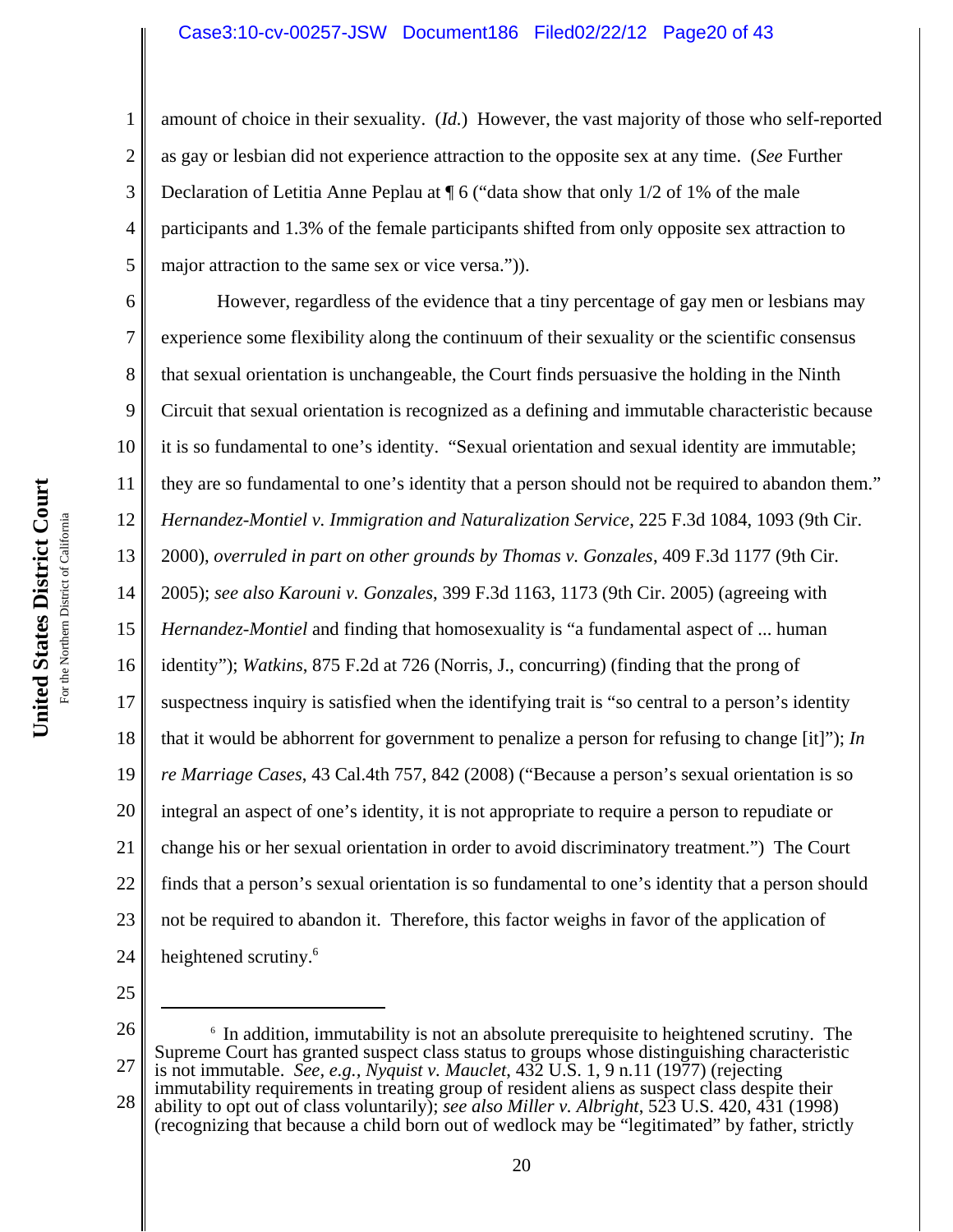United States District Court **United States District Court** For the Northern District of California For the Northern District of California

21

1

**d. Minority status and political powerlessness.** The final consideration employed by courts to determine whether a subject group

2 3 4 5 6 7 8 9 10 11 12 13 14 deserves heightened constitutional scrutiny is whether the subject group is "a minority or politically powerless." *Bowen v. Gilliard*, 483 U.S. 587, 602 (1987); *see also San Antonio Independent School District v. Rodriguez*, 411 U.S. 1, 28 (1973) (concluding that a class comprising poor families exhibits none of the "traditional indicia of suspectness" because class is not "saddled with such disabilities, or subjected to such a history of purposeful unequal treatment, or relegated to such a position of political powerlessness as to command extraordinary protection from the majoritarian political process.") This factor examines relative political power and seeks to answer the question whether the "discrimination is unlikely to be soon rectified by legislative means." *City of Cleburne*, 473 U.S. at 440.7 There is no dispute in the record that gay men and lesbians are a minority of the population in the United States. (*See* Dugan Decl., Ex. A at 13:12-14, Ex. B at 19:2-7.) The only issue is whether the minority is politically vulnerable or lacking in power. The Court has

15 reviewed the evidence submitted by the parties for consideration on this factor.

16 17 18 19 20 BLAG argues that the current Administration's reversal of position with regard to defending DOMA in various courts nationwide is evidence that gay and lesbian individuals have achieved political power. BLAG contends that the decision followed President Obama's receipt of a letter from the Human Rights Campaign seeking to change the Administration's position. (BLAG Opp. Br. at 12.) However, this contention is not supported by the evidence in

<sup>22</sup> 23 speaking illegitimacy is not an immutable characteristic); *see also New Orleans v. Dukes*, 427 U.S. 297, 303 (1976) (per curiam) (finding religious identification and alienage, despite being changeable, to constitute suspect classes)*.*

<sup>24</sup> 25 26 27 28 7 In *High Tech Gays,* the Ninth Circuit briefly addressed the factor of political powerlessness: "legislatures have addressed and continue to address the discrimination suffered by homosexuals on account of their sexual orientation through the passage of antidiscrimination legislation. Thus, homosexuals are not without political power; they have the ability to and do <sup>t</sup>attract the attention of lawmakers,' as evidenced by such legislation." 895 F.2d at 574 (citing *City of Cleburne*, 473 U.S. at 445). However, the very circumstance of gay men and lesbians being required to defend their interests against legislative action is a reflection of relative political weakness. (Declaration of Gary Segura ("Segura Decl.") at  $\P$ 14.) In addition, the standard is not whether a minority group is entirely powerless, but rather whether they suffer from relative political weakness. *See Rodriguez*, 411 U.S. at 28; *City of Cleburne*, 473 U.S. at 445.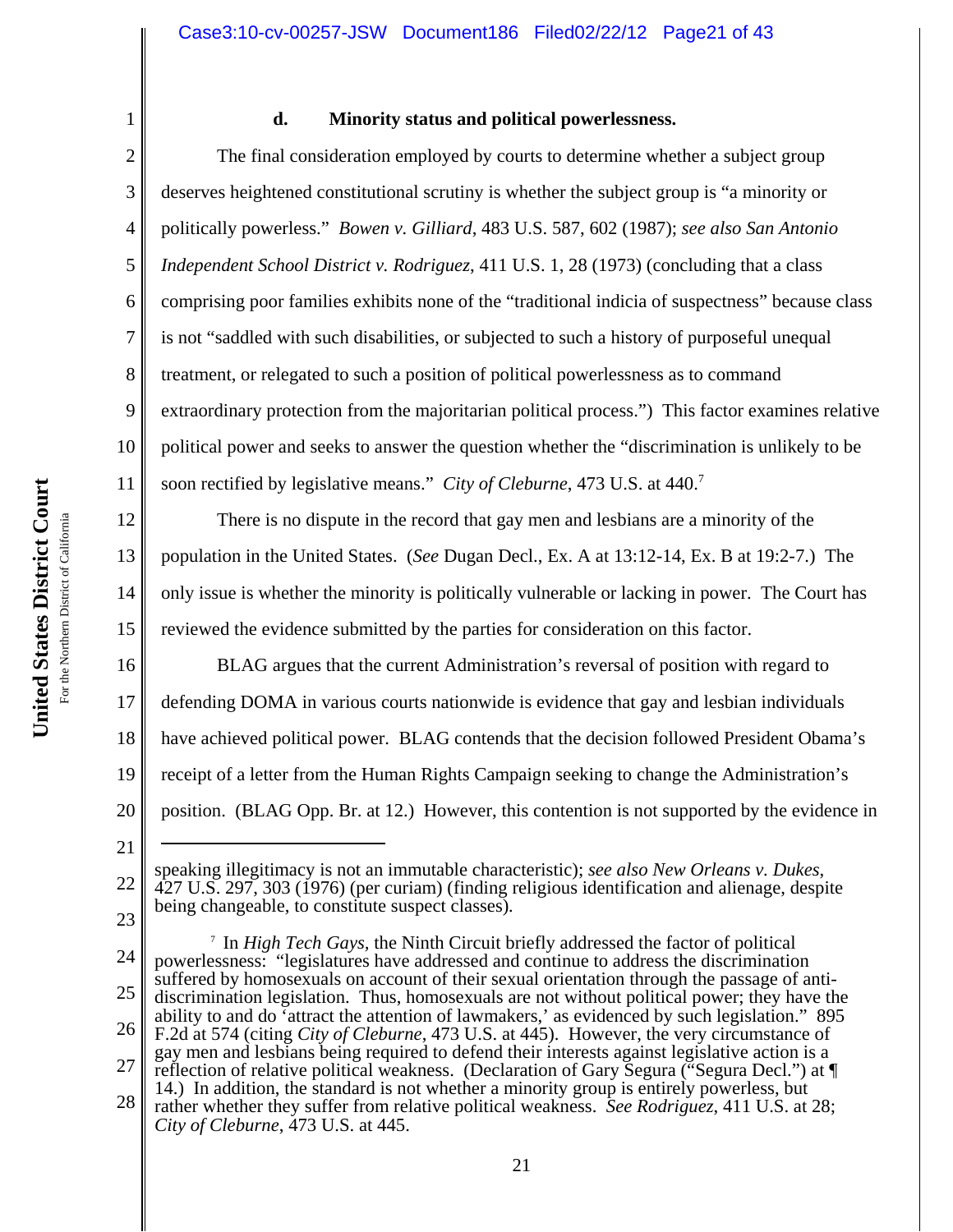### Case3:10-cv-00257-JSW Document186 Filed02/22/12 Page22 of 43

the record. First, this letter was sent nearly two years prior to the announcement of the Administration's current opinion. (Lin Reply Decl., Ex. H at 166:16-167:13.) Second, the Department of Justice functions under an independent obligation to assess the constitutionality of a statute it has been tasked to defend. By its own terms, the announcement by the Department of Justice was based not on a political calculation, but rather was an independent assessment of the constitutionality of DOMA. (*See* NSA, Ex. 1 at 1-2.) The contention that a two-year-old letter from a gay rights advocacy group was the pivotal consideration in the Administration's reassessment of the law or that it demonstrates that gay men and lesbians have political power is speculative at best.

10 11 12 13 14 BLAG also argues that a "spate of recent news stories only confirms the conclusion that homosexuals are far from politically powerless." (BLAG Opp. Br. at 12.) BLAG lists the nomination of four openly-gay judges, the laws in several states legalizing gay marriage, and the campaign against Proposition 8 in California which garnered significant funding from proponents of same-sex marriage. (*Id.* at 12-15.)

15 16 17 18 19 20 21 22 23 24 The recent articles BLAG cites are exceptions and not the rule. While President Obama nominated four openly-gay judges, there are literally hundreds of federal judges nationwide. Only a handful of states have successfully passed legislation legalizing same-sex marriage, and only a few more have been required to afford equal marital rights to gay and lesbian individuals through judicial decisions. Thirty states have passed constitutional amendments banning samesex marriage. (*See* OPM Opp. Br. at 15, citing National Conference of State Legislatures, *Same-Sex Marriage, Civil Unions and Domestic Partnerships, available at* http://www.ncsl.org/default.aspx?tabid\_16430 (last updated February 13, 2012)). In contrast, when the Supreme Court ruled in *Loving*, interracial marriage was legal in thirty-four states. *See Loving*, 388 U.S. at 6. Moreover, there is no federal anti-discrimination legislation and no

25 protection in most states from sexual orientation discrimination. (*See* OPM Opp. Br. at 6-12.)

26 Finally, while the campaign against Proposition 8 may have raised significant funds, the

27 majority of Californians still voted to alter the state constitution to strip gay and lesbian

28

1

2

3

4

5

6

7

8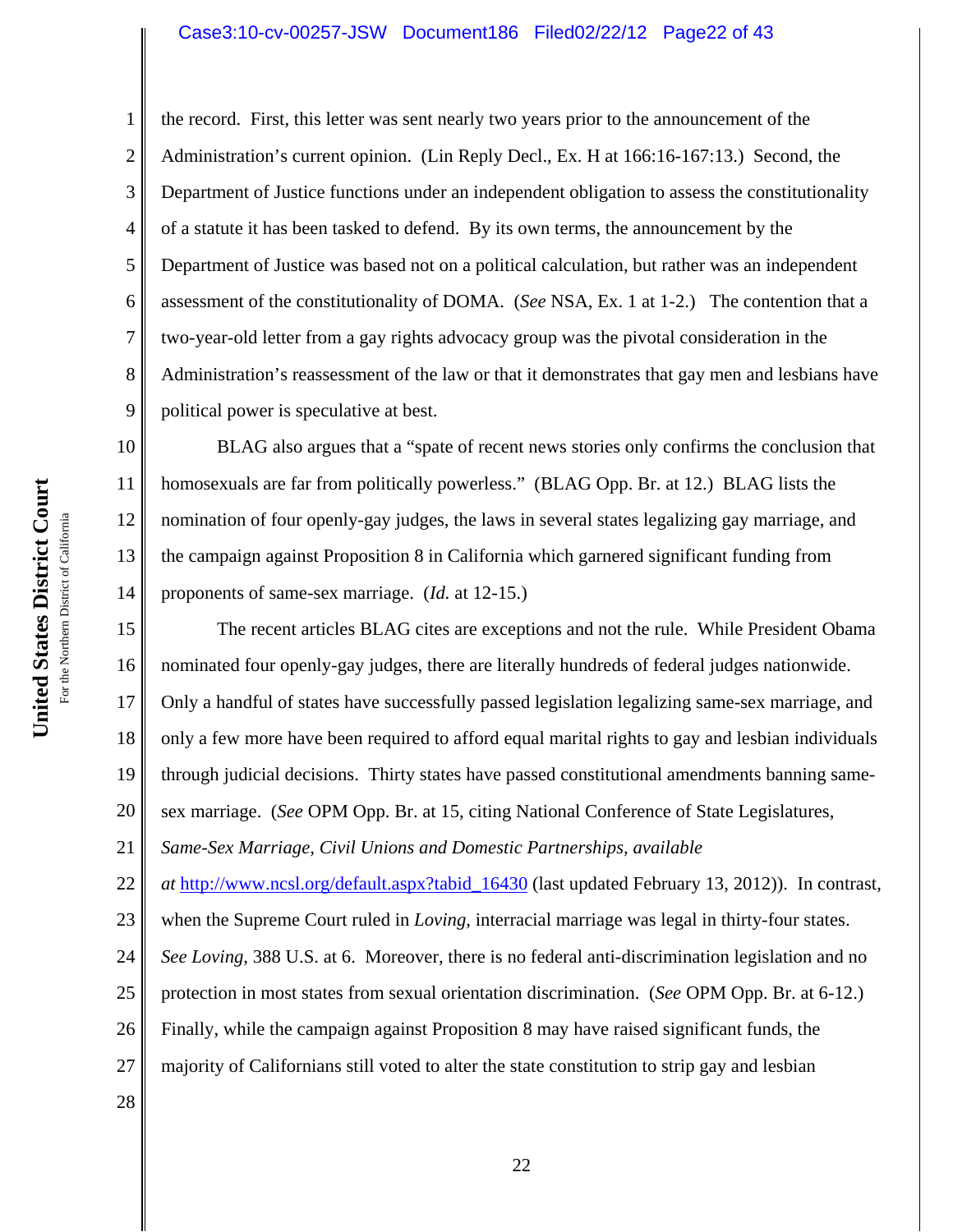individuals of their rights. Placed in context, BLAG's evidence does not create a question of fact.

10 11 12 13 Despite the modest successes in remediating existing discrimination, the record demonstrates that gay men and lesbians continue to suffer discrimination "unlikely to be rectified by legislative means." *City of Cleburne*, 473 U.S. at 440. Even BLAG, in similar litigation, has admitted that "gay men and lesbians often must rely on judicial decisions to secure equal rights." (Lin Reply Decl., Exs. C and D at  $\P$  32.) Ms. Golinski proffers the undisputed and extensive expert testimony of Gary Segura for the proposition that gay men and lesbians lack a meaningful degree of political power. (*See* Segura Decl. at ¶¶ 9-85.) In sum, the basic inability to bring about an end to discrimination and pervasive prejudice, to secure desired policy outcomes and to prevent undesirable outcomes on fundamental matters that directly impact their lives, is evidence of the relative political powerlessness of gay and lesbian individuals. (*Id.* at ¶ 28.)

14 15 16 17 18 19 20 21 Ms. Golinski also proffers the letter from the Attorney General to Congress regarding DOMA and the Department of Justice's determination that it would no longer provide a defense of a statute which it considered to be unconstitutional. (*See* NSA, Ex. 2.) In the letter, the Attorney General, speaking on behalf of the Executive, notes that "the adoption of the laws like those at issue in *Romer* and *Lawrence*, the longstanding ban on gay men and lesbians in the military, and the absence of federal protection for employment discrimination on the basis of sexual orientation show the group to have limited political power and 'ability to attract the [favorable] attention of the lawmakers.'" (*Id.* at 2, citing *City of Cleburne*, 473 U.S. at 445.)

22 23 24 25 26 27 28 The Court finds that the unequivocal evidence demonstrates that, although not completely politically powerless, the gay and lesbian community lacks meaningful political power. In 1985, in their dissent from a petition for writ of certiorari, Justices Brennan and Marshall found that "homosexuals constitute a significant and insular minority of this country's population. Because of the immediate and severe opprobrium often manifested against homosexuals once so identified publicly, members of this group are particularly powerless to pursue their rights openly in the political arena." *Rowland v. Mad River Local School District*,

1

2

3

4

5

6

7

8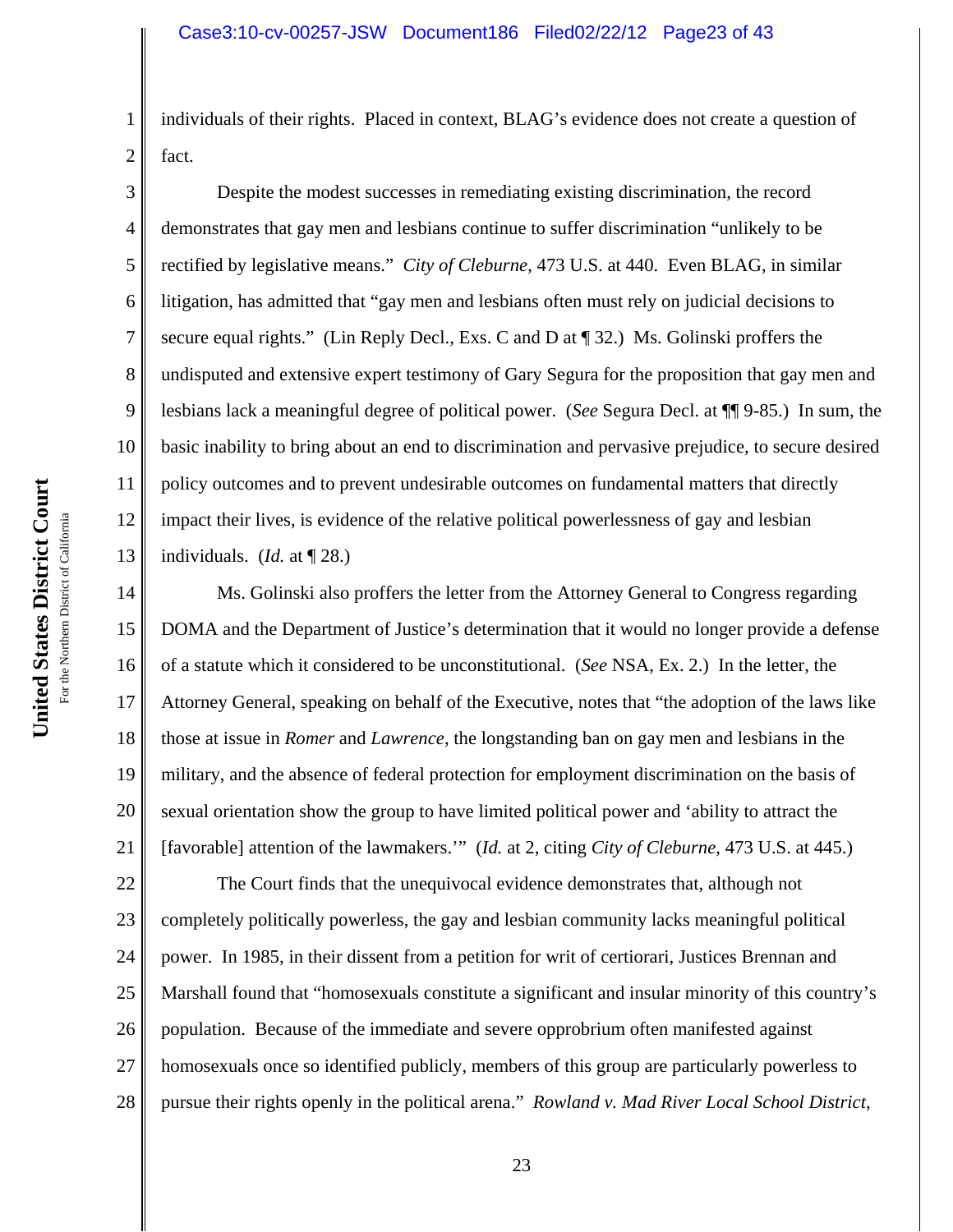#### Case3:10-cv-00257-JSW Document186 Filed02/22/12 Page24 of 43

470 U.S. 1009, 1014 (1985). The Court agrees and finds that, as a class, gay men and lesbians are a minority and have relatively limited political power to attract the favorable attention of lawmakers. *See City of Cleburne*, 473 U.S. at 445. Although this factor is not an absolute prerequisite for heightened scrutiny, the Court finds the evidence and the law support the conclusion that gay men and lesbians remain a politically vulnerable minority. *See Plyler*, 457 U.S. at 216 n.14; *Murgia*, 427 U.S. at 321.

7 8 9 10 11 12 13 14 15 16 17 Here, having analyzed the factors, the Court holds that the appropriate level of scrutiny to use when reviewing statutory classifications based on sexual orientation is heightened scrutiny. *See also In re Levenson*, 587 F.3d at 931 (holding that "some form of heightened constitutional scrutiny applies"); *Witt*, 527 F. 3d at 824-25 (Canby, J., concurring in part and dissenting in part) ("classifications against homosexuals are suspect in the equal protection sense" as gay and lesbian individuals have "experienced a history of purposeful unequal treatment [and] been subjected to unique disabilities on the basis of stereotyped characteristics not truly indicative of their abilities" and "they also exhibit obvious, immutable, or distinguishing characteristics that define them as a discrete group; and they are a minority."). In short, this Court holds that gay men and lesbians are a group deserving of heightened protection against the prejudices and power of an often-antagonistic majority. *See id.* at 825.

18

1

2

3

4

5

6

#### **5. Application of Heightened Scrutiny to Justifications Proffered for DOMA.**

19 20 21 22 23 24 25 26 27 28 Under heightened scrutiny, the proponents of the statute must establish, at a minimum, that the classification is "substantially related to an important governmental objective." *Clark*, 486 U.S. at 461. Moreover, under any form of heightened scrutiny, the statute may only be defended by reference to the actual legislative bases advanced to legitimate the statute or the "actual [governmental] purpose, not rationalizations for actions in fact differently grounded." *United States v. Virginia*, 518 U.S. 515, 535-36 (1996). The Court notes that the "historical background of the decision" to enact legislation and the "specific sequence of events leading up to the challenged decision" may shed light on the decisionmakers' purposes. *See Village of Arlington Heights v. Metropolitan Housing Development Corp*., 429 U.S. 252, 267 (1977). Here, the legislative history is replete with expressed animus toward gay men and lesbians.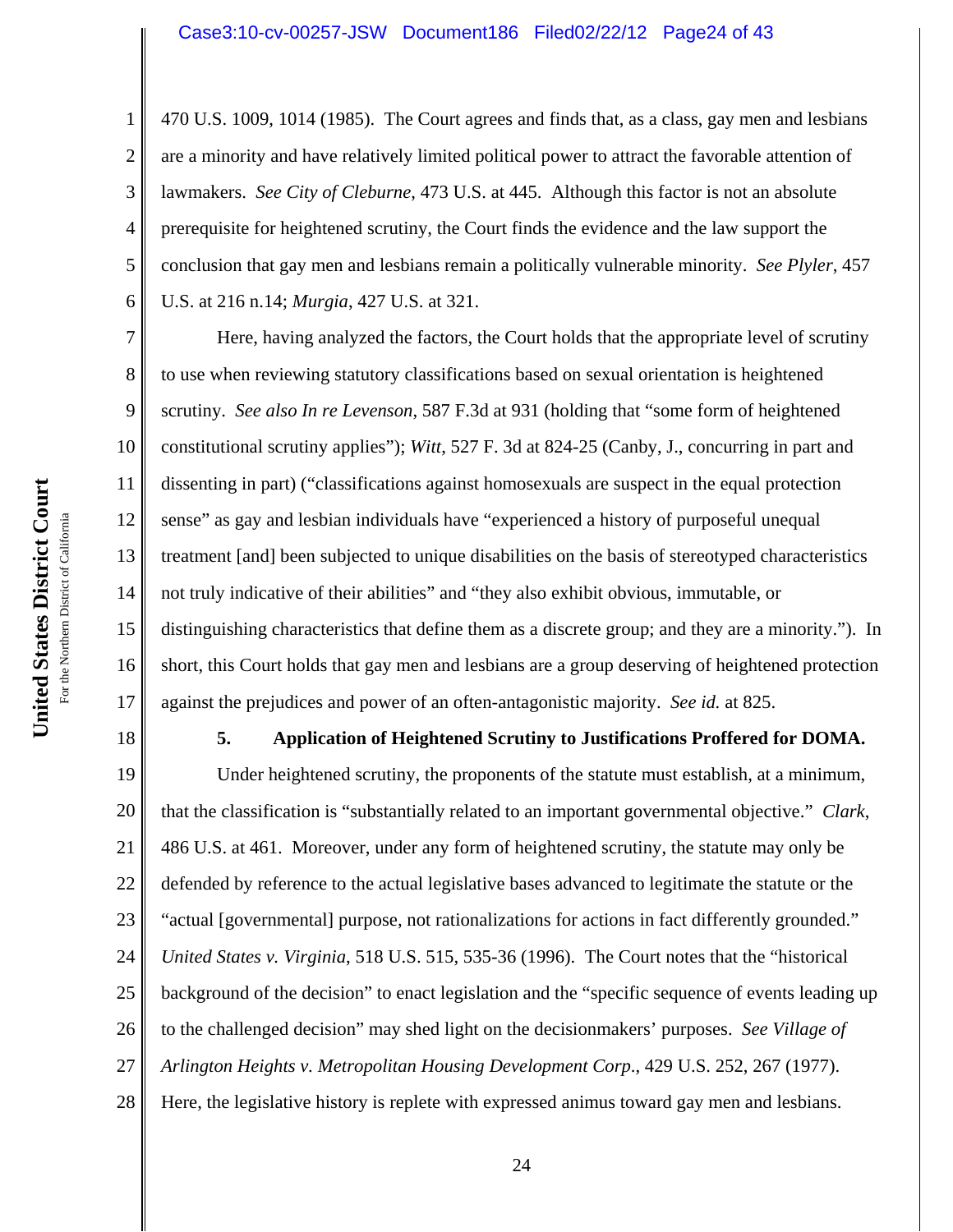#### Case3:10-cv-00257-JSW Document186 Filed02/22/12 Page25 of 43

The House Report on DOMA reflected Congress' "moral disapproval of homosexuality, and a moral conviction that heterosexuality better comports with traditional (especially Judeo-Christian) morality." H.R. Rep. No. 104-664 at 16 (footnote omitted). In his expression of these objectives, Henry Hyde, then-Chairman of the House Judiciary Committee, stated that "[m]ost people do not approve of homosexual conduct ... and they express their disapprobation through the law." 142 Cong. Rec. H7480 (daily ed. July 12, 1996).

7 8 9 10 11 12 13 14 15 16 17 18 19 20 21 22 23 24 25 26 27 28 In the floor debate, members of Congress repeatedly expressed their disapprobation of homosexuality, calling it "immoral," "depraved," "unnatural," "based on perversion," and "an attack upon God's principles." 142 Cong. Rec. H7444 (daily ed. July 11, 1996) (statement of Rep. Coburn); 142 Cong. Rec. H7486 (daily ed. July 12, 1996) (statement of Rep. Buyer); *id*. at H7494 (statement of Rep. Smith). Members of Congress argued that marriage by gay men and lesbians would "demean" and "trivialize" heterosexual marriage and might indeed be "the final blow to the American family." 142 Cong. Rec. H7276 (daily ed. July 11, 1996) (statement of Rep. Largent); 142 Cong. Rec. H7495 (daily ed. July 12, 1996) (statement of Rep. Lipinski) ("Allowing for gay marriages would be the final straw, it would devaluate the love between a man and a woman and weaken us as a Nation."). Senator Helms, in a statement prepared for the hearing, expressed his disapprobation: "[Those opposed to DOMA] are demanding that homosexuality be considered as just another lifestyle – these are the people who seek to force their agenda upon the vast majority of Americans who reject the homosexual lifestyle ... Homosexuals and lesbians boast that they are close to realizing their goal – legitimizing their behavior ... At the heart of this debate is the moral and spiritual survival of this Nation." 142 Cong. Rec. S10,110 (daily ed. Sept. 10, 1996); *see also* 142 Cong. Rec. H7275 (daily ed. July 11, 1996) (statement of Rep. Barr) (stating that marriage is "under direct assault by the homosexual extremists all across the country."). The House Report on the pending DOMA bill stated: "Civil laws that permit only heterosexual marriage reflect and honor a collective moral judgment about human sexuality. This judgment entails [a] moral disapproval of homosexuality." H.R. Rep. 104-664, at 15-16. The Report further stated that "same-sex"

1

2

3

4

5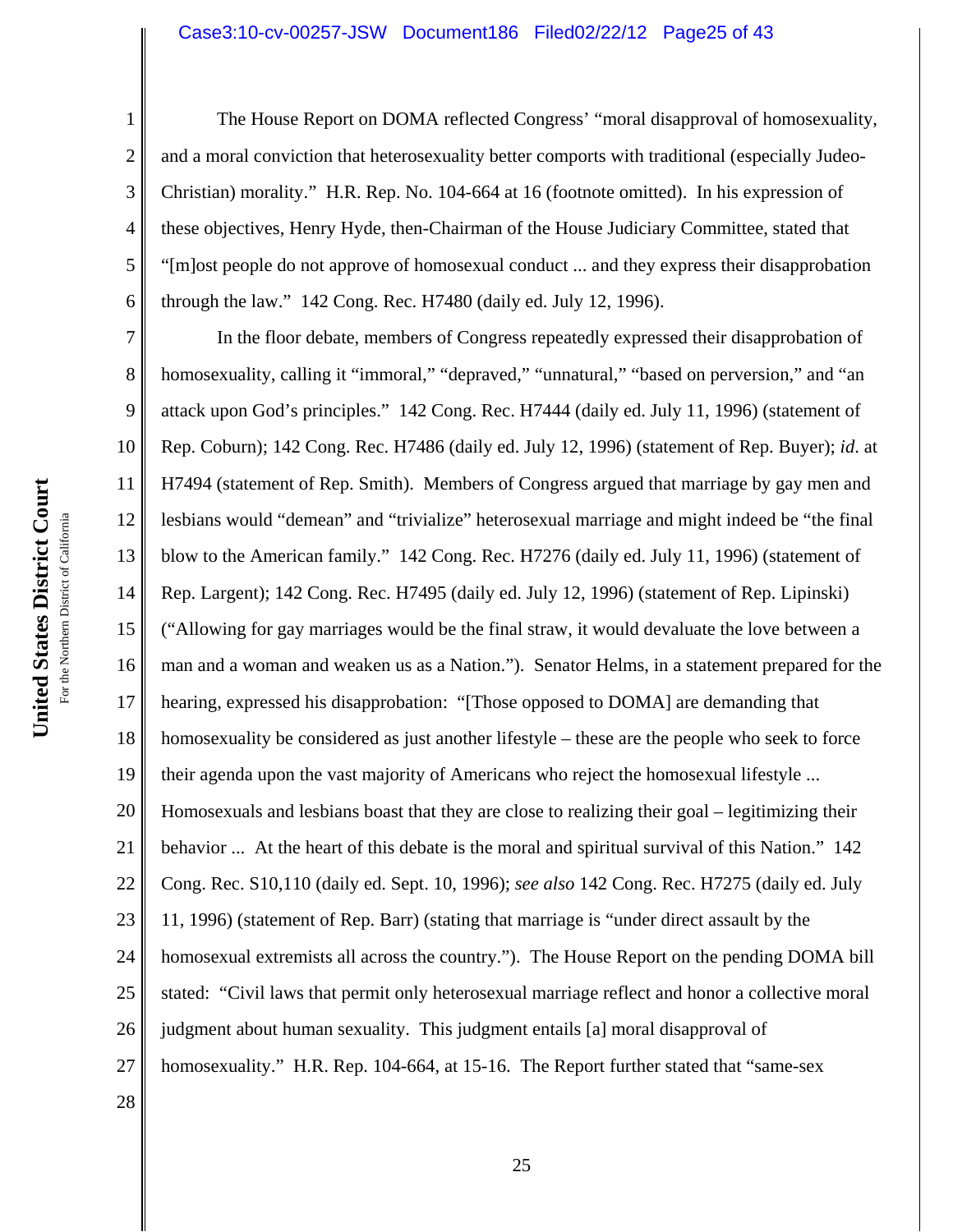#### Case3:10-cv-00257-JSW Document186 Filed02/22/12 Page26 of 43

marriage, if sanctified by the law, if approved by the law, legitimates a public union, a legal status that most people ... feel ought to be illegitimate." *Id.* at 16.

Despite the expressed animus against gay men and lesbians within the legislative history of DOMA, Congress also specifically identified four governmental interests to be advanced by the statute: (1) encouraging responsible procreation and child-rearing; (2) defending and nurturing the institution of traditional, heterosexual marriage; (3) defending traditional notions of morality; and (4) preserving scarce government resources. *See* H.R. Rep. No. 104-664, at 12-18.

9

1

2

3

4

5

6

7

8

11

#### **a. Responsible procreation and child-rearing.**

10 The first reason proffered by Congress when enacting DOMA was to encourage responsible procreation and child-rearing.

12 13 14 15 16 17 18 19 20 21 22 23 24 25 26 27 28 Ms. Golinski presents evidence that it is "beyond scientific dispute" that same-sex parents are equally capable at parenting as opposite-sex parents. (*See* Declaration of Michael Lamb ("Lamb Decl.") at  $\P$  14.) The evidence presented by Professor Lamb demonstrates that parents' genders are irrelevant to children's developmental outcomes. (*See id*. at ¶¶ 28, 38; Reply Declaration of Michael Lamb ("Lamb Reply Decl.") at ¶¶ 8, 19, 28.) More than thirty years of scholarship resulting in over fifty peer-reviewed empirical reports have overwhelmingly demonstrated that children raised by same-sex parents are as likely to be emotionally healthy, and educationally and socially successful as those raised by opposite-sex parents. (*See* Lamb Decl. at ¶¶ 29-32.) "There is ... no empirical support for the notion that the presence of both male and female role models in the home promotes children's adjustment or well-being." *(Id.* at  $\P$  14.) "Since the enactment of DOMA, a consensus has developed among the medical, psychological and social welfare communities that children raised by gay and lesbian parents are just as likely to be well-adjusted as those raised by heterosexual parents." *Gill*, 699 F. Supp. 2d at 388; *see also Perry*, 704 F. Supp. 2d at 1000 ("The evidence does not support a finding that California has an interest in preferring opposite-sex parents over samesex parents. Indeed, the evidence shows beyond any doubt that parents' genders are irrelevant to children's developmental outcomes."); *Varnum*, 763 N.W.2d at 899 n.26 ("The research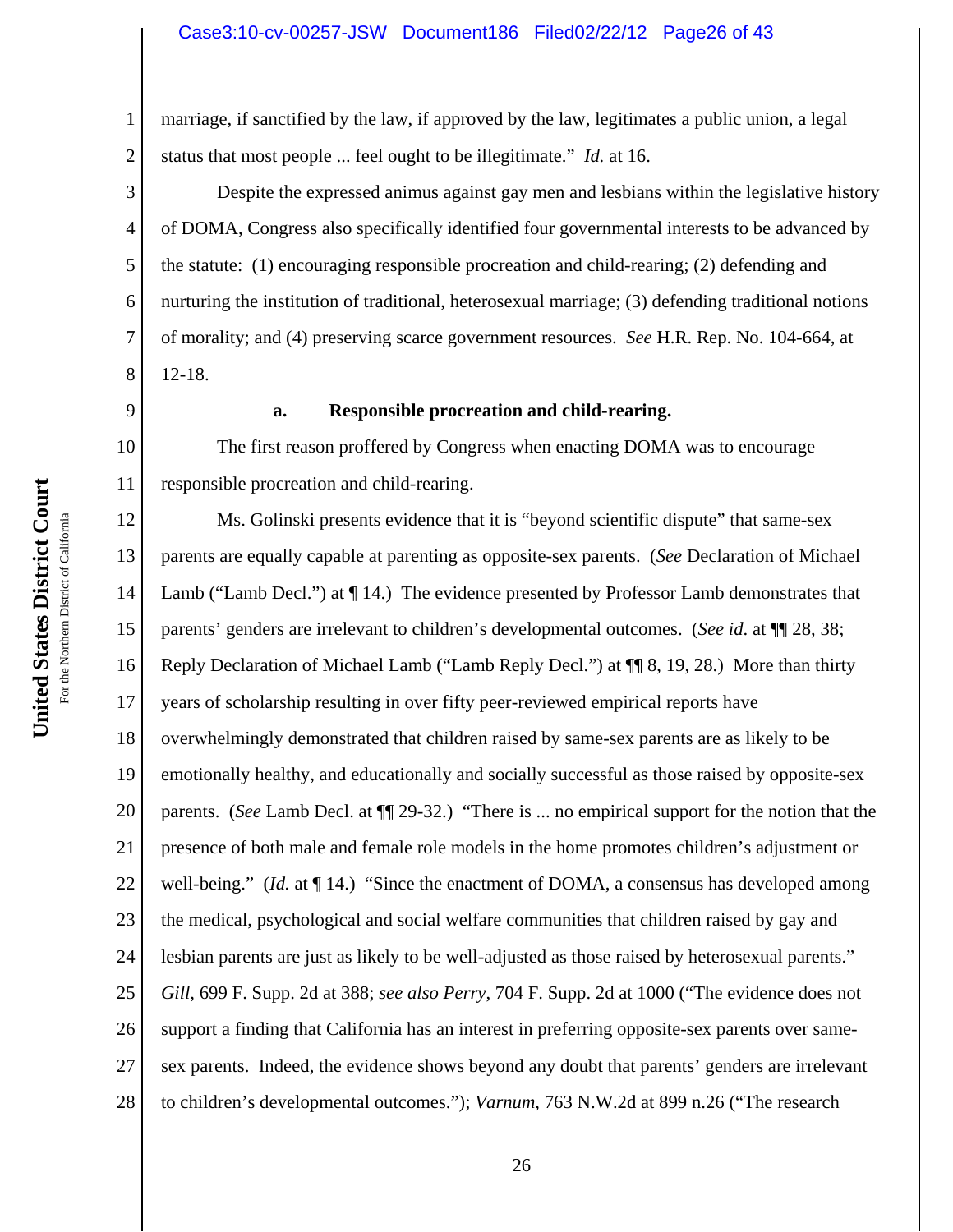#### Case3:10-cv-00257-JSW Document186 Filed02/22/12 Page27 of 43

appears to strongly support the conclusion that same-sex couples foster the same wholesome environment as opposite-sex couples and suggests that the traditional notion that children need a mother and a father to be raised into healthy, well-adjusted adults is based more on stereotype than anything else.").

5 6 7 8 9 10 11 12 13 14 15 16 17 18 19 20 BLAG argues that there are flaws in the studies proffered by Ms. Golinski's expert, Professor Lamb, comparing gay or lesbian parents to opposite-sex parents, based on methodological challenges. The first alleged flaw is that there have been fewer studies of gay male parents than there have been of lesbian family research. (*See* Lamb Reply Decl. at ¶ 7; *see also* Lin Reply Decl., Ex. K at 76:6-17.) Whether this is the case does not impact the validity of the studies performed. (*See* Lamb Reply Decl. at ¶ 8.) The second flaw as argued by BLAG is that there are fewer studies on adolescents than on younger children. However, it remains undisputed that "there are several ... studies that have looked at adolescent offspring living with same-sex parents" and those studies have "uniformly reported positive outcomes." (*See id.* at ¶¶ 9-10; *see also* Lin Reply Decl., Ex. K at 82:15-83:21.) The third criticism is that Professor Lamb indicates the need for further studies. This does not impact the validity of the studies already performed. (*See* Lamb Reply Decl. at ¶ 12.) The Court finds that these criticisms of the studies relied upon by Professor Lamb do not alter their validity. "[A]t the summary judgment stage the judge's function is not ... to weigh the evidence and determine the truth of the matter but to determine whether there is a genuine issue for trial." *Liberty Lobby,* 477 U.S. at 249. The Court finds BLAG's critique does not create an issue of fact.

21 22 23 24 25 26 27 28 Further, BLAG cites three sources for the proposition that same-sex parenting is inferior to opposite-sex parenting. One is an article from Slate.com in which the author contends that the existing science is methodologically flawed and ideologically skewed. (*See* Ann Hulbert, *The Gay Science: What Do We Know About the Effects of Same-Sex Parenting?*, Slate (Mar. 12, 2004), *available at* http://www.slate.com/id/2097048/.) This is a three-page, non-scientific article by an author with no professional expertise in child development, published by a popular online magazine without peer review. (*See* Lamb Reply Decl. at ¶ 15.) Another reference by BLAG is an article criticizing the sampling size in the studies relied upon by Professor Lamb.

1

2

3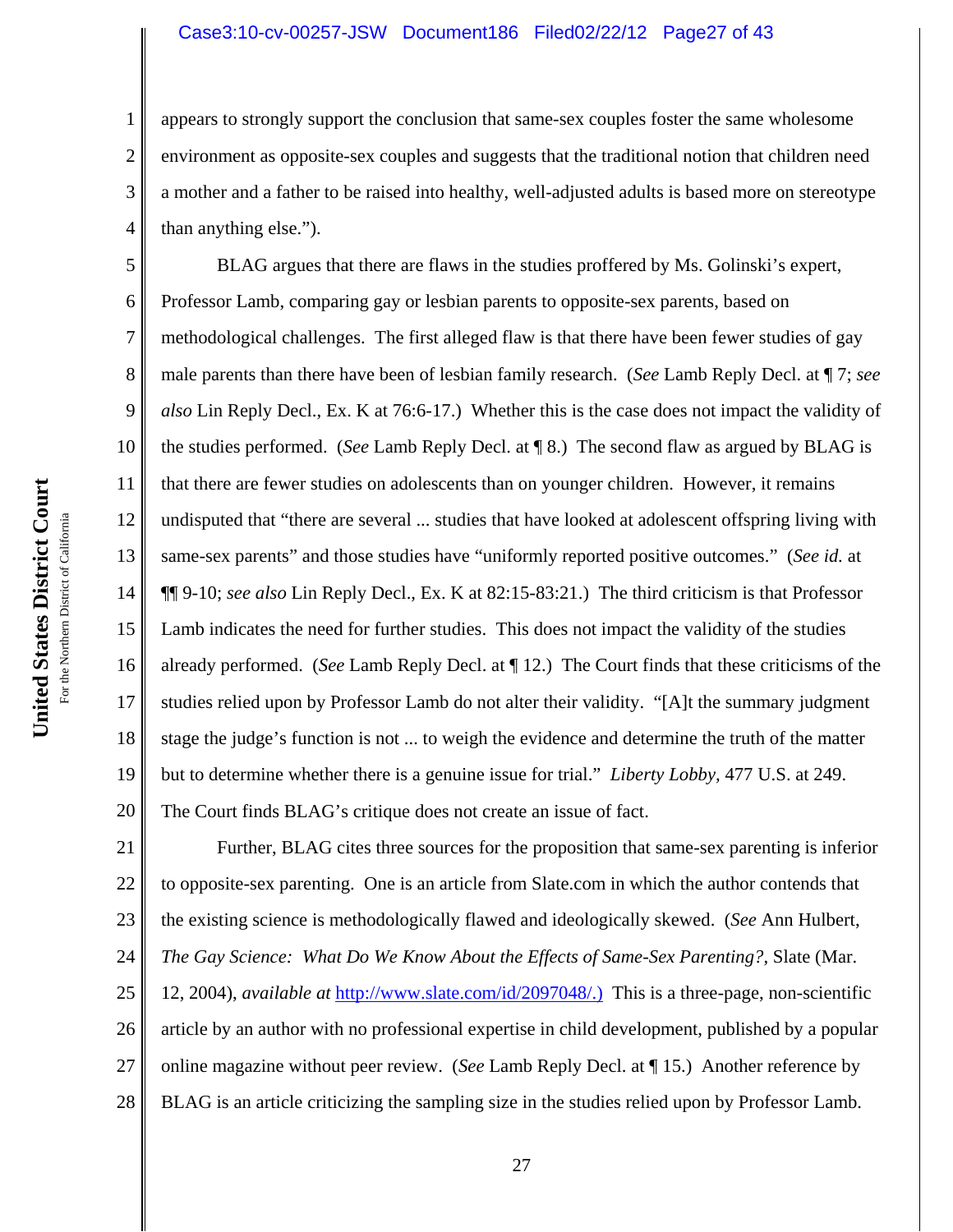#### Case3:10-cv-00257-JSW Document186 Filed02/22/12 Page28 of 43

As Professor Lamb explains, such sampling is typical of psychological research and a number of the studies he relied upon do use representative sampling. (*See id*. at ¶ 16.) The last source is an unpublished piece by Professor Loren Marks in which he criticizes a brief issued by the American Psychological Association in 2005 concluding that social science research indicates that gay parents provide a home environment equally likely to support children's psychological and social growth. (*See* BLAG Opp. Br., Ex. 2.) The critique is neither a study nor published in a peer-reviewed journal and its questionable analysis is based on outdated and selectivelychosen data. (*See* Lamb Reply Decl. at ¶¶ 20-27.) The piece also ignores many of the studies relied upon by Professor Lamb regarding the conclusion that parents' sexual orientation is unrelated to their children's adjustment. (*See id*. at ¶¶ 21-27.) Having reviewed the evidence presented, the Court concludes that all three publications merely criticize the studies relied upon Professor Lamb. As stated above, the criticism merely goes to the weight of Ms. Golinski's evidence. The publications do not present any independent affirmative evidence necessary to create a genuine issue of disputed fact regarding whether same-sex married couples function as responsible parents.

16 17 18 19 20 21 22 23 24 25 26 27 28 Furthermore, to the extent Congress was interested merely in encouraging responsible procreation and child-rearing by opposite-sex married couples, a desire to encourage oppositesex couples to procreate and raise their own children well would not provide a legitimate reason for denying federal recognition of same-sex marriages. The denial of recognition and withholding of marital benefits to same-sex couples does nothing to support opposite-sex parenting, but rather merely serves to endanger children of same-sex parents by denying them "'the immeasurable advantages that flow from the assurance of a stable family structure,' when afforded equal recognition under federal law." *Gill*, 699 F. Supp. 2d at 389 (quoting *Goodridge v. Department of Public Health*, 440 Mass. 309, 335 (2003)). It is undisputed that same-sex parents can and do have and adopt children. The denial of federal recognition of valid same-sex marriages under state law does not alter parental rights under state law. Rather, the passage of DOMA only serves to undermine providing a stable environment for children of same-sex married couples whose children would otherwise be raised in a household bestowed with all of

1

2

3

4

5

6

7

8

9

10

11

12

13

14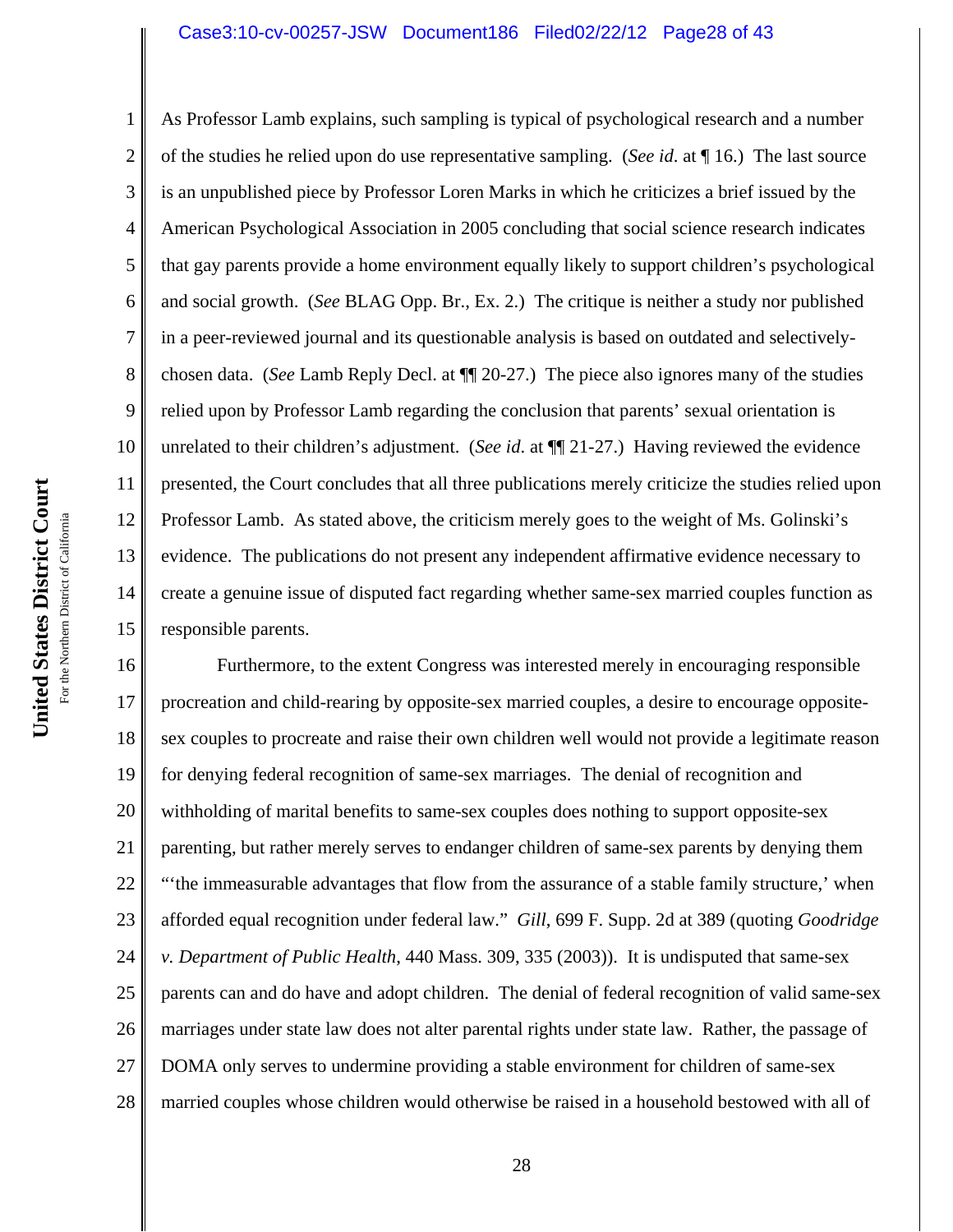the federal benefits of marriage, including financial support and social recognition. (*See* Lamb Decl. at  $\P$  42.)

4 10 12 13 14 16 Furthermore, an interest in promoting procreation within marriage cannot provide a legitimate reason to exclude same-sex marriages from federal recognition. The ability to procreate cannot and has never been a precondition to marriage. *See Lawrence,* 539 U.S. at 605 (Scalia, J., dissenting) (stating "what justification could there possibly be for denying the benefits of marriage to homosexual couples ... [s]urely not the encouragement of procreation, since the sterile and the elderly are allowed to marry"). "While it is certainly true that many, perhaps most, married couples have children together (assisted or unassisted), it is the exclusive and permanent commitment of the marriage partners to one another, not the begetting of children, that is the sine qua non of civil marriage." *Dragovich*, 764 F. Supp. 2d at 1190 (citing *Goodridge*, 440 Mass. at 332). The federal government has never considered withdrawing its recognition of marriage based on an ability or inability to procreate. *See id*.; *see also Gill*, 699 F. Supp. 2d at 389. Even if this could be considered a legitimate interest, denying federal recognition of and withholding federal benefits from legally married same-sex couples does nothing to encourage or discourage opposite-sex couples from having children within marriage.

17 18 19 Accordingly, the Court finds that the first proffered reason for the passage of DOMA – to encourage responsible procreation and child-rearing – does not provide a justification that is substantially related to an important governmental objective.

20

1

2

3

5

6

7

8

9

11

15

# **b. Nurturing the institution of traditional, opposite-sex marriage.**

21 22 23 24 25 26 The second reason proffered by Congress when passing DOMA, was its asserted interest in defending and nurturing traditional, opposite-sex marriage. Tradition alone, however, cannot form an adequate justification for a law. *See Williams v. Illinois*, 399 U.S. 235, 239 (1970); *Romer,* 517 U.S. at 635; *Lawrence,* 539 U.S. at 579. The "ancient lineage" of a classification does not render it legitimate. *Heller*, 509 U.S. at 327. Instead, the government must have an interest separate and apart from the fact of tradition itself.

27 28 In addition, the ostensible governmental objective of fostering opposite-sex marriages remains unaffected by the passage of DOMA. DOMA does nothing to encourage same-sex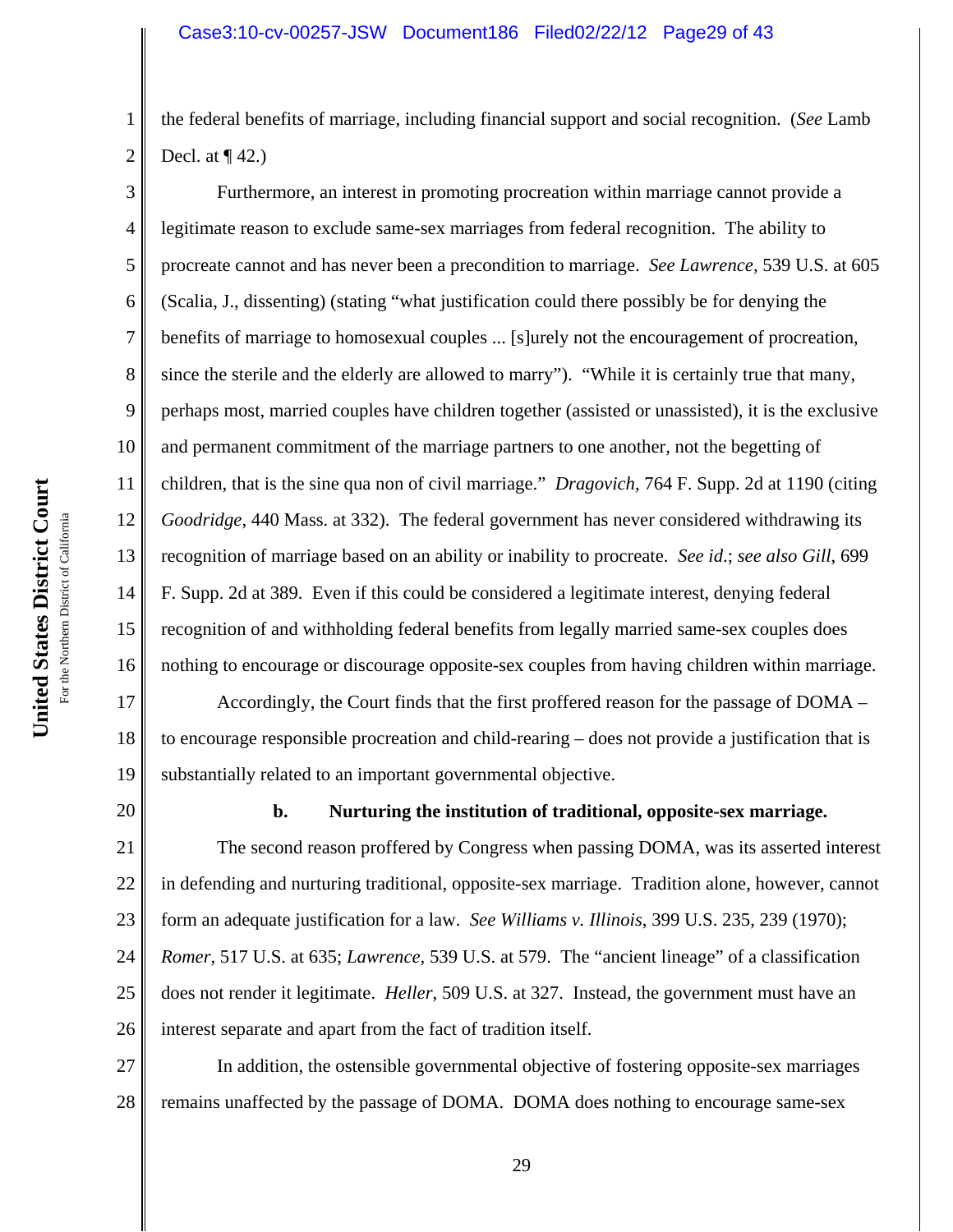# Case3:10-cv-00257-JSW Document186 Filed02/22/12 Page30 of 43

10 married individuals to marry members of the opposite sex because they are already married to a member of the same sex. Nor does the denial of benefits to same-sex couples do anything to encourage opposite-sex couples to get married. *See Gill*, 699 F. Supp. 2d at 389; *see also In re Levenson*, 587 F.3d at 932 ("gays and lesbians will not be encouraged to enter into marriages with members of the opposite sex by the government's denial of benefits to same-sex spouses, and the denial will not discourage same-sex couples from entering into same-sex marriages; so, the denial cannot be said to 'nurture' or 'defend' the institution of heterosexual marriage."); *see also Perry*, 704 F. Supp. 2d at 972 ("Permitting same-sex couples to marry will not affect the number of opposite-sex couples who marry, divorce, cohabit, have children outside of marriage or otherwise affect the stability of opposite-sex marriages.").

Accordingly, the Court does not find that the second proffered reason for the passage of DOMA – to defend and nurture the institution of traditional, opposite-sex marriage – provides a justification that is substantially related to an important governmental objective.

14

24

25

26

1

2

3

4

5

6

7

8

9

11

12

13

### **c. Defending traditional notions of morality.**

15 16 17 18 19 20 21 22 23 The third reason proffered by Congress when passing DOMA was its asserted interest in defending traditional notions of morality. Basing legislation on moral disapproval of same-sex couples does not pass any level of scrutiny. "The animus toward, and moral rejection of, homosexuality and same-sex relationships are apparent in the Congressional record." *See Dragovich*, 764 F. Supp. 2d at 1190. "[M]oral condemnation of homosexuality [does not] provide the requisite justification for the DOMA's section three. The 'bare desire to harm a politically unpopular group' is not a legitimate [governmental] interest." *Id.* (quoting *Romer*, 517 U.S. at 634-35). The condemnation of homosexuality as immoral has been shaped by religious beliefs, conceptions of right and acceptable

behavior, and respect for the traditional family. For many persons these are not trivial concerns but profound and deep convictions accepted as ethical and moral principles to which they aspire and which thus determine the course of their lives. ... The issue is whether the majority may use the power of the [government] to enforce these views on the whole society through operation of the ... law.

27 28 *Lawrence*, 539 U.S. at 571. The Court concludes it can not. The imposition of subjective moral beliefs of a majority upon a minority cannot provide a justification for the legislation. The obligation of the Court is "to define the liberty of all, not to mandate our own moral code."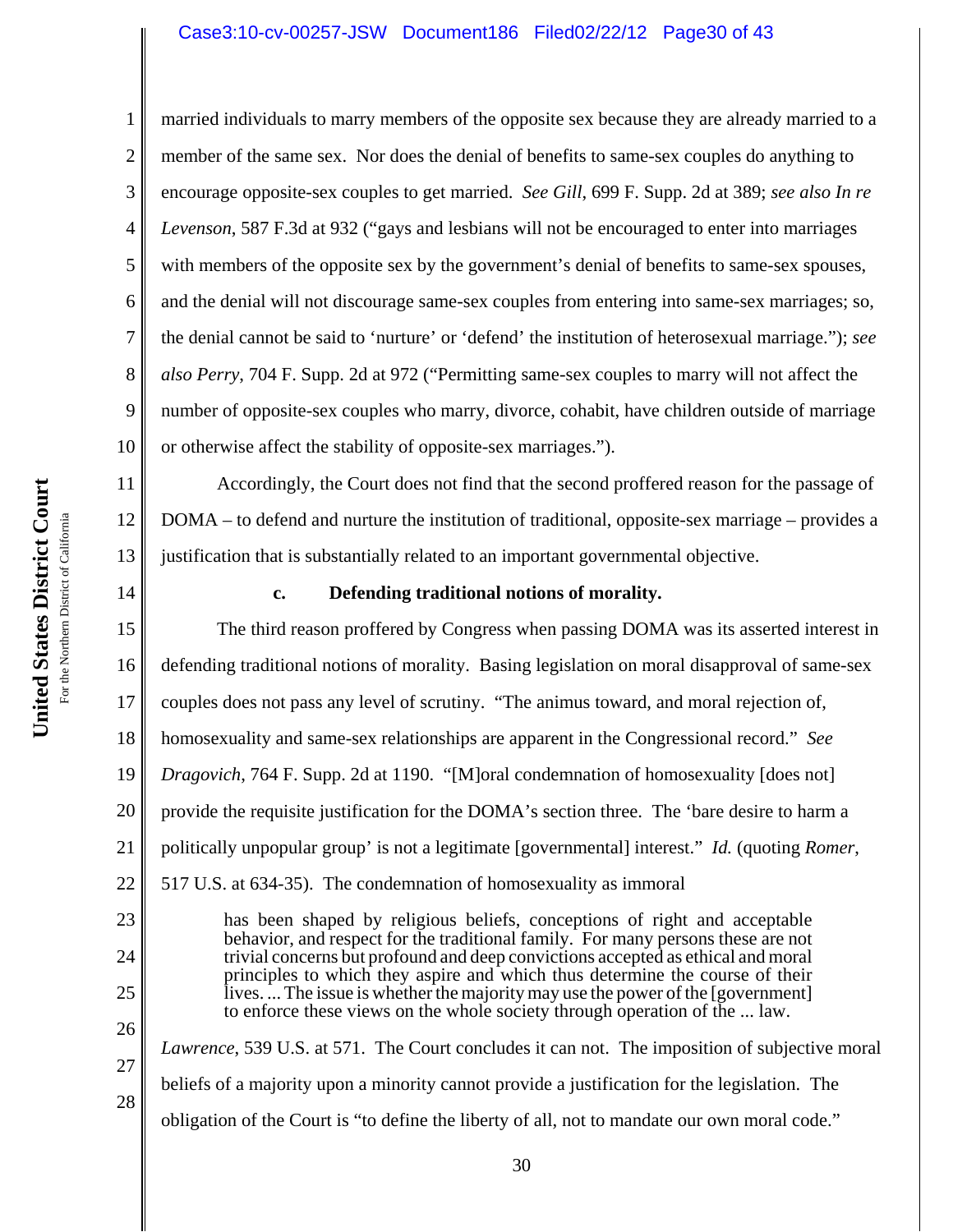### Case3:10-cv-00257-JSW Document186 Filed02/22/12 Page31 of 43

*Casey*, 505 U.S. at 850. "Moral disapproval of a group cannot be a legitimate governmental interest under the Equal Protection Clause because legal classifications must not be 'drawn for the purpose of disadvantaging the group burdened by the law.'" *Lawrence*, 539 U.S. at 582 (O'Connor, J., concurring) (quoting *Romer*, 517 U.S. at 633). "[T]he fact that the governing majority ... has traditionally viewed a particular practice as immoral is not a sufficient reason for upholding a law prohibiting the practice; neither history nor tradition could save a law prohibiting miscegenation from constitutional attack." *Lawrence*, 539 U.S. at 577-78.

8 9 10 Accordingly, the Court does not find that the third proffered reason for the passage of DOMA – to defend traditional notions of morality – provides a justification that is substantially related to an important governmental objective.

#### **d. Preserving scarce government resources.**

12 13 14 15 16 17 18 19 20 21 22 The final reason proffered by Congress for passing DOMA was the preservation of scarce government resources. However, there is no evidence in the record to demonstrate that the provision of federal benefits to same-sex married couples would adversely affect the government fisc. In addition, the preservation of government resources cannot, as a matter of law, justify barring some arbitrarily chosen group from a government program. *Plyler*, 457 U.S. at 227, 229. "[A]lhough efficacious administration of governmental programs is not without some importance, 'the Constitution recognizes higher values than speed and efficiency.'" *Frontiero v. Richardson*, 411 U.S. 677, 690 (1973) (citing *Stanley v. Illinois*, 405 U.S. 645, 656 (1972)). Under heightened scrutiny, convenience and economic efficiency in the administration of governmental programs do not legitimize differential treatment. *See id.* at 690-91.

23 24 25 Accordingly, the Court does not find that the fourth proffered reason for the passage of DOMA – to preserve scarce government resources – provides a justification that is substantially related to an important governmental objective.

26 27 28 The Court concludes that, based on the justifications proffered by Congress for its passage of DOMA, the statute fails to satisfy heightened scrutiny and is unconstitutional as applied to Ms. Golinski.

1

2

3

4

5

6

7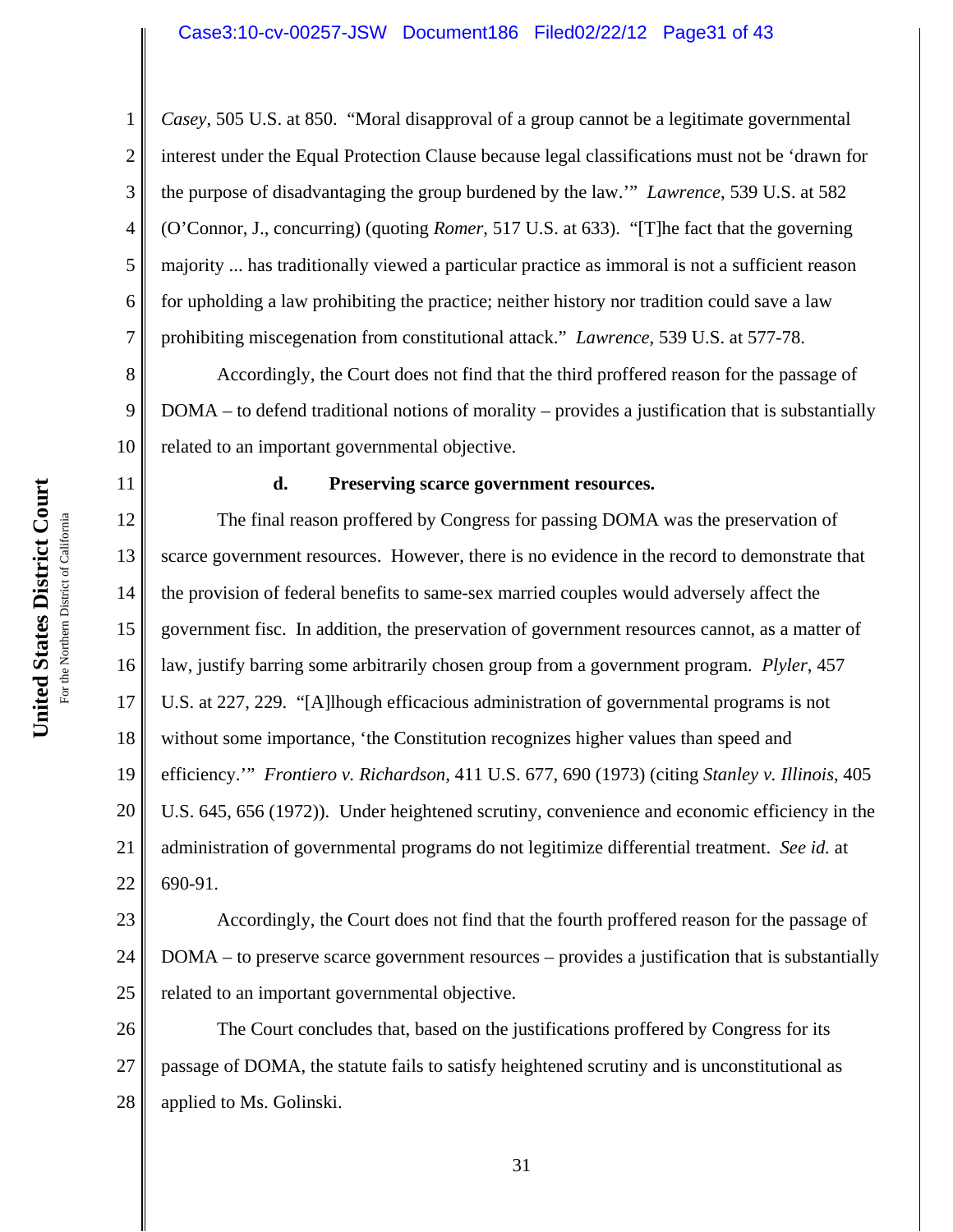#### **D. In the Alternative, DOMA Fails Under Rational Basis Review.**

Although the Court finds that DOMA is subject to and fails to satisfy heightened scrutiny, it notes that numerous courts have found that the statute fails even rational basis review.

1

2

3

4

5

#### **1. Standards for Rational Basis Scrutiny.**

6 7 8 9 10 11 12 13 14 15 16 17 18 19 20 21 22 23 24 Where a law neither burdens a fundamental right nor targets a suspect class, a court shall uphold the legislative classification so long as it bears a rational relation to some legitimate end. *Heller*, 509 U.S. at 319-320. Under the rational basis standard of review, legislative enactments are accorded a strong presumption of validity. *Id.* Courts "are compelled under rational-basis review to accept a legislature's generalizations even where there is an imperfect fit between means and ends." *Id.* (internal citations omitted). Indeed, a court applying rational basis review may "go so far as to hypothesize about potential motivations of the legislature, in order to find a legitimate government interest sufficient to justify the challenged provision." *Gill*, 699 F. Supp. 2d at 387 (citing *Shaw v. Oregon Public Employees' Retirement Board*, 887 F.2d 947, 948-49 (9th Cir. 1989) (internal quotation omitted)). "In areas of social and economic policy, a statutory classification that neither proceeds along suspect lines nor infringes fundamental constitutional rights must be upheld against equal protection challenge if there is any reasonably conceivable state of facts that could provide a rational basis for the classification." *FCC v. Beach Communications, Inc.*, 508 U.S. 307, 313 (1993). Rational basis review is "a paradigm of judicial restraint" and "is not a license for courts to judge the wisdom, fairness, or logic of legislative choices." *Id.* at 313-14. "Nor does it authorize 'the judiciary [to] sit as a superlegislature to judge the wisdom or desirability of legislative policy determinations made in areas that neither affect fundamental rights nor proceed along suspect lines.'" *Heller*, 509 U.S. at 319 (quoting *Dukes*, 427 U.S. at 303).

25 26 27 28 "'[T]he burden of establishing the unconstitutionality of a statute rests on him who assails it.'" *Baker v. Carr*, 369 U.S. 186, 266 (1962) (quoting *Metropolitan Casualty Ins. Co. v. Brownell*, 294 U.S. 580, 584 (1935)). The burden is to "'negative every conceivable basis which might support it,' whether or not the basis has a foundation in the record." *Heller*, 509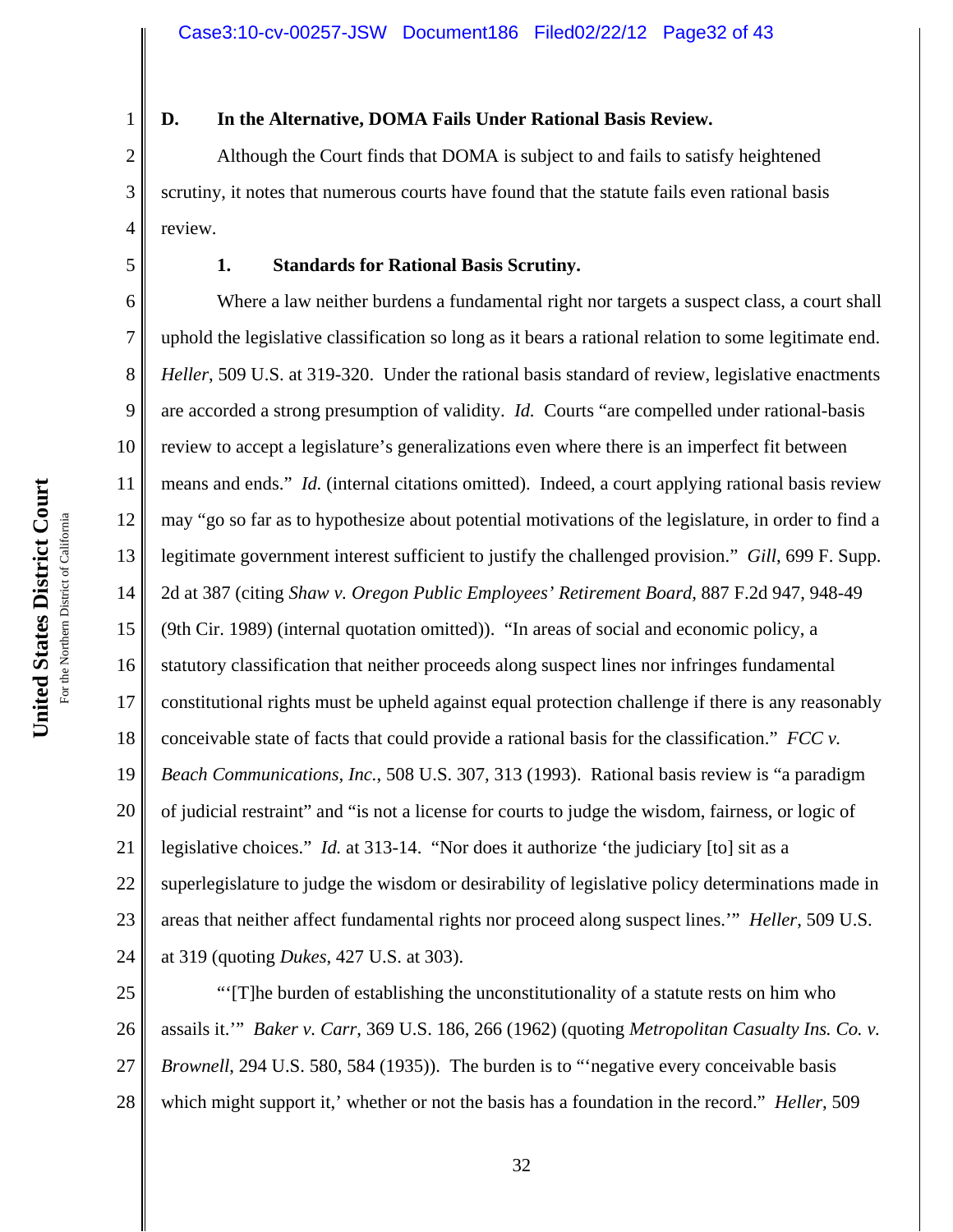#### Case3:10-cv-00257-JSW Document186 Filed02/22/12 Page33 of 43

U.S. at 320-21 (quoting *Lehnhausen v. Lake Shore Auto Parts Co.*, 410 U.S. 356, 364 (1973)). "A classification does not fail rational-basis review because it 'is not made with mathematical nicety or because in practice it results in some inequality.'" *Id.* at 321 (quoting *Dandridge v. Williams*, 397 U.S. 471, 485 (1970)). "The problems of government are practical ones and may justify, if they do not require, rough accommodations – illogical, it may be, and unscientific." *Id.* (citing *Metropolis Theatre Co. v. City of Chicago*, 228 U.S. 61, 69-70 (1913)). "A statutory discrimination will not be set aside if any state of facts reasonably may be conceived to justify it." *Id.* (citing *McGowan v. Maryland*, 366 U.S. 420, 426 (1961)).

9 10 11 12 13 14 15 16 17 18 19 20 21 22 23 However, rational review is not "toothless." *Mathews v. de Castro*, 429 U.S. 181, 185 (1976). "A statutory classification fails rational-basis review only when it 'rests on grounds wholly irrelevant to the achievement of the State's objective.'" *Heller*, 509 U.S. at 324 (quoting *Holt Civic Club v. City of Tuscaloosa*, 439 U.S. 60, 71 (1978)). Rational basis review requires that the legislation not be enacted for arbitrary or improper purposes. In order for a law to be legitimate, it must be "properly cognizable" by the government asserting it and "relevant to interests" it "has the authority to implement." *City of Cleburne*, 473 U.S. at 441. The law must bear a logical relationship to the purpose it purports to advance. *Romer*, 517 U.S. at 632- 33; *see also Gill*, 699 F. Supp. 2d at 387. "[E]ven in the ordinary equal protection case calling for the most deferential of standards, [courts] insist on knowing the relation between the classification adopted and the object to be attained." *Gill*, 699 F. Supp. 2d at 387 (quoting *Romer*, 517 U.S. at 633). Lastly, the justification for the law may not rely on factual assumptions that exceed the bounds of rational speculation. *Lewis v. Thompson*, 252 F.3d 567, 590 (2d Cir. 2001) (citing *Heller*, 509 U.S. at 320 (holding that speculation, while permissible, must be "rational")).

24 25 26 27 28 When applying rational basis review to a classification that adversely affects an unpopular group, courts apply a "more searching" rational basis review. *Diaz*, 656 F.3d at 1012. With these protections, courts may thereby "ensure that classifications are not drawn for the purpose of disadvantaging the group burdened by the law." *Romer*, 517 U.S. at 633 (citing *Railroad Retirement Board v. Fritz*, 449 U.S. 166, 181 (1980) (Stevens, J., concurring) ("If the

1

2

3

4

5

6

7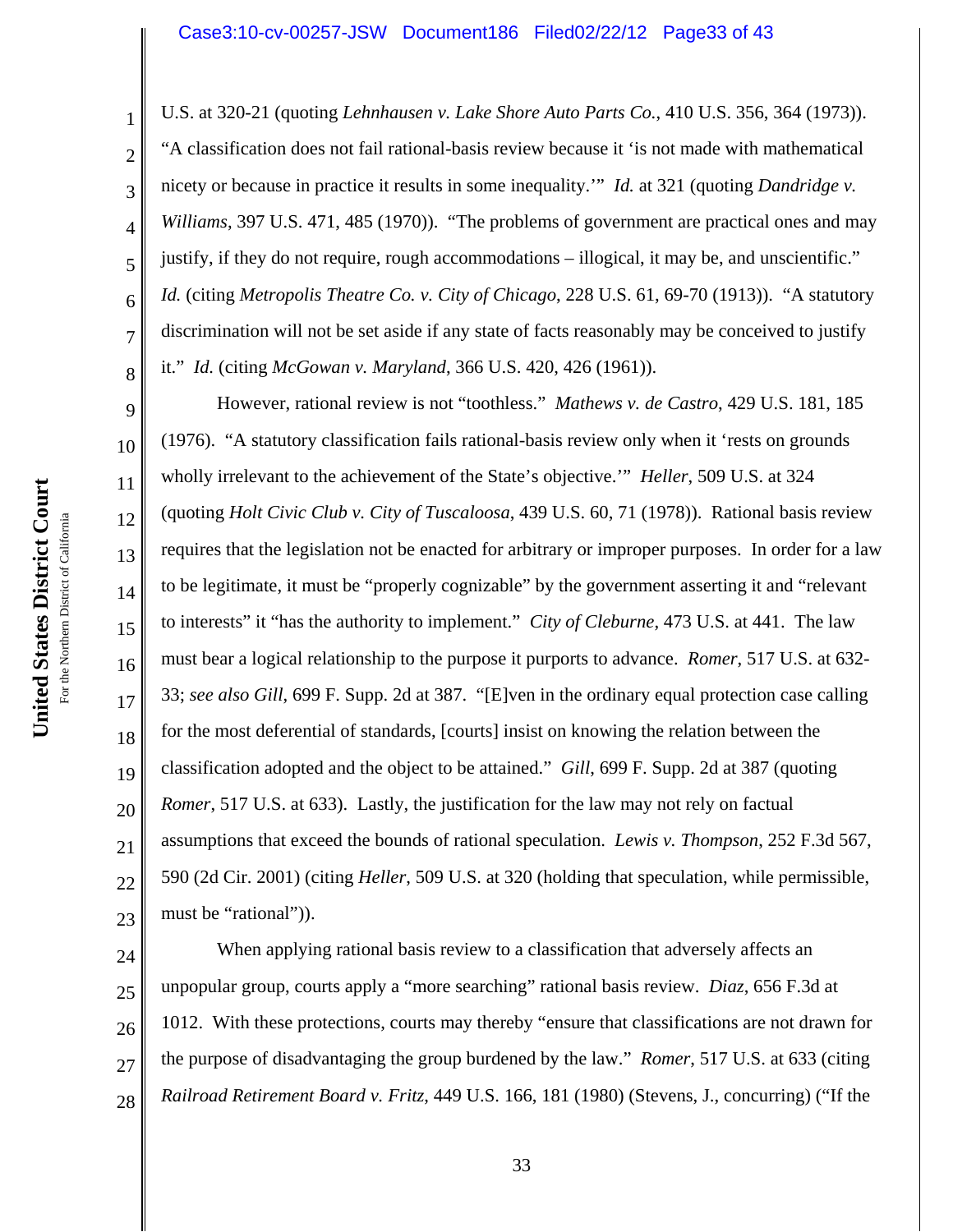2 adverse impact on the disfavored class is an apparent aim of the legislature, its impartiality would be suspect.")).

1

3

4

5

6

7

8

9

10

11

12

13

14

15

16

17

18

19

20

21

22

23

# **2. Application of Rational Basis Review to Justifications Proffered by Congress.**

The Court has already addressed the four interests proffered by Congress during the passage of DOMA and found them not to be substantially related to an important governmental objective. Similarly, under the rational basis review, the Court finds that none of Congress' proffered justifications constitute a rational relation in furtherance of some legitimate governmental end. *See Romer*, 517 U.S. at 631 (citing *Heller*, 509 U.S. at 319-320).

Specifically, the Court finds that Congress' justification of promoting traditional notions of morality does not satisfy rational basis scrutiny. *See Lawrence*, 539 U.S. at 582 (holding that "[m]oral disapproval of [homosexuals], like a bare desire to harm the group, is an interest that is insufficient to satisfy rational basis review under the Equal Protection Clause.") Also, if the denial of benefits is designed to defend traditional notions of morality by discouraging same-sex marriage, "it does so *only* by punishing same-sex couples who exercise their rights under state law, and thus exhibits the 'bare desire to harm' same-sex couples." *In re Levenson*, 587 F.3d at 932 (emphasis in original). This is forbidden by the Constitution. *See Romer,* 517 U.S. at 634- 35. "Discouraging gay marriage serves only to force gay couples to live in a 'state of sin' rather than in a lawfully-recognized 'state of connubial bliss' that encourages a long-enduring permanent relationship that, in turn, serves as the basis of a state-recognized family." *In re Levenson*, 587 F.3d at 932. The promotion of morality is not a cognizable governmental interest furthered by the denial of federal benefits and protections.

Similarly, the Court does not find the justification of preserving the government fisc satisfies rational basis review. *See Lyng v. International Union*, 485 U.S. 360, 376-77 (1988) (holding that previous cases make "clear that something more than an invocation of the public fisc is necessary to demonstrate the rationality of selecting [one group], rather than some other group, to suffer the burden of cost-cutting legislation."). Ostensible savings to the government

For the Northern District of California For the Northern District of California

**United States District Court**

United States District Court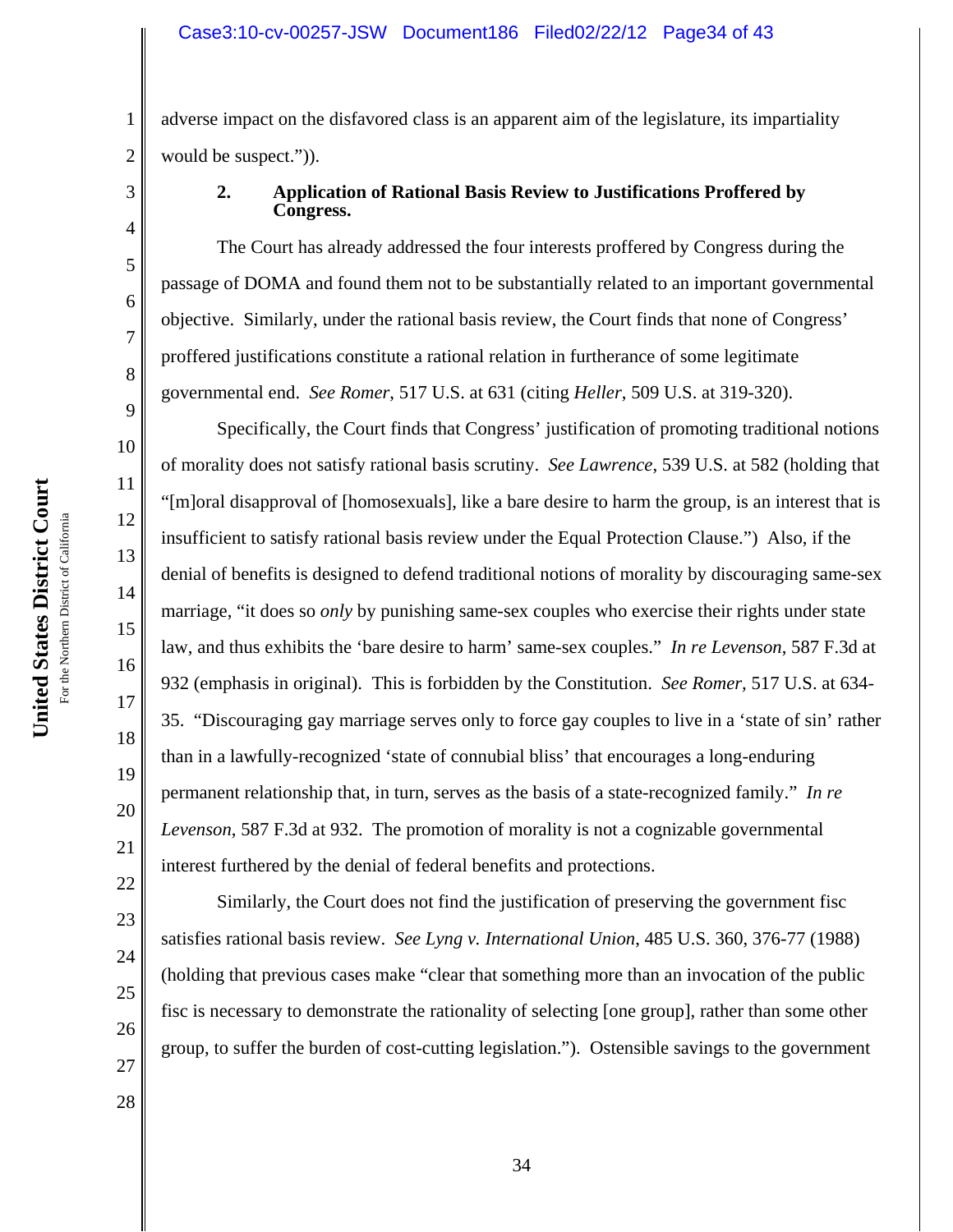fisc that depends upon "distinguishing between homosexual and heterosexual [couples], similarly situated, ... cannot survive rational basis review." *See Diaz*, 656 F.3d at 1014.<sup>8</sup>

1

2

3

4

5

6

7

# **a. Responsible procreation and child-rearing.**

In arguing its defense of DOMA, BLAG, for the most part, eschews the justifications proffered by Congress for the legislation. However, the group does reiterate the legislative justifications of encouraging responsible procreation and child-rearing and the government's interest in defending and nurturing the institution of traditional, heterosexual marriage.

8 9 10 11 The Court does not find the justification of encouraging responsible procreation and child-rearing survives rational basis scrutiny. Even if the Court were to accept as true, which it does not, that opposite-sex parenting is somehow superior to same-sex parenting, DOMA is not rationally related to this alleged governmental interest.

12 13 14 15 16 17 18 19 20 21 Under rational basis review, although the fit between the classification and the stated government interest need not be perfect, the classification must be "narrow enough in scope and grounded in sufficient factual context ... to ascertain some relation between the classification and the purpose it serve[s]." *Romer*, 517 U.S. at 632-33. Rational basis review invalidates a measure whose "sheer breadth" is "discontinuous with the reasons offered for it." *Id*. at 632, 635 (rejecting justifications where "[t]he breadth of the [measure] is so far removed from these particular justifications that we find it impossible to credit them"); *see also Eisenstadt v. Baird*, 405 U.S. 438, 449 (1972) (rejecting justification of law discriminating between married and unmarried individuals in access to contraceptives as "so riddled with exceptions" that the interest claimed by the government "cannot reasonably be regarded as its aim").

- 22 23
- 24 25 26 27 28 <sup>8</sup> During oral argument, counsel for BLAG argued that another possible justification for DOMA, somewhat related to protection of the public fisc, is "to rationally maintain bargains that were decided upon by previous Congresses. ... There were bargains made, and there were calculus [sic] made in terms of ... what benefits are we going to give, what burdens are we going to put on people." (Transcript at 59.) The decision of where and how to protect the government fisc and to protect the bargains struck by previous Congresses does not independently constitute a rational basis upon which to differentiate among classes of citizens. *See Diaz*, 656 F.3d at 1014; *see also Plyler*, 457 U.S. at 227, 229 (holding that preservation of government resources cannot, as a matter of law, justify barring some arbitrarily chosen group from a government program). There must be some rational basis

upon which to decide not to expend public resources for a particular group.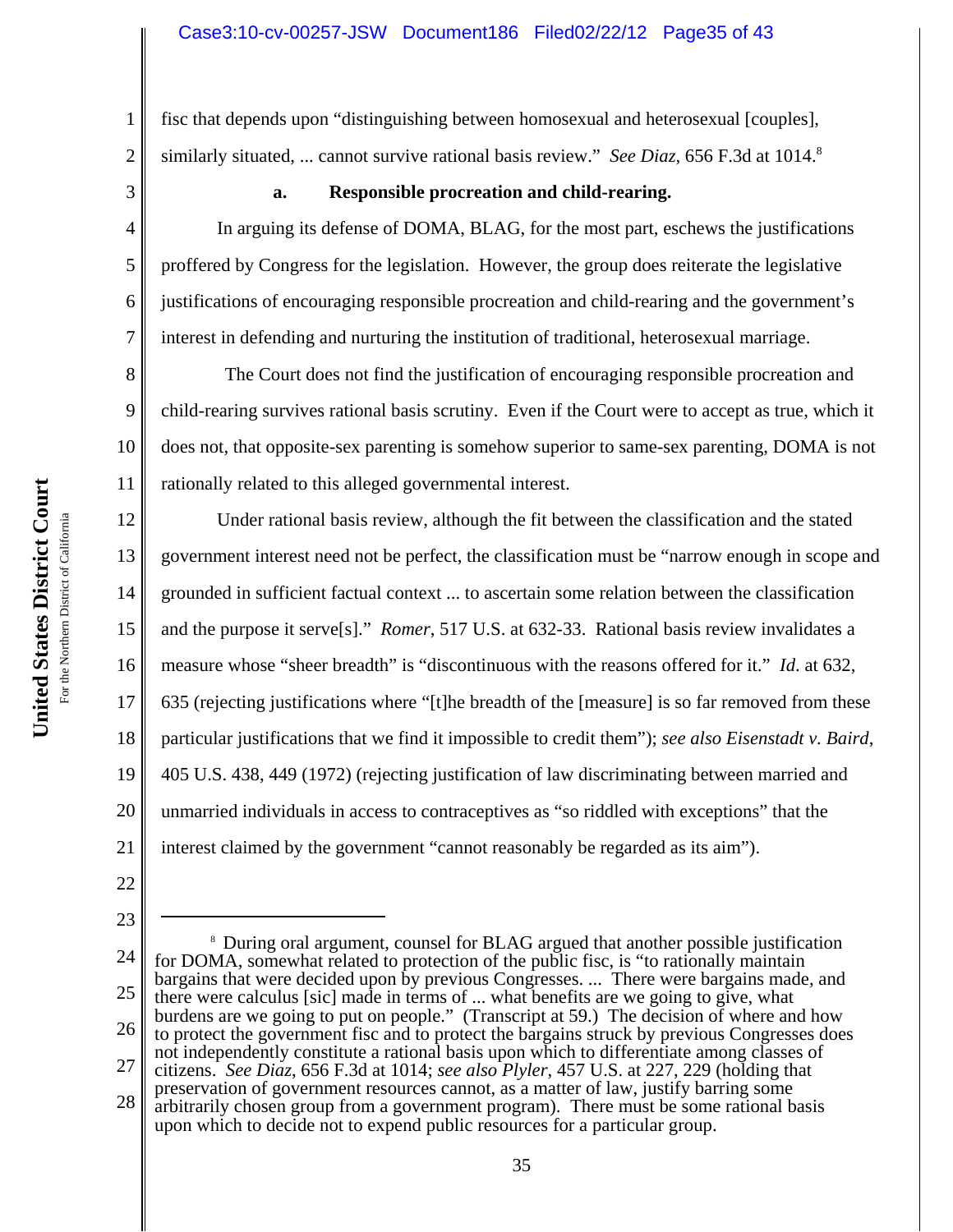### Case3:10-cv-00257-JSW Document186 Filed02/22/12 Page36 of 43

1 2 3 4 5 6 7 8 DOMA has no effect on who may become a parent under federal or state law. Moreover, whether a same-sex couple is entitled to marriage benefits has no rational relation to that couple's or an opposite-sex couple's ability to procreate. Significantly, to reiterate, the ability to procreate has never been a precondition to marriage in any jurisdiction. *See* Lawrence, 539 U.S. at 605 (Scalia, J. dissenting).<sup>9</sup> Here, there is simply no connection between the ability (or capacity) to become a parent and the designation of federal entitlements based on a definition of marriage that excludes legally married couples who are capable of becoming parents.

9 10 11 12 13 14 15 16 17 18 19 Denying federal benefits to same-sex married couples has no rational effect on the procreation and child-rearing practices of opposite-sex married (or unmarried) couples. *See Perry II*, 2012, WL 372713, at  $*21$  ("There is no rational reason to think that taking away the designation of 'marriage' from same-sex couples would advance the goal of encouraging ... opposite-sex couples to procreate more responsibly.") To the extent some people may have a bias in favor of preferring biological parents over other couples, there is no such recognition of this distinction under federal or state law. *See id.* There has been no showing that DOMA alters any state or federal law governing childbearing, procreation or family structure. Given the state of the law, the rationale of promoting responsible child-rearing finds no "'footing in the realities of the subject addressed by the legislation,' and thus cannot be credited as rational." *Perry II*, 2012 WL 372713, at \*20 (citing *Heller*, 509 U.S. at 321).

20 21 22 Accordingly, the Court finds that Congress' stated justification of encouraging responsible procreation and child-rearing bears no rational relationship to the classification which burdens same-sex married couples.

- 23 24
- 

<sup>25</sup> 26 27 28 9 During oral argument, counsel for BLAG argued that an additional reason for the passage of DOMA was the fact that opposite-sex married couples could "have accidental pregnancies" or "can make babies spontaneously." (Transcript at 63-64.) BLAG did not, however, articulate how the fact that opposite-sex couples can have accidental pregnancies constitutes an interest supporting the passage of DOMA. Although the generation of children may be biologically more spontaneous with opposite-sex couples, married or unmarried, the Court remains perplexed how the uniformly deliberate decision of same-sex married couples to become parents can be perceived as a justification against supporting their procreation and child-rearing efforts.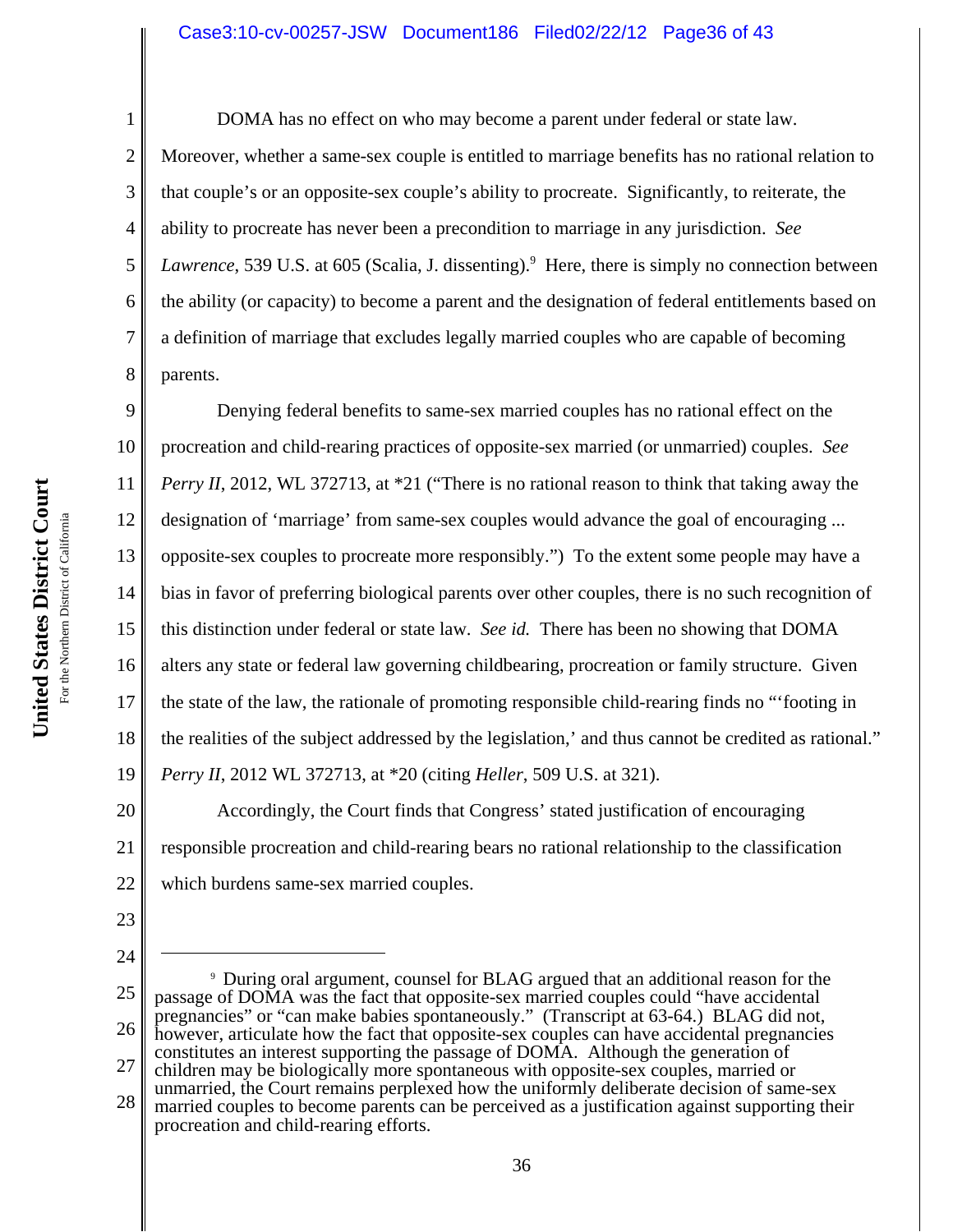For the Northern District of California For the Northern District of California 1

2

3

4

5

6

7

8

9

**United States District Court**

United States District Court

**b. Nurturing the institution of traditional, opposite-sex marriage.**

BLAG contends that the institution of opposite-sex marriage is deeply rooted in American law, embedded in history and tradition, and has been defined both by Black's Law Dictionary and the Bible. (BLAG Motion to Dismiss at 23-24, citing *Marsh v. Chambers*, 463 U.S. 783, 792 (1983) (holding that traditional marriage "is deeply embedded in the history and tradition of this country" and "has become part of the fabric of our society") and *Baker v. Nelson*, 191 N.W.2d 185, 186 (Minn. 1971) (holding that the "institution of marriage as a union of man and woman, uniquely involving the procreation and rearing of children within a family, is as old as the book of Genesis.")).

10 11 12 13 14 15 16 Again, the argument that the definition of marriage should remain the same for the definition's sake is a circular argument, not a rational justification. Simply stating what has always been does not address the reasons for it. The mere fact that prior law, history, tradition, the dictionary and the Bible have defined a term does not give that definition a rational basis, it merely states what has been. Tradition, standing alone, does not provide a rational basis for the law. *Williams*, 399 U.S. at 239. Simply, the "ancient lineage" of the law does not render it rational. *See Heller*, 509 U.S. at 327.

17 18 19 20 21 22 23 24 25 26 27 28 BLAG argues, but does not explain how denying marriage benefits only to same-sex couples will somehow make marriage between opposite-sex couples better. The proffered justification may derive from strongly-held religious or fundamentally traditional beliefs, but still does not provide a legally recognizable rational basis for sustaining a law that actively discriminates against legally married couples. The exclusion of same-sex couples from the federal definition of marriage does nothing to encourage or strengthen opposite-sex marriages. *See Perry II*, 2012 WL 372713, at \*23 (holding that "the argument that withdrawing the designation of 'marriage' from same-sex couples could on its own promote the strength or stability of opposite-sex marital relationships lacks any such footing in reality"); *see also Perry*, 704 F. Supp. 2d at 972 ("Permitting same-sex couples to marry will not affect the number of opposite-sex couples who marry, divorce, cohabit, have children outside of marriage or otherwise affect the stability of opposite-sex marriages"); *In re Levenson*, 587 F.3d at 932 (this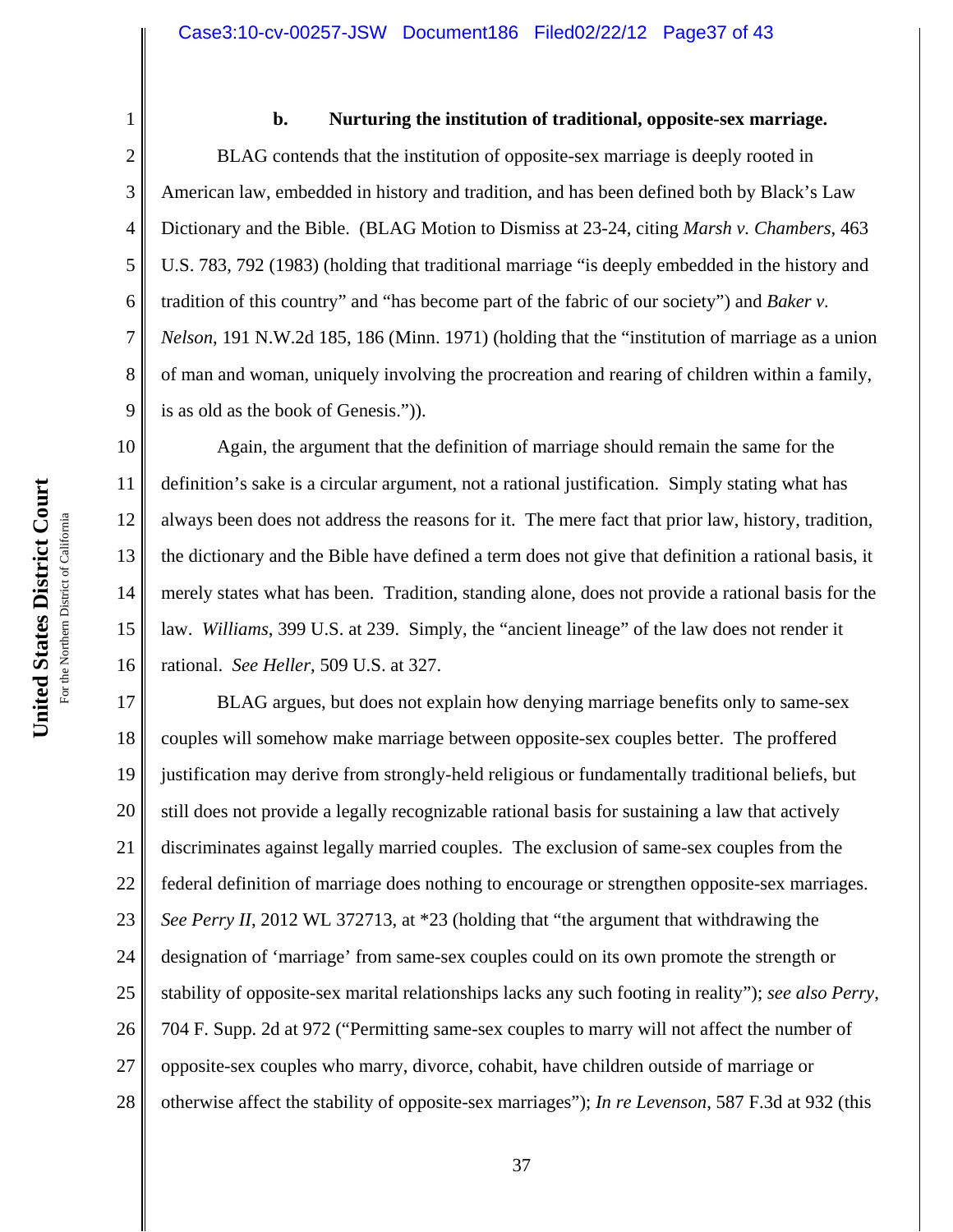# Case3:10-cv-00257-JSW Document186 Filed02/22/12 Page38 of 43

governmental interest "is largely irrelevant to the rational basis analysis here because the samesex couples who seek the benefits are already married. Also, gays and lesbians will not be encouraged to enter into marriages with members of the opposite sex by the government's denial of benefits to same-sex spouses, and the denial will not discourage same-sex couples from entering into same-sex marriages; so the denial cannot be said to 'nurture' or 'defend' the institution of heterosexual marriage.").

7 8 9 Accordingly, the Court finds that Congress' stated justification of nurturing the institution of traditional, opposite-sex marriage bears no rational relationship to the classification which burdens same-sex married couples.

# 10

11

12

13

14

15

16

17

1

2

3

4

5

6

### **3. Application of Rational Basis Review to Alternative Justifications Proffered by BLAG.**

BLAG does not rely exclusively on the stated legislative justifications advanced by Congress during its passage of DOMA. A court may "hypothesize the motivations of the ... legislature to find a legitimate objective promoted by the provision under attack." *Shaw*, 887 F.2d at 948-49 (internal quotation marks and citation omitted). "[I]t is entirely irrelevant for constitutional purposes whether the conceived reason for the challenged distinction actually motivated the legislature." *Beach Communications*, 508 U.S. at 313. In this regard, BLAG has proffered several additional hypothetical rational bases for passing DOMA.

18 19

**United States District Court** For the Northern District of California

United States District Court For the Northern District of California

# **a. Congressional caution in defining a legislative term and maintaining the status quo.**

20 21 22 23 24 25 26 27 BLAG contends that Congress could have had a rational basis for the passage of DOMA by preserving the status quo in the federal definition of marriage while waiting for the states to "tinker with the substantive centuries-old definition of marriage." (BLAG Opp. Br. on Motion for Summary Judgment at 22.) To the extent this argument is premised upon preserving a traditional definition of marriage for its own sake, the Court has already rejected this argument. As the court found in *Gill*, "[s]taying the course is not an end in and of itself, but rather a means to an end." *Gill*, 699 F. Supp. 2d at 390-94. The long history of discrimination against gay men and lesbians does not provide a rational basis for continuing it.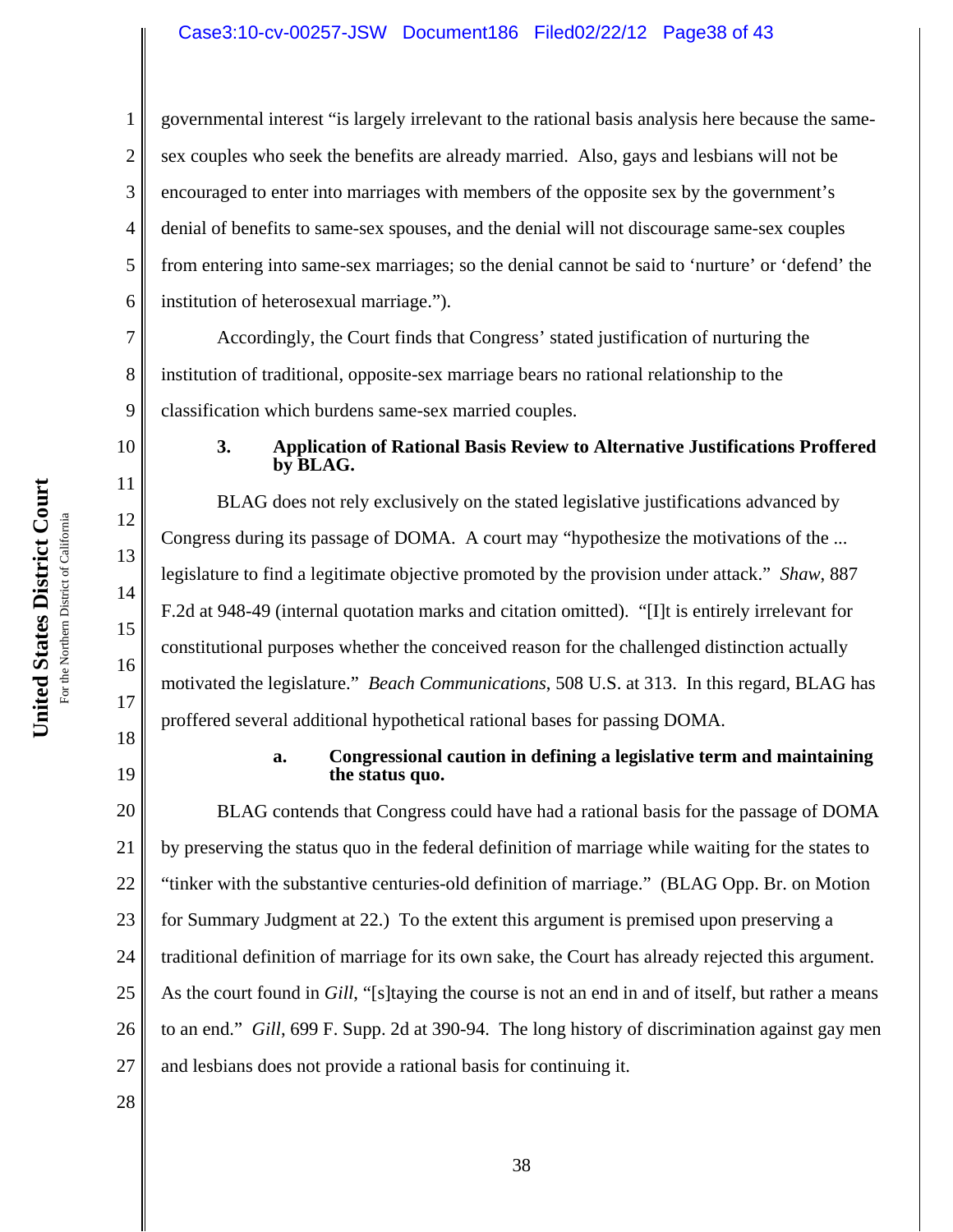#### Case3:10-cv-00257-JSW Document186 Filed02/22/12 Page39 of 43

Moreover, DOMA does not preserve the status quo. The passage of DOMA marks a stark departure from tradition and a blatant disregard of the well-accepted concept of federalism in the area of domestic relations. *See Gill*, 699 F. Supp. 2d at 392 (finding that DOMA "mark[ed] the first time the federal government has ever attempted to legislatively mandate a uniform federal definition of marriage – or any other core concept of domestic relations, for that matter"); *see also Dragovich*, 764 F. Supp. 2d at 1189 ("[S]ection three of DOMA was a preemptive strike to bar federal legal recognition of same-sex marriages should certain states decide to allow them, rather than a law that furthered the status quo, which gave the states authority to define marriage for themselves.").

10 11 12 13 14 15 16 17 18 The status quo prior to the passage of DOMA was federal recognition of the individual states' authority to define marriage. "The whole subject of the domestic relations ... belongs to the laws of the States and not to the laws of the United States." *Elk Grove Unified School District v. Newdow*, 542 U.S. 1, 12 (2004) (citation omitted); *see also Sosna v. Iowa*, 419 U.S. 393, 404 (1975) (holding that "domestic relations" have "long been regarded as a virtually exclusive province of the States" and "[t]he State ... has absolute right" to regulate marriage) (citations omitted); *Ankenbrandt v. Richards*, 504 U.S. 689, 703, 716 (1992) ("declarations of status, *e.g.*, marriage, annulment, divorce, custody, and paternity," lie at the "core" of domestic relations law reserved to the states) (Blackmun, J., concurring).

19 20 21 22 23 24 25 26 27 Prior to the enactment of DOMA, the federal government had not attempted to craft its own federal definition of marriage, "notwithstanding the occurrence of other similarly politically-charged, protracted, and fluid debates at the state level as to who should be permitted to marry." *Gill*, 699 F. Supp. 2d at 392. Congress accepted without revision the patchwork of different state marriage definitions regarding, for example, age requirements or marriage among related persons. (*See e.g.,* Declaration of Nancy Cott ("Cott Decl.") at ¶¶ 26, 51-52, 56-57.) The federal government has continued to defer to the states during unprecedented, hotlycontested shifts in state marriage law, especially in the area of interracial marriage. (*Id.* at ¶¶

United States District Court **United States District Court** For the Northern District of California For the Northern District of California 1

2

3

4

5

6

7

8

9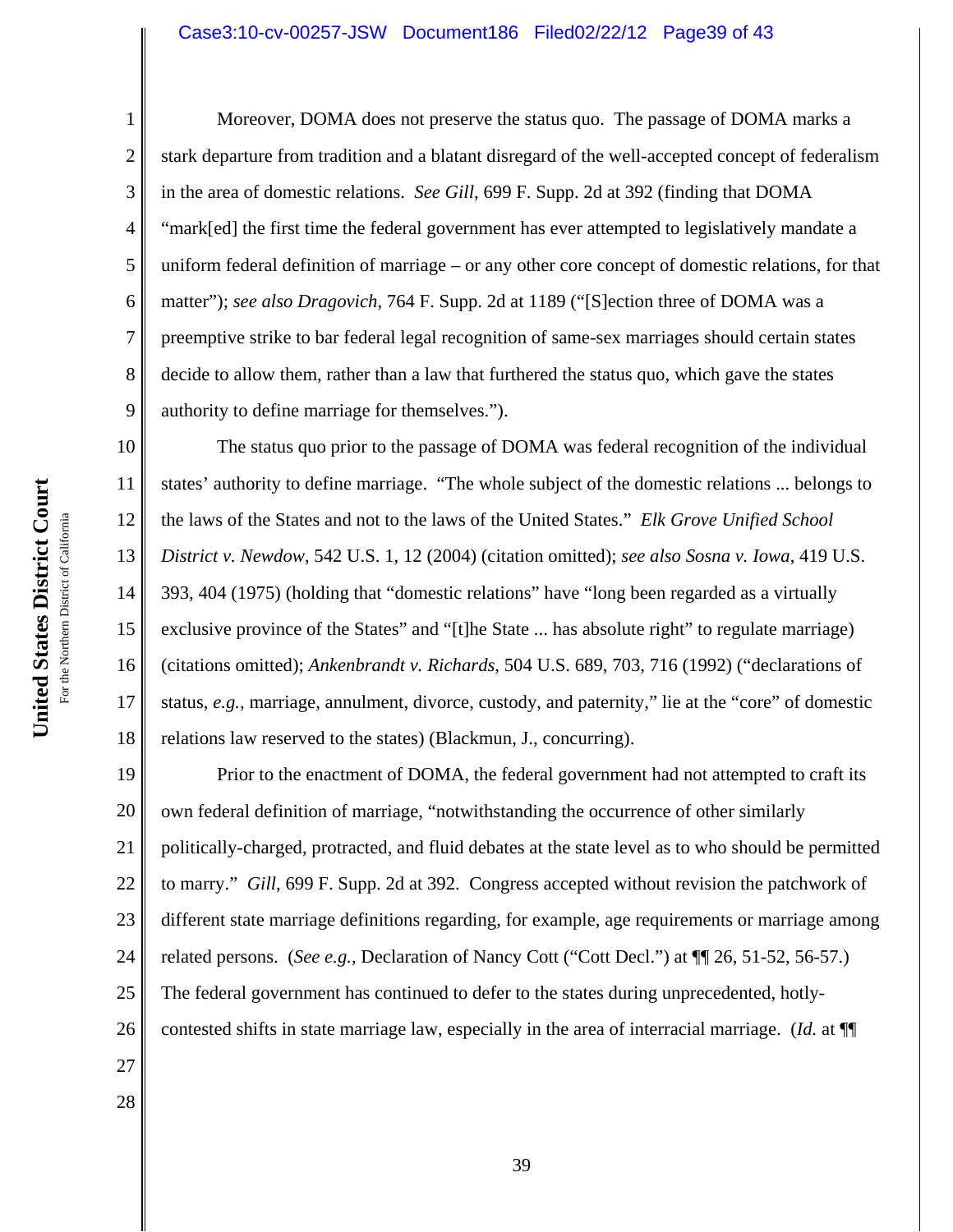2 57.) The strong tradition of federalism mandated that the federal government refrain from inserting itself in the business of domestic relations.<sup>10</sup>

The Court finds that the passage of DOMA, rather than maintaining the status quo in the arena of domestic relations, stands in stark contrast to it. Accordingly, the Court finds that Congressional caution in defining a legislative term and maintaining the status quo does not constitute a rational basis.

7

1

3

4

5

6

# **b. Congressional caution in area of social divisiveness.**

8 9 10 11 12 13 14 15 16 17 18 19 BLAG also contends that Congress should remain cautious, especially in an area of so much social divisiveness, by holding the purported federal definition of marriage steady while waiting to see how the states tinker with new definitions. The Court finds the contention similar to arguments that were advanced in support of antimiscegenation laws. Proponents similarly argued that the long-standing tradition of the separation of the races provided justification for prohibiting interracial marriage. The lower court in *Loving* found that God had created the races and placed them on separate continents in order that there "would be no cause for such [interracial] marriages." 388 U.S. at 3. It was, at the time, a strongly-held belief among proponents of antimiscegenation laws that mixing the races was against God's will, flaunted a long history of tradition and, at its core, endangered the institution of marriage. *See id.* However, in its holding in *Loving*, the Supreme Court found that although interracial marriage was a socially divisive issue and proponents of antimiscegenation held traditional and

<sup>20</sup>

<sup>21</sup> 22 23 24 25  $10$  BLAG contends that Congress has previously enacted laws which create unique federal definitions of marriage, for instance in the area federal tax regulations, Social Security, immigration or federal benefits. However, in each instance, the federal government accepted the state definitions of marriage and merely superimposed further requirements for falling within the federal entitlement statute. *See, e.g.,* 42 U.S.C. § 416 (requiring marriage of at least one year to obtain certain Social Security benefits); 8 U.S.C. § 1186a(b)(1) (discrediting marriages entered into merely to obtain immigration status). These federal requirements do not purport to redefine or create a federal definition of marriage, but rather impose additional criteria to further particular legislative goals.

<sup>26</sup> 27 In addition, BLAG cites examples in which Congress legislated in the area of domestic relations, such as when it banned polygamy in the Utah Territory, when it promoted and supported marriages of former slaves after the Civil War, and legislation in the context of treatment of Indians tribes. However, in each of those unique historical instances,

<sup>28</sup> Congress was acting in the role of the state in the absence of a secure state government. (*See, e.g.,* Cott Decl. at ¶¶ 75-79.) DOMA marks a radical departure from the tradition of federalism in the area of domestic relations. *See Gill*, 699 F. Supp. 2d at 392.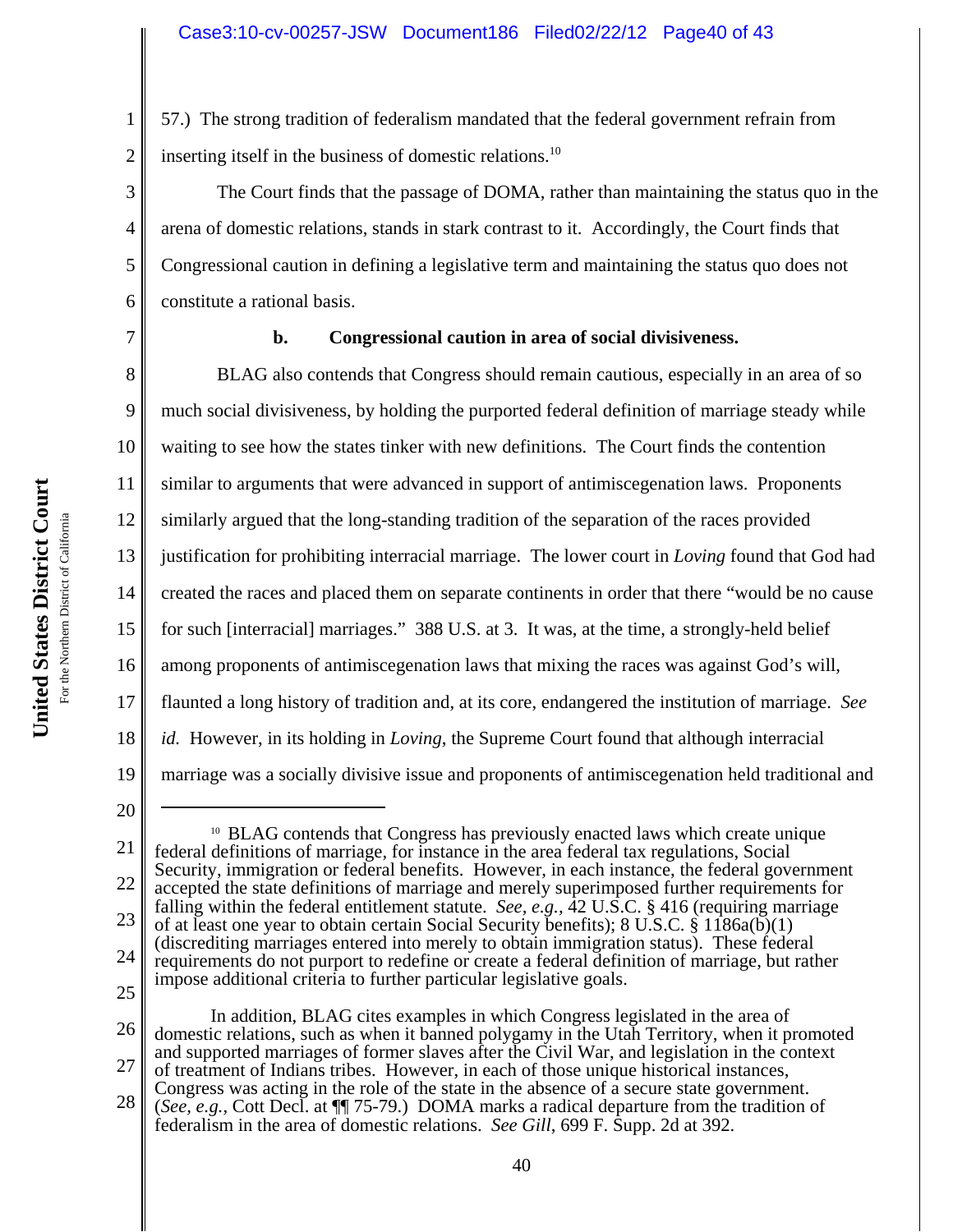#### Case3:10-cv-00257-JSW Document186 Filed02/22/12 Page41 of 43

2 religious beliefs about the erosion of the traditional concept of marriage, Virginia's racial classification violated the equal protection guarantee. *Id.* at 11-12.

3 4 5 6 7 8 9 10 11 12 13 14 15 More recently, in *Romer*, the Supreme Court addressed a proposed amendment to the Colorado state constitution that would prohibit all legislative, executive, or judicial action designed to protect discrimination against homosexuals. One of the arguments in support of the state amendment was that it was an attempt to withdraw "a deeply divisive social and political issue from elected representatives and place its resolution squarely in the hands of the people." (*See* Brief for Petitioner filed April 21, 1995 in *Romer v. Evans*, No. 94-1039 (Supreme Court), 1995 WL 17008429, at \*10.) Proponents contended that it was important to ensure that "the deeply divisive issue of homosexuality does not serve to seriously fragment Colorado's body politic." (*See id*., at \*47.) Proponents argued that it required some leeway in this socially divisive atmosphere to handle the "sensitive and core political choices" in matters regarding discrimination against homosexuals calmly over time. (*Id*.) The Supreme Court, however, flatly rejected this argument as providing a rational basis and found that the proposed amendment to the Colorado state constitution was unconstitutional. *Romer*, 517 U.S. at 620.

16 17 18 19 20 Here, too, this Court finds that Congress cannot, like an ostrich, merely bury its head in the sand and wait for danger to pass, especially at the risk of permitting continued constitutional injury upon legally married couples. The fact that the issue is socially divisive does nothing to relieve the judiciary of its obligation to examine the constitutionality of the discriminating classifications in the law.

21 22 Accordingly, the Court finds that Congressional caution in the area of social divisiveness does not constitute a rational basis.

23

1

#### **c. Consistency.**

24 25 26 27 28 BLAG also contends that Congress could have rationally sought to base eligibility for federal benefits on a traditional definition of marriage in order "to avoid the arbitrariness and inconsistency in such eligibility ... and not depend[] on the vagaries of state law." (BLAG Motion to Dismiss at 24.) However, as explained above, in all of the years preceding the passage of DOMA, Congress relied on the various states' definitions of marriage without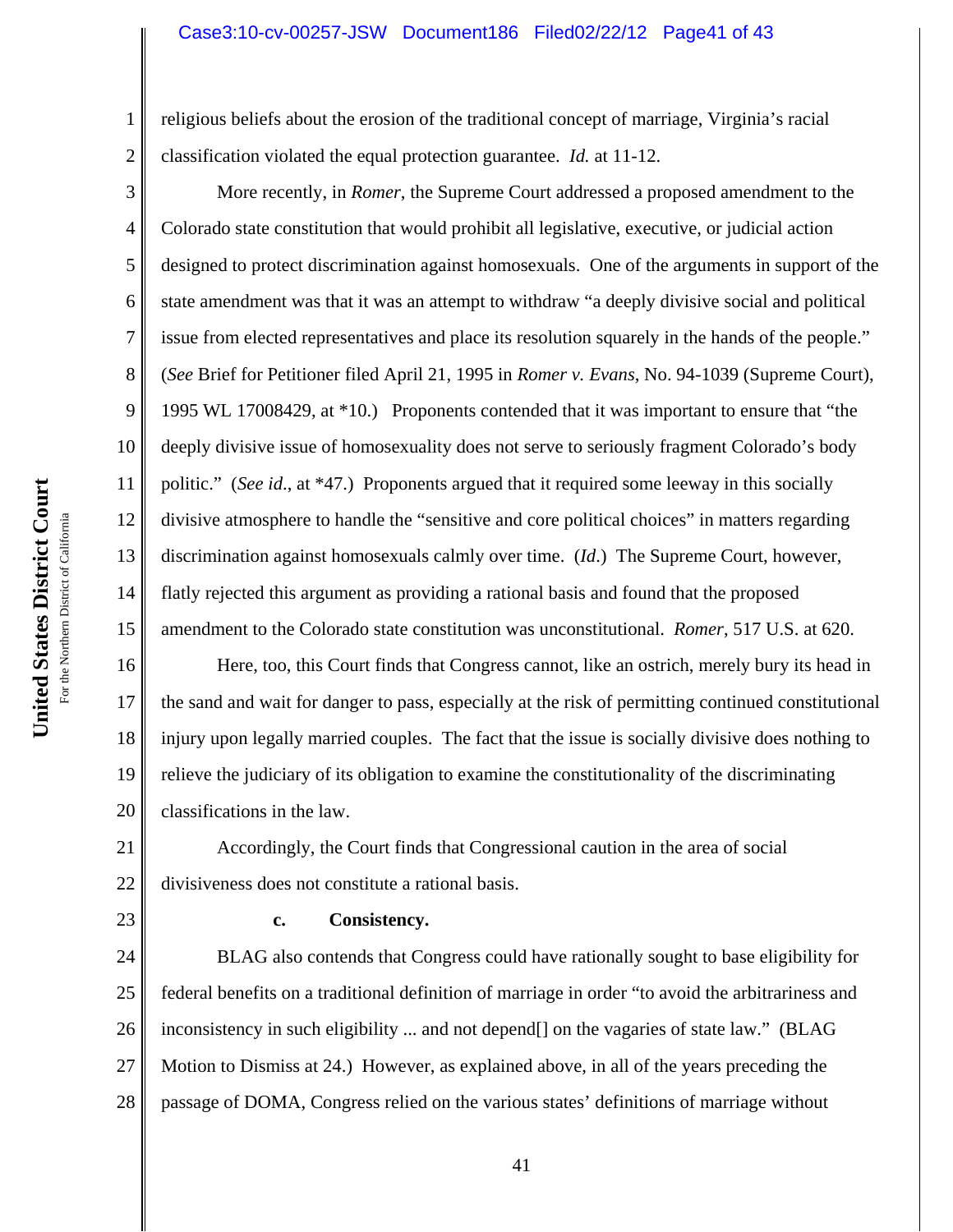# Case3:10-cv-00257-JSW Document186 Filed02/22/12 Page42 of 43

incident. All couples married under state law were entitled to federal benefits, even if the particulars of the states' definitions were variable. The passage of DOMA actually undermined administrative consistency by requiring that the federal government, for the first time, discern which state definitions of marriage are entitled to federal recognition and which are not.

Accordingly, the Court finds that consistency does not constitute a rational basis.

# **d. Any other possible basis.**

The Court finds that neither Congress' claimed legislative justifications nor any of the proposed reasons proffered by BLAG constitute bases rationally related to any of the alleged governmental interests. Further, after concluding that neither the law nor the record can sustain any of the interests suggested, the Court, having tried on its own, cannot conceive of any additional interests that DOMA might further. *See Diaz*, 656 F.3d at 1015.

### **CONCLUSION**

For the foregoing reasons, the Court HEREBY DENIES BLAG's motion to dismiss;

DENIES as moot BLAG's motion to strike; GRANTS Ms. Golinski's motion for summary

15 judgment; and GRANTS the OPM's motion to dismiss.

16 17 18 19 The Court has found that DOMA unconstitutionally discriminates against same-sex married couples. Even though animus is clearly present in its legislative history, the Court, having examined that history, the arguments made in its support, and the effects of the law, is persuaded that something short of animus may have motivated DOMA's passage:

> Prejudice, we are beginning to understand, rises not from malice or hostile animus alone. It may result as well from insensitivity caused by simple want of careful, rational reflection or from some instinctive mechanism to guard against people who appear to be different in some respects from ourselves.

*Board of Trustees of University of Alabama v. Garrett*, 531 U.S. 356, 374-75 (2001) (Kennedy, J., concurring).

This case was presented by an employee of the judicial branch against the executive branch, which ultimately determined it could not legitimately support the law. The law was then defended by the legislative branch. The judicial branch is tasked with determining whether this federal law is unconstitutional. That is the courts' authority and responsibility. "It is emphatically the province and duty of the judicial department to say what the law is" and,

1

2

3

4

5

6

7

8

9

10

11

12

13

14

20

21

22

23

24

25

26

27